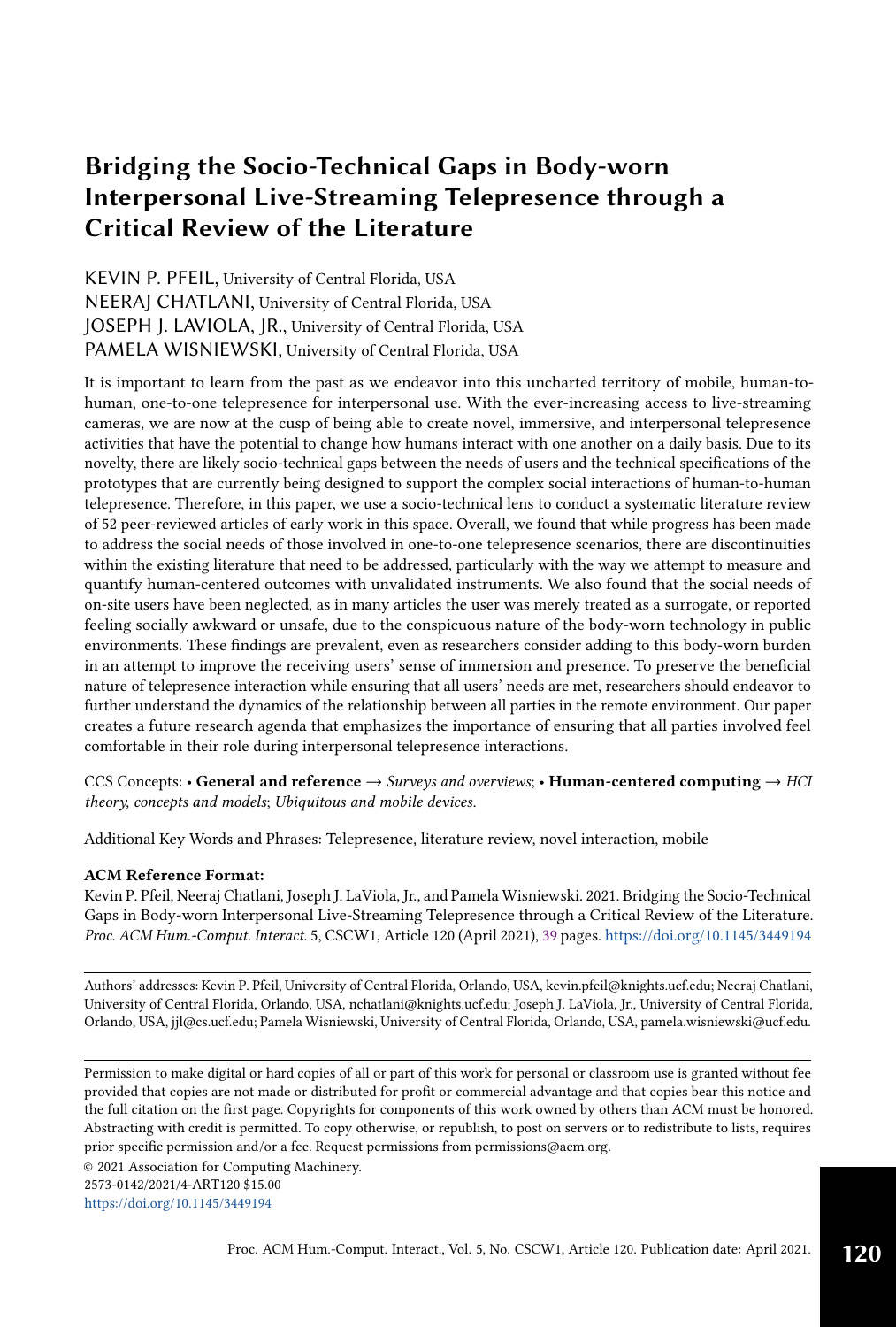#### 1 INTRODUCTION

In 2020, we have experienced a phenomenon like none other - the Novel Coronavirus has created the need for "social distancing," where people must physically distance themselves and limit the size of social gatherings [\[2\]](#page-31-0), while still trying to function as a society and remain connected to one another. Both non-essential work and school environments have moved online as people struggle to keep a safe distance, while avoiding complete social isolation. Some countries have shutdown completely, disapproving of social gatherings which could contribute to spreading the virus, fining individuals who break shutdown laws [\[96,](#page-35-0) [108\]](#page-36-0). Meanwhile, we wonder what this situation will do to interpersonal relationships, as remote technologies tend to emphasize work and school as the primary use cases for their target audiences. It is in times like these that Human-Computer Interaction (HCI) researchers can potentially make a difference by designing novel technologies that can at least partially solve some of the new challenges facing the world. For instance, we might re-imagine telepresence, or the ability to perceive and/or interact with a remote environment as if actually there [\[77\]](#page-34-0), for more immersive and intimate uses, such as orchestrating a playdate or being able to share invaluable time with an ill family member who is physically bound to their home or bed. By transforming existing technologies or imagining new ones, we might be able to bridge the socio-technical gap in a way that creates human-to-human, one-to-one telepresence experiences that maintain and strengthen interpersonal relationships that are more and more often mediated through technology.

In 1980, Minsky hypothesized that we could implement telecommunications in order to let workers remotely manipulate a robotic platform to perform a task over great distance [\[77\]](#page-34-0). We are seeing this idea begin to blossom; for example, stationary robots are being used by doctors for remote surgery [\[59,](#page-34-1) [102\]](#page-36-1), and research efforts are planning robotic uses for space expeditions [\[39,](#page-33-0) [68,](#page-34-2) [69\]](#page-34-3). For everyday use cases, simple, wheeled robots have been developed to let a user explore and interact with a remote environment via video chat (e.g. [\[45,](#page-33-1) [95\]](#page-35-1)). More recently, telepresence has expanded to include human-to-human experiences through telecommunications platforms (e.g., Skype, Zoom, etc.) that connect two or more parties, typically within home environments (e.g., [\[43,](#page-33-2) [44,](#page-33-3) [90,](#page-35-2) [91\]](#page-35-3)). However, with the advent of affordable cameras with live-streaming capabilities and sufficient networking technologies, there is a new trend in which humans wear a camera on their body to share their mobile experience with another person. This form of telepresence – mobile, human-to-human, one-to-one telepresence – is starting to gain traction, in multiple places.

For instance, streamers are broadcasting to vast audiences comprised of users who each have a viewing device [\[32,](#page-32-0) [85,](#page-35-4) [119\]](#page-37-0). Twitch, Periscope, and TikTok, for example, are popular live-streaming platforms, where content creators have started to share their In-Real-Life (IRL) experiences with audiences as they visit different places [\[21\]](#page-32-1), perform tasks or engage in other activities [\[31,](#page-32-2) [71,](#page-34-4) [72\]](#page-34-5). Meanwhile, doctors are live-streaming first-person views of surgery to enhance medical students' training [\[24\]](#page-32-3). In these cases, a single user broadcasts to many recipients to share the experience, rather than to build or maintain existing relationships with the them. Yet, there is an opportunity for immersive telepresence to be leveraged in a one-to-one paradigm, where there is only one streamer and one viewer, to not only share one's experience but to socially connect to another human being. This more intimate use of telepresence technology creates unique opportunities for interpersonal interactions that build relationships and trust through shared goals, such as a remote user directing an on-site user to perform specific tasks or interact with their environment [\[38,](#page-32-4) [122\]](#page-37-1), or to simply allow for a socially-distant meet-up where it would be otherwise impossible, or dangerous to do so.

Telepresence has been used in work-related scenarios and in the context of Human-Robot Interaction (HRI) [\[63\]](#page-34-6), but with consumers being given increased access to telepresence-capable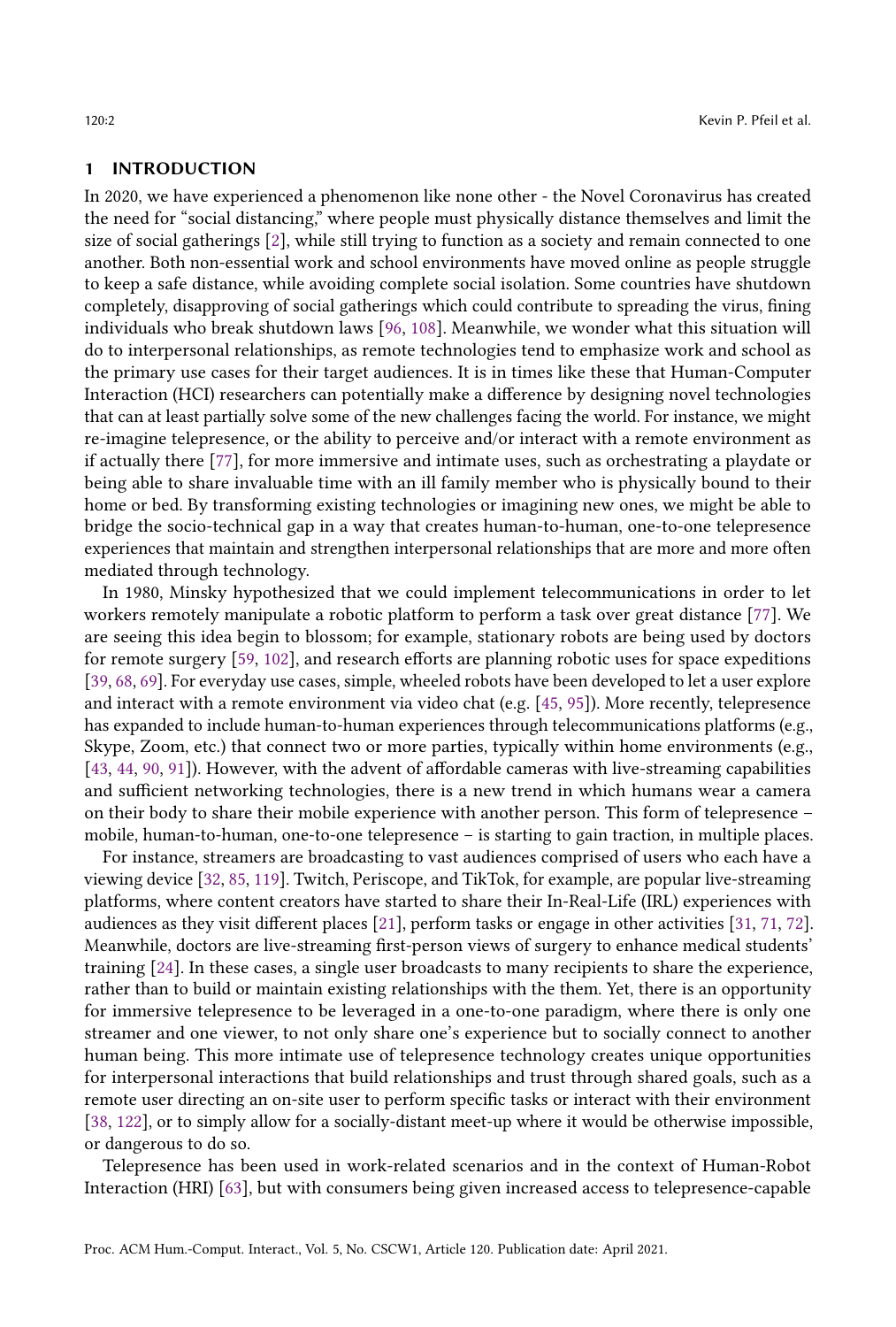Bridging the Socio-Technical Gaps in Body-worn Interpersonal Live-Streaming Telepresence through a Critical Review of the Literature 120:3

technology, such as 4G streaming and mobile HD cameras, one-to-one telepresence has also found several recreational uses. At the beginning of the 2010's, for instance, smartphones and mobile video chat applications (e.g. Skype and FaceTime) emerged, setting up the infrastructure for mobile, human-to-human, one-to-one telepresence [\[126\]](#page-37-2). However, the implementations of mobile telepresence are still in their infancy, as researchers are working to identify the best practices which offer optimal user experience to both sides of the interaction. Recent implementations of mobile human-to-human telepresence in the SIGCHI community have been met with apprehensions and scrutiny, and leading up to the CHI 2019 conference, there was significant discourse surrounding the body-worn paradigm as a way to provide remote attendance to conferences [\[22,](#page-32-5) [94\]](#page-35-5); for instance, some felt that the nature of the interaction invited social harm to the person wearing a device on their body, such as leading to uncomfortable situations or exploitation, and women have expressed that wearing a camera on their body would invite people to stare inappropriately.

These concerns have given telepresence researchers pause as they consider the social implications of this new interaction paradigm. In essence, these concerns stem from what Ackerman calls a "socio-technical gap [\[3\]](#page-31-1)," in which there is a disconnect between what we should socially support and the technical capabilities for doing so. In a mobile telepresence experience, the local user, remote user, and third parties in the immediate vicinity each have social needs. Addressing these needs give rise to the technical implications of future body-worn telepresence designs. These concerns inspire us to work towards creating a better telepresence interaction for all its potential users. Therefore, we apply this socio-technical lens to a field that tends to be more technical in nature, as to bring about a better understanding of social considerations for this interaction. As such, our goal was to bridge this gap to synthesize this literature and formulate a cohesive research agenda for moving the field forward. We aim to inform the SIGCHI community of this interaction technique and make a push towards its ethical ubiquity. Thus, in this paper, we present the results of a systematic literature review of 52 articles describing mobile, human-to-human, one-to-one telepresence, asking the following research questions:

- RQ1: How has the telepresence research community worked to understand the socio-technical implications within their designs for mobile, Human-to-Human, One-to-One telepresence?
- RQ2: What considerations have been made to accommodate the social needs of all parties involved in mobile, Human-to-Human, One-to-One telepresence scenarios?
- RQ3: What are the technical design implications that arise from changes in the design of mobile, Human-to-Human, One-to-One telepresence, in order to accommodate these social needs?

To answer these questions, we performed a systematic review of the mobile, human-to-human, one-to-one telepresence literature emerging from the SIGCHI community since 2010. We performed a comprehensive search for articles that focused on real-world telepresence, where the sharing user had the ability to change locations, thus creating a mobile telepresence experience for a single recipient. Additionally, we chose interpersonal telepresence scenarios, rather than work-related ones, as our focus is on the socio-technical gaps in current telepresence design. From there, we conducted a content analysis with open coding to categorizing our findings under the themes of technical versus social factors. Overall, we found that the telepresence research community has made an attempt to design for and measure a sense of both spatial presence and social presence (RQ1). However, this was almost entirely achieved through the use of custom measurements, highlighting a need for telepresence researchers to move towards standardization of measurements, and to assess custom measurements for construct validity before they are used in evaluation or disseminated throughout the research community.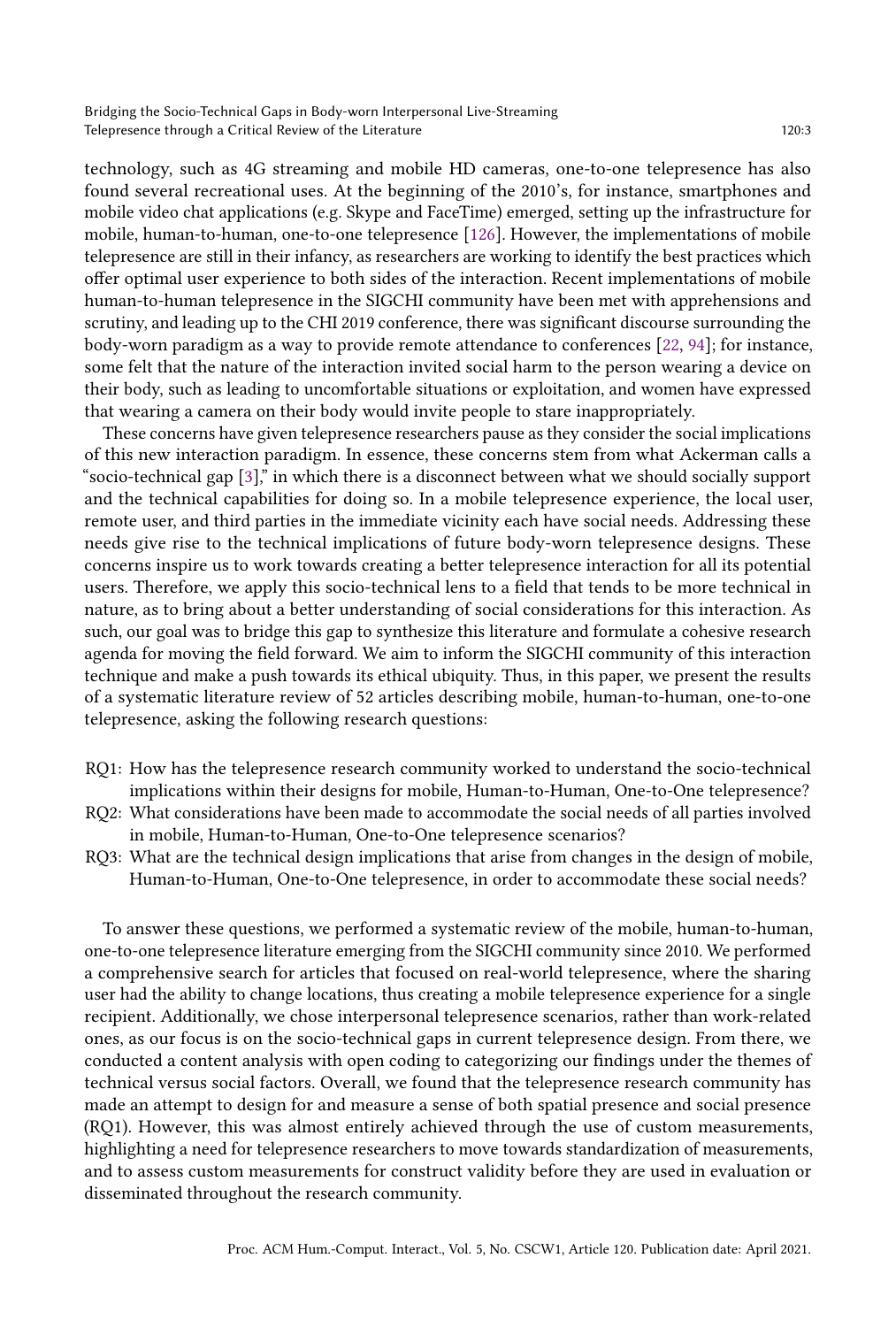While progress is being made to improve the receiving users' sense of social presence, which should enhance their overall experience, we found that the sharing user has been generally disregarded as an important party in the Human-to-Human relationship, with their own specific set of social needs (RQ2). This is especially relevant given that in most telepresence scenarios, this individual is the primary party interacting with the remote environment, either on the other users' behalf or on their own accord within the telepresence scenario. In the reviewed articles, many on-site users complained that the body-worn technology led to socially awkward situations due to how noticeable and conspicuous the technology probes were. However, in cases where efforts were taken to hide the body-worn technology, third parties in the immediate environments often became confused by their behavior. As our understanding of the social needs of all human parties involved in telepresence scenarios grows, we note that researchers have worked to create systems which allow for more natural communication between the sharing and receiving parties, including the use of 360-degree cameras with head tracking, or varied methods of camera placement depending on the prior relationship of the two parties (RQ3). Our research makes the following novel contributions to the CSCW and immersive telepresence communities:

- (1) An in-depth review of the current state of the mobile, human-to-human, one-to-one telepresence research community's socio-technical considerations
- (2) A discussion of how the social landscape (i.e. the remote environment) influences the technical factors in telepresence experiences, which in turn breeds social considerations which can affect the sharing persons' social and psychological well-being
- (3) Socio-technical recommendations and an agenda of future work for the telepresence community, in order to advance this novel technology while ensuring that all participants, whether sharing, receiving, or observing, feel a sense of social equity and enjoyment

We accomplish this with a focus on understanding how researchers work to address the social needs of all users while attempting to preserve the viewing user's sense of presence and the sharing user's sense of agency and safety. In the next section, we briefly describe the history of telepresence as it was formally defined, its uses, and the advent of mobile, human-to-human, one-to-one telepresence as a novel means of social interaction within interpersonal relationships.

## 2 BACKGROUND

There have been numerous research efforts in the field of telepresence, in which the goal is to provide one user with a way to feel as if they were in a remote environment. In this section, we briefly discuss how telepresence design originated in and evolved with HRI, and how the field has branched out to the human-to-human paradigm.

### 2.1 The Progression of Telepresence

Marvin Minsky originally conceived the idea of telepresence in 1980 as a means of remotely controlling robotic platforms over long distances, through the use of immersive sensory feedback, which would allow the user to feel a sense of presence as they accomplished specific tasks [\[77\]](#page-34-0). At a remote workstation, the worker would receive a multi-sensory, egocentric point of view from their robot, and be able to react as if they were actually there; for instance, they could use natural arm movements to remotely grip an object and move it somewhere else [\[64\]](#page-34-7). Since then, we have seen numerous research efforts emerging from the field of HRI under the moniker of mobile robotic telepresence (MRP) [\[63\]](#page-34-6). 3D user interfaces (3DUI) have enabled the direct manipulation of small-scale robots via the use of hand gestures to give commands to these robots [\[97,](#page-36-2) [103\]](#page-36-3), and in the field of healthcare, a larger robot – the Da Vinci Surgical System – is used to facilitate minimally invasive surgeries while being controlled by a surgeon via a remote console [\[121\]](#page-37-3). Other robots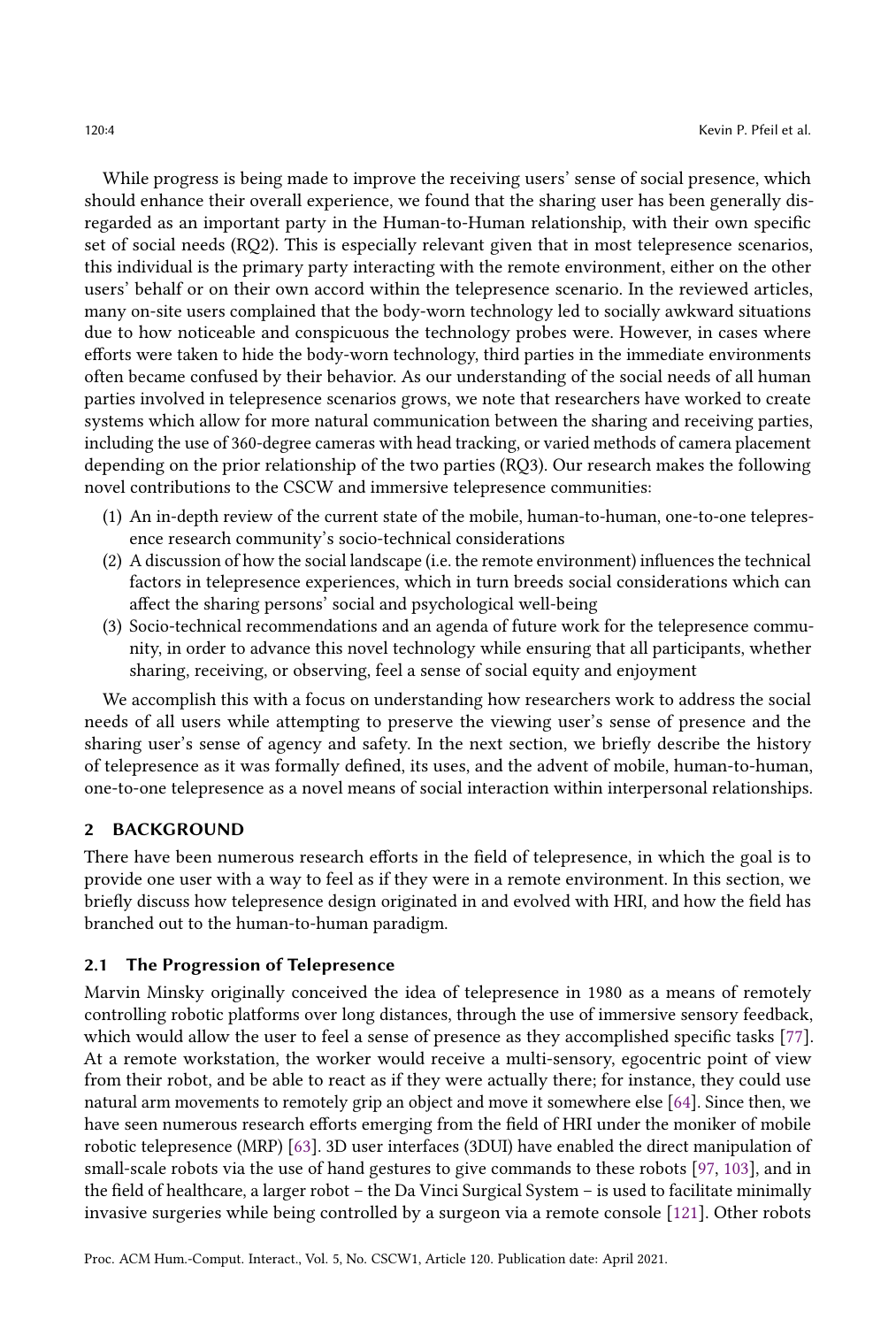allow the elderly and disabled to interact with family members, healthcare attendants, and doctors, through the use of mobile platforms which provide a natural sense of presence [\[58,](#page-34-8) [124\]](#page-37-4).

Telepresence then began to evolve past HRI in social contexts, as a means of enhancing common telecommunication by providing face-to-face meetings between two or more remote parties. Typical teleconferencing systems aim to provide a static "window" to a remote location via a direct video feed [\[44,](#page-33-3) [92,](#page-35-6) [137\]](#page-38-1), and researchers have endeavored to create systems which incorporate greater feelings of spatial presence, or the feeling of "being there" [\[135\]](#page-38-2). Microsoft's Room2Room technology affords this by video-capturing a person's body and projecting it into another person's remote location. An evaluation revealed that this method provides a more tangible representation of each party member, enabling more natural communication (i.e. body language), which can be lost in window-type systems [\[101\]](#page-36-4). Telepresence has also provided means for more intimate methods of teleconferencing, as a way for families to keep in touch over long distances, more closely emulating a form of constant presence through "always-on" video teleconferencing [\[43,](#page-33-2) [44,](#page-33-3) [91\]](#page-35-3). Researchers have deployed technology probes in the home, using stationary installations to facilitate a "window" into another household [\[43,](#page-33-2) [44\]](#page-33-3). However, since mobile technologies have advanced rapidly in the previous decade, we have begun to see examples of non-stationary telepresence outside of the home, which we highlight in the next section.

#### 2.2 Mobile, Human-to-Human, One-to-One Telepresence

As mobile devices such as smartphones and tablet computers have become commonplace, so too has the ability for telepresence. FaceTime and Skype released video chat applications for these mobile devices in 2010. Around the same time, consumer-grade telepresence robots using these devices became available (c.f., [\[36,](#page-32-6) [63,](#page-34-6) [95,](#page-35-1) [117,](#page-37-5) [136\]](#page-38-3)), mostly taking the form of "tablets on wheels," although other platforms such as quadcopter drones have been leveraged to provide an unrestricted viewpoint to a remote user [\[111\]](#page-36-5). These afford a user with a physical embodiment that they can use to interact in social settings with their remote environment. However, they have been criticized for being impersonal both in professional and social contexts [\[15\]](#page-31-2), and people have been observed keeping their distance from various robot platforms [\[20,](#page-31-3) [128\]](#page-37-6). At the same time, live-streaming via mobile devices has gained popularity as a way for people to share their immediate experiences with another, who would see the shared environment from the perspective of the device [\[109\]](#page-36-6). In lieu of using robotic telepresence platforms, researchers have begun adopting a relatively new approach that leveraged live-streaming mobile devices, where the sharing user wears the device and situates it in such a way that the recipient can experience the remote environment from their perspective. This provides an interesting sense of embodiment and avoids the most common complaints associated with MRP, namely a lack of freedom of movement and a sense of impersonality experienced by those interacting with the robot [\[21,](#page-32-1) [66\]](#page-34-9); even small drones, which are seemingly unrestricted in movement, are not optimal for indoor use, but more importantly, they are prohibited in many places - for instance, drones are not allowed to fly over sports arenas during an event in the United States, where there are regulations set by the federal government regarding legal drone use [\[1\]](#page-31-4). New uses of telepresence have emerged that uniquely utilize this Human-to-Human setup. One of these has been the sharing of a novice worker's perspective to a remote expert, who has the ability to provide guidance through Augmented Reality (AR) cues, overlaying the novice's physical perception with the expert's context-sensitive virtual information [\[4,](#page-31-5) [132,](#page-37-7) [142\]](#page-38-4). This paradigm has appeared in multiple fields, including medicine [\[133\]](#page-37-8) and manufacturing/maintenance [\[13,](#page-31-6) [84,](#page-35-7) [122\]](#page-37-1).

Live-streamed video from a worker's first-person perspective also gave rise to new opportunities in manufacturing and maintenance. For instance, expert workers could train, instruct, or provide guidance to novice workers without the need to travel [\[46\]](#page-33-4). Using AR cues, trainers can even annotate a worker's view, in order to depict actions that need to be taken in an assembly task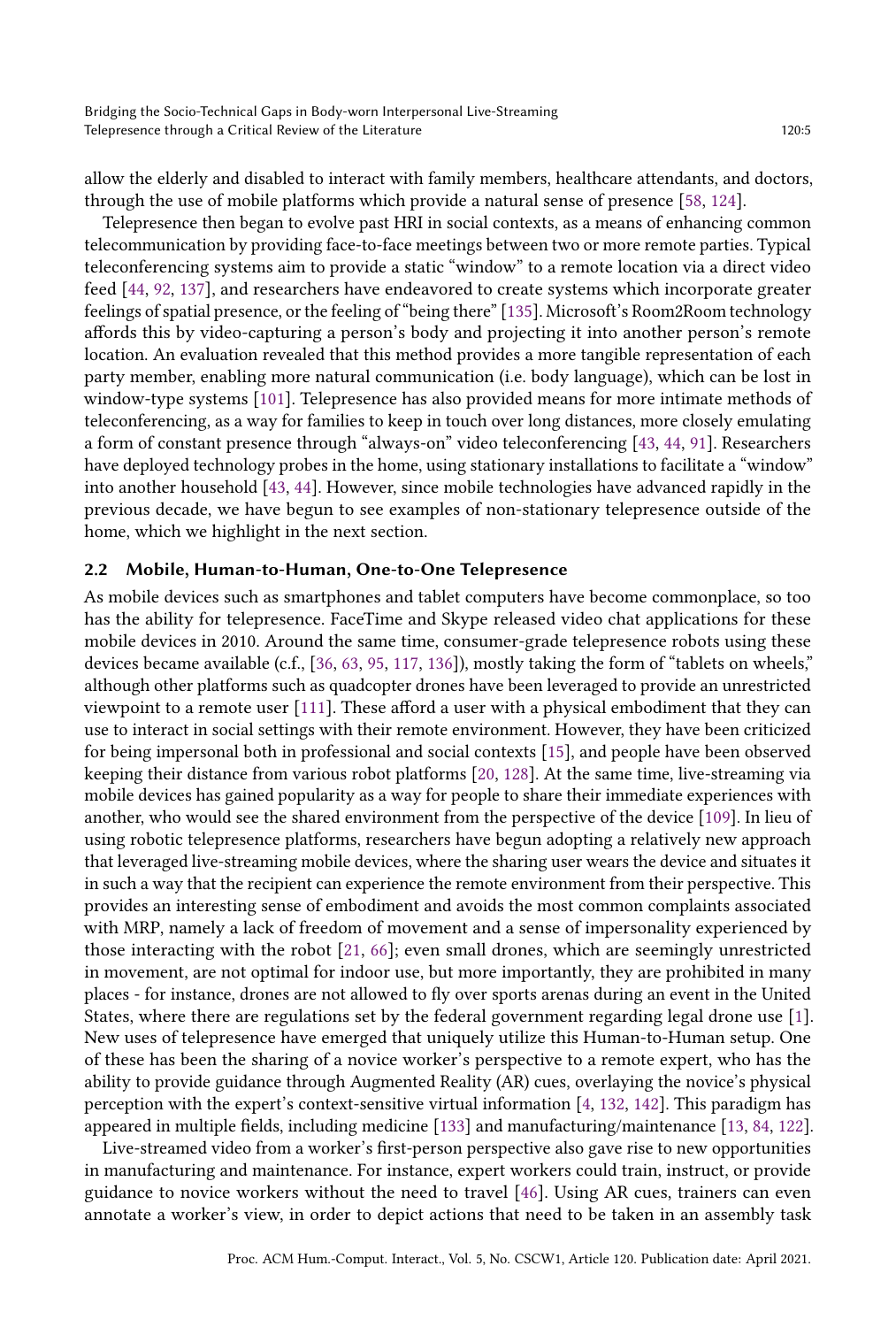[\[4,](#page-31-5) [56,](#page-33-5) [120\]](#page-37-9). This form of remote guidance leverages telepresence for production-based environments, and this could, in the future, become a norm in the industry. However, this interaction will occur behind closed doors, and there is not a significant social element to it. This is unlike mobile telepresence experiences, in which a user could navigate around a large environment. For instance, the Faroe Islands have provided live, remote tours to anyone interested in exploring the islands, using telepresence technology $^1;$  $^1;$  $^1;$  in a more populous destination, the streamer might encounter third party members who may or may not know that this interaction is occurring.

As such, there are different considerations that need to be made for stationary versus nonstationary (i.e., mobile) contexts. Progression in mobile, human-to-human telepresence has given researchers pause as they begin to consider the needs of their users, the different social contexts in which they seek to use telepresence, and the different ways that telepresence is used for their interaction [\[34\]](#page-32-7). With this change in telepresence paradigm comes a new set of considerations that must be made, especially given the addition of a new human in the telepresence loop (i.e. the on-site user sharing their environment), who has their own socio-technical needs that must be met while functioning as an intermediary for another person's interaction with the remote environment. Over the past 10 years, telepresence researchers have attempted to address this through multiple technical setups for mobile, Human-to-Human, one-to-one telepresence. Our review synthesizes the socio-technical considerations found in this prior work, discusses the interplay between the technical and social factors, and identifies the standards for measuring the effectiveness of these methods. This review is critical to the CSCW community, as we have been thrust into an era of social distancing, requiring broad communities across the globe to maintain physical distance while trying to live their lives. The human-to-human, one-to-one telepresence interaction paradigm is a potential avenue to maintain this social distancing while fostering a sense of togetherness. For instance, one user could visit a local art gallery while their family member with pre-existing health conditions explores from afar; two geographically separated friends could share their scenic jogging routes; or a parent could share their child's playtime with an at-risk grandparent.

As the field of telepresence has matured, researchers have begun to coalesce on metrics for determining success. For instance, Rae et al. created an exhaustive list of questions a telepresence designer should ask in order to meet various needs of the end-users. The requirements fall into various design dimensions, such as the physical characteristics of the remote environment, the visual affordances to the remote participant/user, the social standing between all participating parties, and the communication methods between these parties [\[105\]](#page-36-7). This leads to a new sociotechnical understanding of telepresence, one which grows as increased usage of this technology demands better contextualization of the relationships between the parties involved, how these parties perceive each other through different forms of telepresence, and their own requirements when it comes to the design of these telepresence interfaces. We therefore seek to understand how telepresence researchers have considered the socio-technical needs of their users, and how they have evaluated whether or not their designs address these needs while maintaining the benefits of remote presence. Next, we describe the methodology for our systematic review, including our scoping criteria and search for articles concerning mobile, human-to-human, one-to-one telepresence, and our grounded data analysis approach.

#### 3 METHODS

To answer our research questions, we conducted a systematic literature review of 52 articles which described mobile, human-to-human, one-to-one interpersonal telepresence. In this section we

<span id="page-5-0"></span><sup>1</sup>https://visitfaroeislands.com/remote-tourism/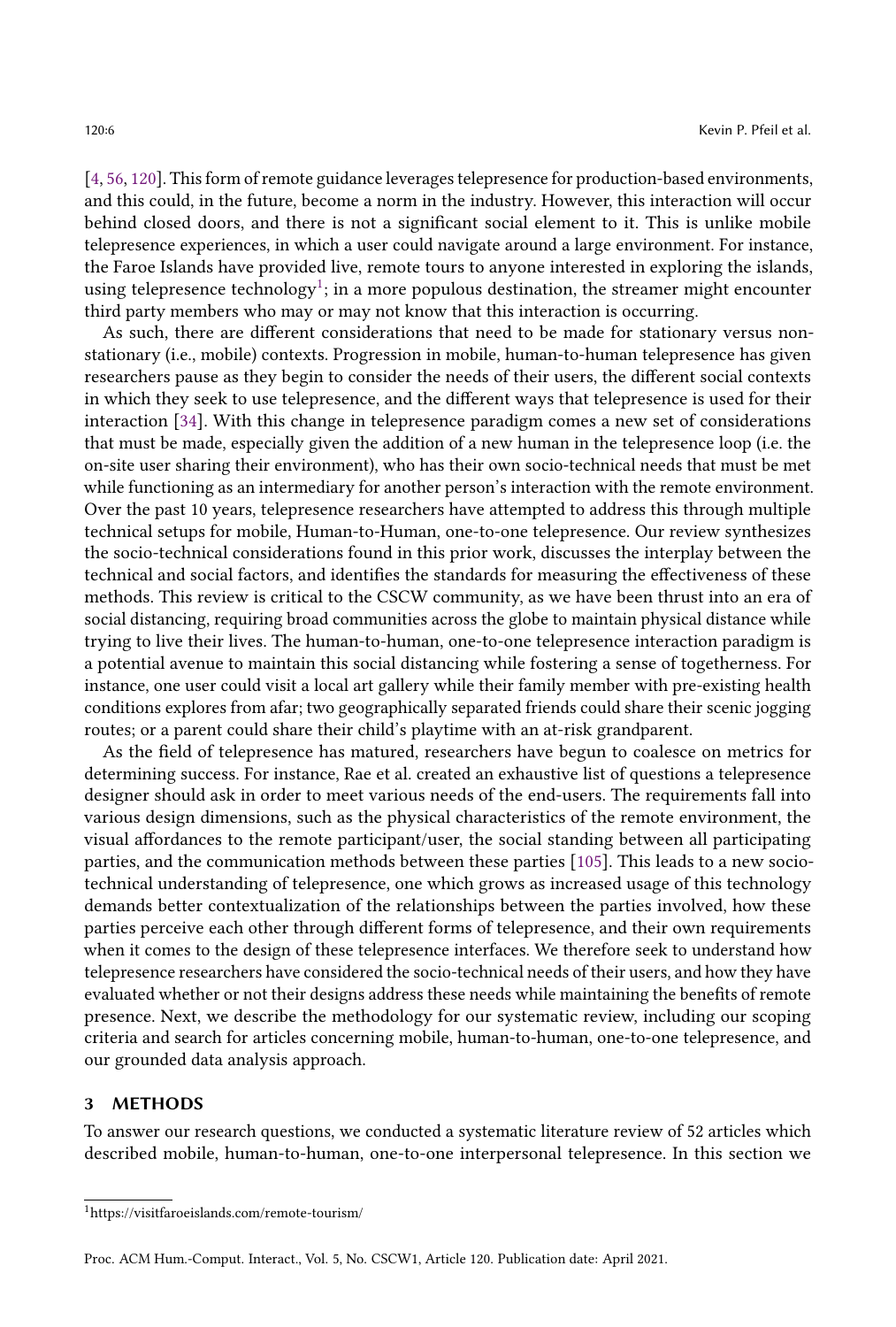describe our methodology, which is comprised of multiple phases including a systematic literature search, scoping criteria, and data analysis approach.

## 3.1 Systematic Literature Search

As we are focused on an emerging topic within the computer science discipline, we searched the ACM and IEEE Digital Libraries for relevant articles. We used a combination of search terms that intersected at the type of human interaction (i.e., "human-to-human," "personal," or "interpersonal") and the type of technological interaction ("telepresence," "streaming" "live streaming," "video," or "virtual reality") that together form a telepresence experience. Our search was limited to peerreviewed articles published in English and between the years of 2010 to 2019. Because Skype introduced video chat to mobile devices in 2010, FaceTime was released in 2010, and consumergrade omnidirectional cameras supporting live streaming became regular around 2013, we felt that this date range would capture the genesis of mobile, interpersonal, human-to-human, one-to-one telepresence. Our initial data collection was conducted during the time span of December 2019 through January 2020. In September 2020, we updated our search to include articles published in 2020. In total, our search yielded 1,087 articles, which we scoped for relevancy. In the next section, we describe our inclusion criteria.

## 3.2 Scoping Criteria: Interpersonal Telepresence

Though telepresence takes many forms, our research interests are focused on a specific kind – mobile (non-stationary and body-worn), human-to-human, one-to-one telepresence. Therefore, we included articles based on the following inclusion criteria:

- (1) Article must describe a real-world telepresence experience with, at minimum, video live-streaming (i.e. not a virtual environment). While it is possible to foster a sense of presence through virtual environments, our research interests are specific to real-world interactions.
- (2) Article must describe a human-to-human interaction (i.e., not human-to-robot or robot-to-robot). This was included as we are only interested in human-to-human interaction which carries an entirely unique set of socio-technical implications than telepresence found within HRI; in addition, although robotics researchers are constantly improving the quality of MRP platforms, they are currently unusable in many scenarios [\[63,](#page-34-6) [70\]](#page-34-10). Thus, we include this criterion to allow for the broadest possible capture of telepresence scenarios to mediate interpersonal relationships where researchers forgo the use of a robot.
- (3) Article must describe an experience where the sharing user is non-stationary (i.e., the physical ability to change locations). Human-to-human telepresence is noted for its ability to overcome mobility issues commonly associated with MRP, and so we aimed to focus on those scenarios which primarily benefit from a human's natural ability to move. Further, we expect this criterion to filter teleconferencing scenarios, which fall out of scope of our research interests.
- (4) Article must describe a recreational context, and not a work-related scenario. Our research interests align with the study of the social relationships between participating parties in the everyday use of telepresence, and not those in isolated, task-based scenarios. A wealth of work has already been done to synthesize the research on work-related telepresence (c.f., [\[23,](#page-32-8) [67,](#page-34-11) [120,](#page-37-9) [122,](#page-37-1) [132\]](#page-37-7)). Therefore, these contexts were held out-of-scope for the current review.
- (5) Article must describe a body-worn device to facilitate the telepresence experience. This criterion was included because we are interested in telepresence situations in which the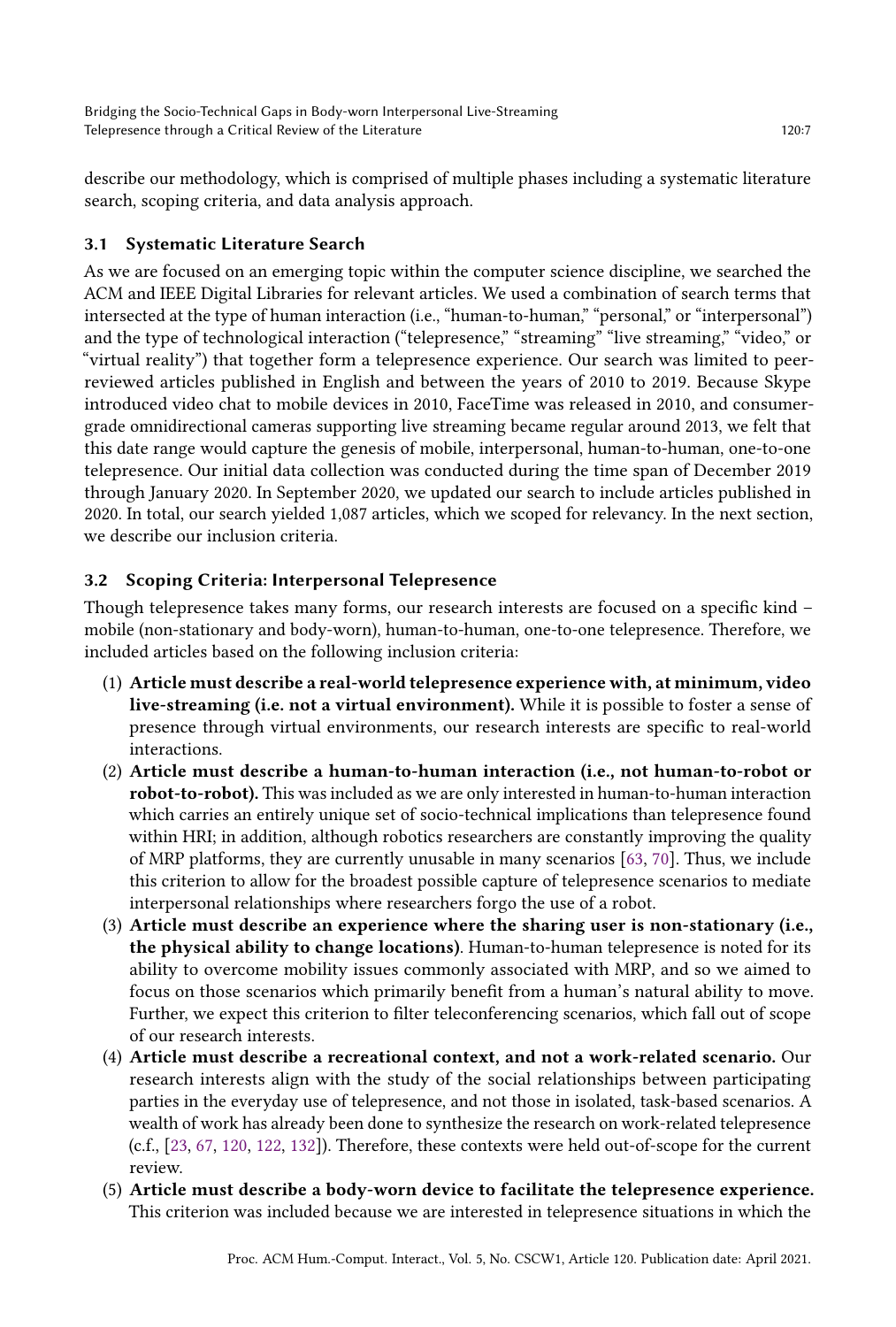viewing users can see the shared environment from the sharer's point of view, opposed to views which are captured from an imaging accessory such as a tripod or mount, e.g. teleconferencing. "Body-worn" devices include a wide range of devices, from cameras mounted in harnesses, to a smartphone stored in a shirt pocket, to a camera which is handheld; we include an article if the sharing user has the ability to constantly manipulate the camera, thus excluding articles if that user cannot control the camera. Since there is an ongoing debate regarding appropriate and ethical use of body-worn devices [\[22,](#page-32-5) [94,](#page-35-5) [141\]](#page-38-5), we anticipated this criterion to also help us identify how prior work tackled this problem.

(6) Article must describe a one-to-one interaction. This criterion was included because we wanted to focus on this unique, more interpersonal interaction style, where two people have a more intimate means of communication, which could facilitate back-and-forth coordination to accomplish some mutually beneficial goal. We exclude one-to-many and many-to-many configurations because they lack this interpersonal quality of interaction and thus fall out of the scope of our research interests.

For every article returned from the searches, we reviewed the title, abstract, and if necessary, the main body, to ensure it met all criterions listed above. If so, we added it to our dataset. Then, for every article in our dataset, we cross-referenced citations and references, adding any new articles to our final dataset if they also met our inclusion criteria. This was done for every new article in our dataset until no new articles were found. We coded 1,087 articles for relevancy. In total, we identified 52 relevant articles, which we analyzed in our review. In the next section, we describe our data analysis approach and present our final codebook based on our qualitative analysis.

#### 3.3 Data Analysis Approach

The first author performed the qualitative analysis on the 52 articles, identifying emergent codes, using an iterative and grounded approach [\[65\]](#page-34-12). We began with open coding and noted the emergent themes found within the dataset; these typically included factors explicitly noted by the authors, but also include underlying concepts which we found across multiple articles. Our coding was also updated as new codes emerged. The second author was consulted during this process to resolve, separate, or merge ambiguous codes. After open coding, a round of axial coding was conducted where we grouped our codes into more cohesive dimensions and themes (as shown in [Table 1\)](#page-8-0). These described considerations for the interactants, as well as for the interaction as a whole. We then mapped our coded dimensions into two categories - Technical and Social - which respectively relate to our RQ3 and RQ2. The combination of these dimensions then forms the concepts required to answer our RQ1. The Technical dimensions describe the nature and setup of the technology used by the interactants, along with the design considerations made to benefit the sharing individual, the viewing individual, or the ability of the two parties to communicate. The Social dimensions describe the nature of the relationship between the two primary parties and the streamed environment. This includes the roles that the users played in relation to the activity or task being performed, the sharing party's experience in their environment while engaged in telepresence, and how the receiving user interacted with both their partner and the shared environment. The second author also assisted in synthesizing the coded literature during results write-up, which served as an additional quality check for the coding process. In cases when the second author noticed discrepancies in coding, they were resolved among all team members and any necessary recoding was completed. In the next section, we present our results.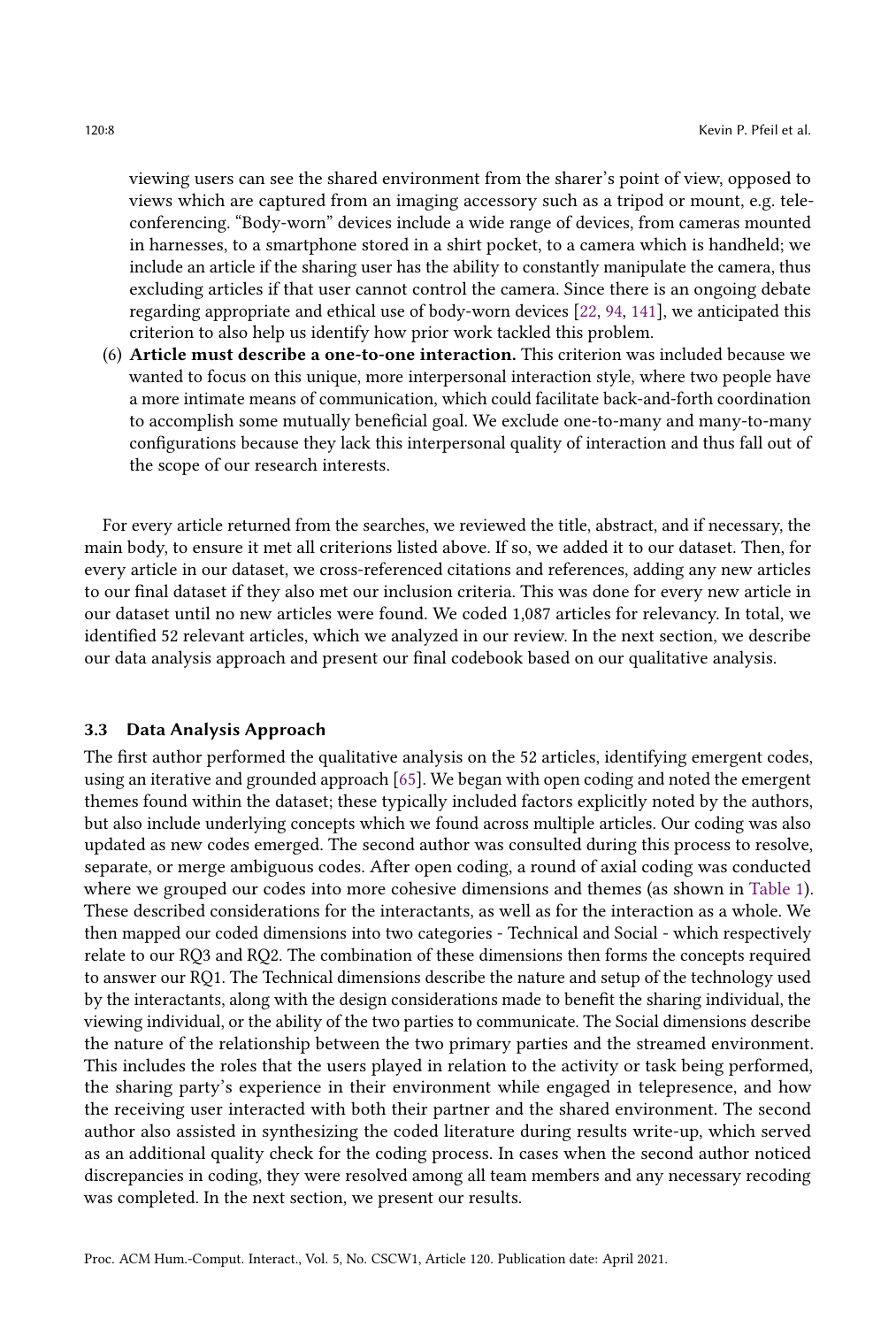<span id="page-8-0"></span>Bridging the Socio-Technical Gaps in Body-worn Interpersonal Live-Streaming Telepresence through a Critical Review of the Literature 120:9

| <b>Themes</b>            | <b>Dimensions</b>             | <b>Description</b> (Codes)                                                                                                 |  |  |  |
|--------------------------|-------------------------------|----------------------------------------------------------------------------------------------------------------------------|--|--|--|
|                          | <b>Primary Methodology</b>    | The type of study conducted in terms of methodology (Quan-<br>titative, Qualitative, N/A)                                  |  |  |  |
|                          | <b>Study Location</b>         | Was the study conducted in the lab or the field? (Lab, Field,                                                              |  |  |  |
| <b>Study Meta-Data</b>   |                               | $N/A$ )                                                                                                                    |  |  |  |
|                          | <b>Study Duration</b>         | How long the study lasted (Cross-sectional, Longitudinal, Re-                                                              |  |  |  |
|                          |                               | peated Measures)                                                                                                           |  |  |  |
|                          | <b>Participant Quantity</b>   | Total number of participants in the study                                                                                  |  |  |  |
|                          | <b>Study Dyads</b>            | Were participants paired in the study? (Yes, No)                                                                           |  |  |  |
|                          | Country                       | The country where the study took place                                                                                     |  |  |  |
|                          | <b>Independent Variables</b>  | The technical independent variables within the study                                                                       |  |  |  |
| <b>Technical Factors</b> | <b>Dependent Variables</b>    | The technical dependent variables within the study                                                                         |  |  |  |
|                          | Symmetry                      | Equipment setup compared between Streamer and Viewer<br>(Symmetrical, Asymmetrical)                                        |  |  |  |
|                          |                               | The video capture device used by the Streamer (360 Camera,                                                                 |  |  |  |
| <b>Streamer</b>          | Camera Type                   | AR Glasses, Camcorder, Fisheye Camera, Smartphone, Tablet,<br>Web Cam)                                                     |  |  |  |
|                          | <b>Camera Placement</b>       | The place where the Streamer's camera was situated (Hand-                                                                  |  |  |  |
| Considerations           |                               | held, Head, Shoulder, Chest, Behind the Back)                                                                              |  |  |  |
|                          | <b>View Stabilization</b>     | The method used to reduce jitter in the captured video stream                                                              |  |  |  |
|                          |                               | (Software, Hardware, None)                                                                                                 |  |  |  |
|                          | <b>Viewing Apparatus</b>      | Type of video display used by the Viewer (Computer Monitor,                                                                |  |  |  |
|                          |                               | Smartphone, Tablet / Laptop, TV Display, VR HMD)                                                                           |  |  |  |
|                          | <b>Communication Mode</b>     | The modalities afforded to the Viewer to communicate with                                                                  |  |  |  |
| <b>Viewer</b>            |                               | the Streamer (Audio, Live Video, Text Messages, Gestures, Gaze)                                                            |  |  |  |
| Considerations           | <b>Gestural Communication</b> | Technique used to let the Viewer provide hand gestures to the<br>Streamer (Graphic Overlay, Puppet / Avatar, Video Stream) |  |  |  |
|                          |                               | Technique used to let the Viewer provide their gaze heading                                                                |  |  |  |
|                          | <b>Gaze Conveyance</b>        | to the Streamer (Graphic Overlay, Physical Attribute, Spatial                                                              |  |  |  |
|                          |                               | Sound, Vibrations, Video Stream)                                                                                           |  |  |  |
|                          | <b>Independent Variables</b>  | The social independent variables within the study                                                                          |  |  |  |
|                          | <b>Dependent Variables</b>    | The social dependent variables within the study                                                                            |  |  |  |
|                          |                               | The type of interpersonal relationship between Streamer                                                                    |  |  |  |
|                          | <b>Proposed Relationship</b>  | and Viewer specified in the article (Crowdsourced/Strangers,                                                               |  |  |  |
|                          |                               | Friends/Family, Long-Distance Relationships, Generic)                                                                      |  |  |  |
|                          |                               | The type of activity specified in the article which the partici-                                                           |  |  |  |
| <b>Social Factors</b>    | <b>Proposed Activity</b>      | pants were engaged in (Classroom Attendance, Games, Shop-                                                                  |  |  |  |
|                          |                               | ping, Sports, Generic)                                                                                                     |  |  |  |
|                          | <b>Agency of Streamer</b>     | The level of control negotiated by the Streamer (Completely                                                                |  |  |  |
|                          |                               | Cyranic, Collaborative Control, Completely Free)                                                                           |  |  |  |
|                          | Embodiment                    | Type of representation afforded to the Viewer (None, Streamer                                                              |  |  |  |
|                          |                               | is Embodiment, Video Embodiment, Robotic Embodiment)                                                                       |  |  |  |
|                          | Noticeability                 | The reason that brought attention to the Streamer (Not Notice-                                                             |  |  |  |
|                          |                               | able, Interaction Style, Wearable Device)                                                                                  |  |  |  |

|  | Table 1. Final Codebook Used to Guide our Qualitative Analysis |  |  |  |  |
|--|----------------------------------------------------------------|--|--|--|--|
|--|----------------------------------------------------------------|--|--|--|--|

## 4 RESULTS

Our qualitative analysis synthesizes the state-of-the-art of mobile, human-to-human, one-to-one telepresence. We first report descriptive statistics of the dataset in accordance with our final codebook, followed by a presentation of the Technical and Social factors found within the articles. Finally, we discuss the interplay between our technical and social factors, describing how social considerations are integrated into technical designs, and vice versa.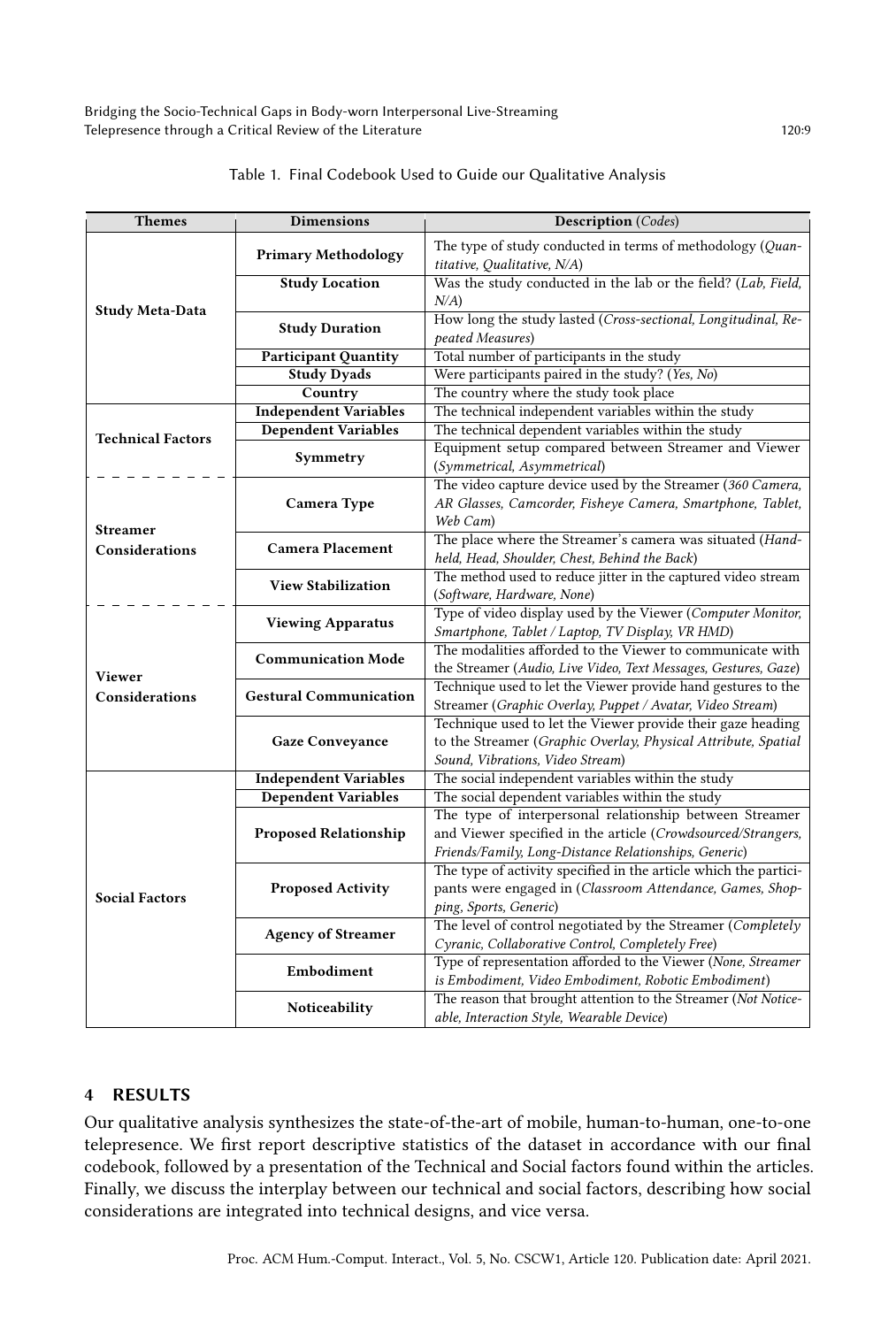<span id="page-9-0"></span>

| Dimension             | Code               | #                  | %     | Reference(s)                                                              |  |  |  |
|-----------------------|--------------------|--------------------|-------|---------------------------------------------------------------------------|--|--|--|
|                       | Quantitative       | 19                 | 37%   | [5, 10, 12, 14, 29, 48-50, 52, 57, 60, 76, 78, 81, 82, 86,                |  |  |  |
|                       |                    |                    |       | 100, 139, 140                                                             |  |  |  |
| Primary               | Qualitative        | 16                 | 31 %  | $\left[6, 16, 27, 40-42, 55, 79, 83, 88, 93, 104, 105, 113, 118, \right]$ |  |  |  |
| Methodology           |                    |                    |       | 129]                                                                      |  |  |  |
|                       | N/A                | 17                 | 33%   | [7, 10, 47, 51, 53, 61, 66, 74, 75, 79, 89, 99, 114, 123,                 |  |  |  |
|                       |                    |                    |       | 125, 130, 131                                                             |  |  |  |
|                       | Lab                | 20                 | 38%   | [5, 11, 12, 14, 27, 29, 42, 48-50, 52, 60, 76, 78, 81, 86,                |  |  |  |
|                       |                    |                    |       | 88, 100, 139, 140                                                         |  |  |  |
| <b>Study Location</b> | Field              | 15                 | 29%   | [6, 16, 40, 41, 55, 57, 80, 82, 83, 93, 104, 105, 113, 118,               |  |  |  |
|                       |                    |                    |       | 129]                                                                      |  |  |  |
|                       | N/A                | 17                 | 33%   | $[7, 10, 47, 51, 53, 61, 66, 74, 75, 79, 89, 99, 114, 123,$               |  |  |  |
|                       |                    |                    |       | 125, 130, 131                                                             |  |  |  |
|                       | Cross-sectional    | 34                 | 65%   | $[5, 11, 12, 14, 16, 27, 29, 40 - 42, 48 - 50, 52, 55, 57, 60,$           |  |  |  |
|                       |                    |                    |       | 76, 78, 79, 81-83, 86, 88, 93, 100, 104, 105, 113, 118,                   |  |  |  |
| <b>Study Duration</b> |                    |                    |       | 129, 139, 140                                                             |  |  |  |
|                       | Longitudinal       | $\mathbf{1}$       | 2%    | $\lceil 6 \rceil$                                                         |  |  |  |
|                       | N/A                | 17                 | 33%   | $[7, 10, 47, 51, 53, 61, 66, 74, 75, 79, 89, 99, 114, 123,$               |  |  |  |
|                       |                    |                    |       | 125, 130, 131                                                             |  |  |  |
|                       | Yes                | 22                 | 42%   | [5, 6, 11, 12, 14, 16, 29, 40-42, 55, 57, 76, 80, 81, 93,                 |  |  |  |
| <b>Study Dyads?</b>   |                    |                    |       | 100, 104, 105, 113, 118, 129]                                             |  |  |  |
|                       | N <sub>o</sub>     | 13                 | 25%   | $[27, 48 - 50, 52, 60, 78, 82, 83, 86, 88, 139, 140]$                     |  |  |  |
|                       | N/A                | 17                 | 33%   | [7, 10, 47, 51, 53, 61, 66, 74, 75, 79, 89, 99, 114, 123,                 |  |  |  |
|                       |                    |                    |       | 125, 130, 131                                                             |  |  |  |
|                       | Australia          | 1                  | 2%    | 66                                                                        |  |  |  |
|                       | Canada<br>India    | 10                 | 19%   | $[6, 16, 41, 42, 93, 99, 100, 104, 114, 118]$                             |  |  |  |
| Article               |                    | $\mathbf{1}$<br>23 | $2\%$ | $[113]$                                                                   |  |  |  |
|                       | Japan              |                    | 44%   | $[10-12, 14, 47-53, 74-76, 78-82, 88, 89, 123, 125]$                      |  |  |  |
| Country               | <b>New Zealand</b> | 5                  | 10%   | [5, 7, 86, 139, 140]                                                      |  |  |  |
|                       | Singapore          | 1                  | $2\%$ | $[130]$                                                                   |  |  |  |
|                       | <b>UK</b>          | 2                  | 4%    | [83, 131]                                                                 |  |  |  |
|                       | <b>USA</b>         | 9                  | 17%   | $[27, 29, 40, 55, 57, 60, 61, 105, 129]$                                  |  |  |  |

Table 2. Results of study meta-data from our codebook

### 4.1 Descriptive Statistics of the Articles

Our dataset ( $N = 52$ ) was comprised of articles published between 2011 and 2020 (inclusive), but the majority of articles (85%) were published in 2014 or later. Fifty described artifacts, empirical studies, or a mixture of both, but we found 1 theory paper and 1 methods paper. As such, the majority of articles featured technology probes and evaluations. Thirty-five (67%) described a study as part of their contribution. [Table 2](#page-9-0) provides an index of codes related to these studies and the associated articles coded. All studies were cross-sectional, with only 1 exception, which was longitudinal. We did not find any studies with a repeated measures duration. The majority of these (20) were Lab-based, but 15 were Field-based studies.

In the lab-based studies, the primary methodologies were quantitative (17/20), and the remainder used qualitative methods. In the field-based studies, the authors primarily used qualitative methods (13/15), and the remainder used quantitative methods. All 19 of the quantitative studies described an artifact which was then evaluated in some way; 6 of these were evaluations of a new artifact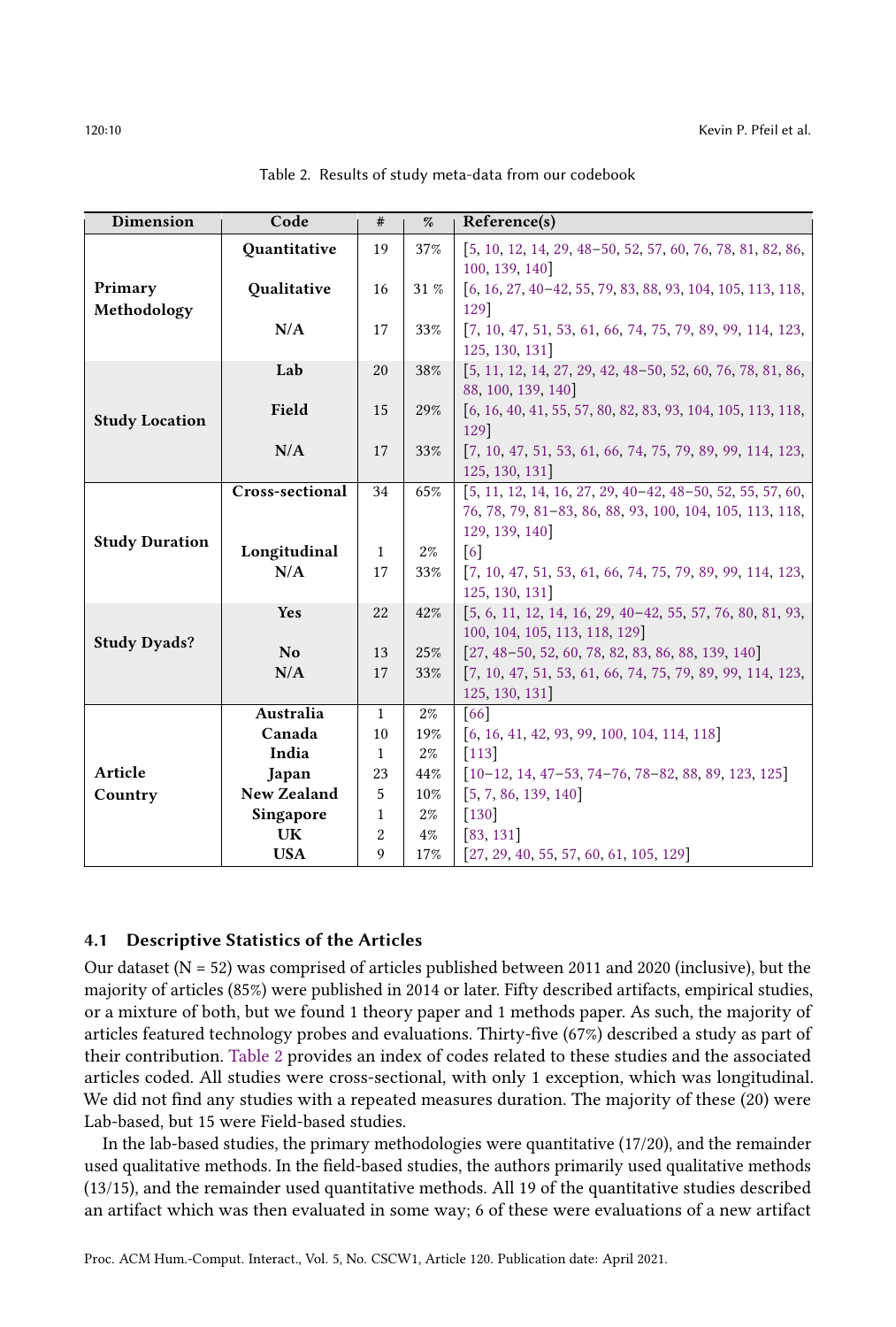without comparing against a control. The primary data collection approach in the qualitative articles were field notes (7) and interviews (12). Only 1 study used diary methods.

As human-to-human telepresence is contingent on an interaction between two parties, we would expect studies to involve the use of participant dyads. We found 22 studies to do so. In these cases, the quantity of participants ranged from 4 to 68 ( $M = 21.5$ ,  $SD = 15.8$ ). The authors typically recruited pairs of participants who knew each other, to have a more ecologically valid study. For the 13 articles only using 1 participant at a time, the number of users ranged from 5 to 26 ( $M = 12.9$ , SD = 6.59). These were geared towards understanding a single telepresence role, or evaluating an artifact. Convenience sampling was the primary method to recruit participants.

Overall, our dataset is comprised of 31 unique research projects across all research groups, with a heavy emphasis on the technological capabilities, and a minor emphasis on how people interact with others using these technologies. 29% of the articles were authored by 11 unique research groups, but 37 articles (71%) came from 5 research groups. The University of Tokyo contributed 15 articles, all of which were under advisement of Dr. Jun Rekimoto. Two major projects emerged from this subset – "JackIn Head" (9 articles [\[47–](#page-33-12)[52,](#page-33-8) [75,](#page-34-18) [88,](#page-35-14) [89\]](#page-35-16)) and "ChameleonMask" (4 articles [\[79–](#page-35-12)[82\]](#page-35-10)). Simon Frasier University contributed 10 articles, all of which were under advisement of Dr. Carman Neustaedter. Each of these articles were unique contributions, and 6 described field studies that garnered in-situ feedback. Microsoft Research contributed 5 articles, authored by Dr. Kori Inkpen, Dr. John Tang, or both. Waseda University contributed 4 articles, all of which were under the advisement of Dr. Jiro Tanaka. They were all related to one major project – "GoTogether" [\[10–](#page-31-8)[12,](#page-31-9) [14\]](#page-31-10). Fx Palo Alto contributed 3 articles, all of which described the "Polly" project [\[57,](#page-34-13) [60,](#page-34-14) [61\]](#page-34-16).

Scanning the articles for terminology, we found a wide variety of names for the user roles. The most common terms for the remote person sharing their environment, when looking at unique projects instead of articles, was "Local User"; others include Body, Surrogate, Guide, Host, Proxy, and Sharer. By the same fashion, the most common name for the person receiving the shared view was "Remote User"; other names included Ghost, Director, Operator, Consumer, Guest, and Spectator. We also found the term "Local" used to describe this party. This type of terminology depends on the point of view - after all, both users are technically remote in relation to the other. Other metaphors found across our dataset are vivid and help to convey the telepresence concept, but the various terminology might carry negative connotations. To circumvent this confusion, and to keep consistency, for the remainder of this paper, we use the terms Streamer and Viewer, as they are respectful to the human. Regardless of the reason or purpose, in mobile, human-to-human, one-to-one telepresence there will almost always be an individual who is sending the live-stream video (a Streamer), and an individual who is watching that video feed (a Viewer).

## 4.2 Technological Factors

In this section, we detail the results of the technological factors as found in our codebook. See [Table 3](#page-11-0) for an index of codes related to these factors, with the articles described by these codes. An emergent theme surrounding human-to-human telepresence work is that researchers tend to frame their technology probes around one of the interactants. They commonly look for new solutions to enhance the overall experience for the Viewer, or they consider new affordances that the Streamer could use to improve the social interaction. The result, however, is an increase in technological requirements to get this experience to work. In this section, we review these technological considerations which have emerged in the dataset to help understand the benefit each factor brings to the experience.

4.2.1 Technology-Centered Independent Variables. As previously noted, 35 articles (67%) in our dataset conducted a study, and of these, only 13 manipulated technical independent variables; we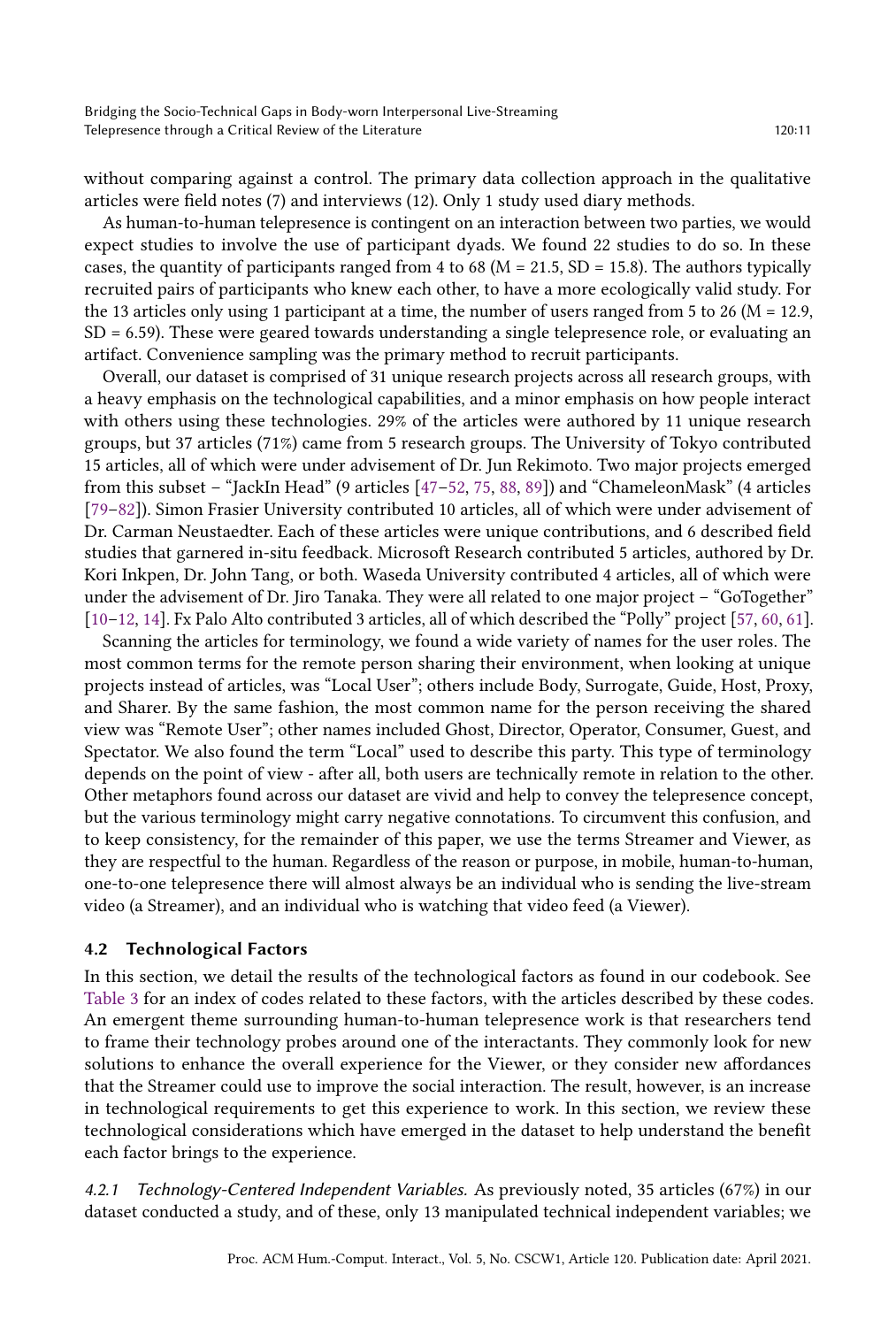| Dimension            | Code                                 | $\#$           | $\%$  | Reference(s)                                                                  |  |  |  |
|----------------------|--------------------------------------|----------------|-------|-------------------------------------------------------------------------------|--|--|--|
|                      | Asymmetrical                         | 41             | 79%   | $[5, 7, 10-12, 14, 27, 40-42, 47-50, 50, 52, 53, 55, 57, 60,$                 |  |  |  |
|                      |                                      |                |       | 61, 66, 75, 76, 78-83, 86, 88, 89, 99, 105, 113, 118, 123,                    |  |  |  |
| Symmetry             |                                      |                |       | 125, 129, 139]                                                                |  |  |  |
|                      | Symmetrical                          | 9              | 17%   | $[6, 16, 29, 74, 93, 100, 104, 114, 140]$                                     |  |  |  |
|                      | 360° Camera                          | 16             | 31%   | $[10-12, 47-52, 66, 76, 88, 89, 114, 118, 140]$                               |  |  |  |
|                      | <b>AR Glasses</b>                    | 3              | 6%    | [5, 7, 104]                                                                   |  |  |  |
|                      | Camcorder                            | $\mathbf{1}$   | 2%    | $[40]$                                                                        |  |  |  |
|                      | <b>Fisheye Camera</b>                | $\mathbf{1}$   | $2\%$ | $[75]$                                                                        |  |  |  |
| Camera Type          | Smartphone                           | 15             | 33%   | $\left[6, 16, 27, 29, 41, 42, 55, 57, 60, 61, 86, 93, 100, 105, 113, \right]$ |  |  |  |
|                      |                                      |                |       | 129, 139]                                                                     |  |  |  |
|                      | <b>Tablet</b>                        | 5              | 10%   | $[79 - 82, 123]$                                                              |  |  |  |
|                      | Web Cam                              | 6              | 12%   | [14, 53, 74, 78, 83, 125]                                                     |  |  |  |
|                      | <b>Affixed to Prop</b>               | $\mathbf{1}$   | 2%    | $\lceil 16 \rceil$                                                            |  |  |  |
|                      | <b>Behind the Back</b>               | $\overline{2}$ | $4\%$ | 76, 118                                                                       |  |  |  |
| Camera               | Chest                                | 6              | 13%   | [6, 14, 41, 75, 105, 123]                                                     |  |  |  |
| Placement            | Handheld                             | 12             | 23%   | $[27, 29, 40, 42, 55, 86, 93, 113, 114, 129, 139, 140]$                       |  |  |  |
|                      | Head                                 | 19             | 37%   | $[5, 7, 47-52, 66, 74, 79-83, 88, 89, 100, 104]$                              |  |  |  |
|                      | Shoulder                             | 9              | 17%   | $[10-12, 53, 57, 60, 61, 78, 125]$                                            |  |  |  |
|                      | Hardware                             | 3              | 6%    | [57, 60, 61]                                                                  |  |  |  |
| View                 | Software                             | $\overline{7}$ | 13%   | $[47-49, 51, 52, 88, 89]$                                                     |  |  |  |
| <b>Stabilization</b> | None                                 | 39             | 75%   | $[5-7, 10-12, 14, 16, 27, 29, 40-42, 50, 53, 55, 66, 74-$                     |  |  |  |
|                      |                                      |                |       | 76, 78-83, 86, 93, 100, 104, 105, 113, 114, 118, 123, 125,                    |  |  |  |
|                      |                                      |                |       | 129, 139, 140                                                                 |  |  |  |
|                      | <b>Computer Monitor</b>              | 14             | 27%   | $[5, 27, 41, 42, 53, 57, 60, 61, 79-83, 113]$                                 |  |  |  |
| Viewing              | Smartphone                           | 8              | 15%   | [6, 16, 29, 86, 93, 104, 105, 140]                                            |  |  |  |
| <b>Apparatus</b>     | Tablet / Laptop                      | 5              | 10%   | [7, 40, 76, 118, 123]                                                         |  |  |  |
|                      | <b>Television</b>                    | 3              | 6%    | [50, 55, 129]                                                                 |  |  |  |
|                      | <b>VR HMD</b>                        | 16             | 31%   | $[10-12, 14, 47-49, 51, 52, 66, 74, 88, 89, 100, 114, 139]$                   |  |  |  |
|                      | <b>Audio Only</b>                    | 14             | 27%   | $[6, 14, 29, 47, 49, 52, 53, 55, 75, 83, 88, 89, 114, 118]$                   |  |  |  |
|                      | Audio + Gaze                         | $\overline{4}$ | 8%    | [60, 60, 61, 76, 86]                                                          |  |  |  |
|                      | <b>Audio + Gestures</b>              | $\mathbf{1}$   | 2%    | $[125]$                                                                       |  |  |  |
| Viewer Com-          | Audio + Gaze + Gestures              | $\overline{4}$ | 8%    | $[10-12, 139]$                                                                |  |  |  |
| munication           | Audio + Live Video                   | 15             | 29%   | $[16, 27, 40-42, 74, 81, 82, 93, 100, 104, 105, 123, 129,$                    |  |  |  |
| Mode                 |                                      | 3              | 6%    | 140]<br>[79, 80, 113]                                                         |  |  |  |
|                      | <b>Audio + Text Messages</b><br>Gaze | 3              | 6%    | [7, 50, 78]                                                                   |  |  |  |
|                      | Gaze + Gestures                      | $\mathbf{1}$   | $2\%$ | [66]                                                                          |  |  |  |
|                      | <b>Graphic Overlay</b>               | $\overline{4}$ | 8%    | $[10-12, 66]$                                                                 |  |  |  |
|                      | Puppet / Avatar                      | $\mathbf{1}$   | 2%    | $[125]$                                                                       |  |  |  |
| Gesture Com-         | Video Stream                         | 9              | 17%   | $[74, 79 - 82, 100, 129, 139, 140]$                                           |  |  |  |
| munication           | None                                 | 35             | 67%   | $[5-7, 14, 16, 27, 29, 40-42, 47-53, 55, 57, 60, 61, 75, 76,$                 |  |  |  |
|                      |                                      |                |       | 78, 83, 86, 88, 89, 93, 104, 105, 113, 114, 118, 123]                         |  |  |  |
| Gaze<br>Conveyance   | <b>Graphic Overlay</b>               | 8              | 15%   | $[7, 10-12, 50, 66, 86, 139]$                                                 |  |  |  |
|                      | <b>Physical Attribute</b>            | 5              | 10%   | [14, 57, 60, 61, 78]                                                          |  |  |  |
|                      | <b>Spatial Sound</b>                 | $\mathbf{1}$   | 2%    | $[88]$                                                                        |  |  |  |
|                      | <b>Vibrations</b>                    | $\mathbf{1}$   | 2%    | [76]                                                                          |  |  |  |
|                      | <b>Video Stream</b>                  | $\overline{4}$ | 8%    | [74, 100, 129, 140]                                                           |  |  |  |
|                      | None                                 | 30             | 58%   | $[5, 6, 16, 27, 29, 40-42, 47-49, 51-53, 55, 75, 79-83, 89,$                  |  |  |  |
|                      |                                      |                |       | 93, 104, 105, 113, 114, 118, 123, 125]                                        |  |  |  |

<span id="page-11-0"></span>Table 3. Descriptive results of technical features. Per dimension, articles which did not describe their code, or which were not applicable, are excluded from this table; percentages may not sum to 100%.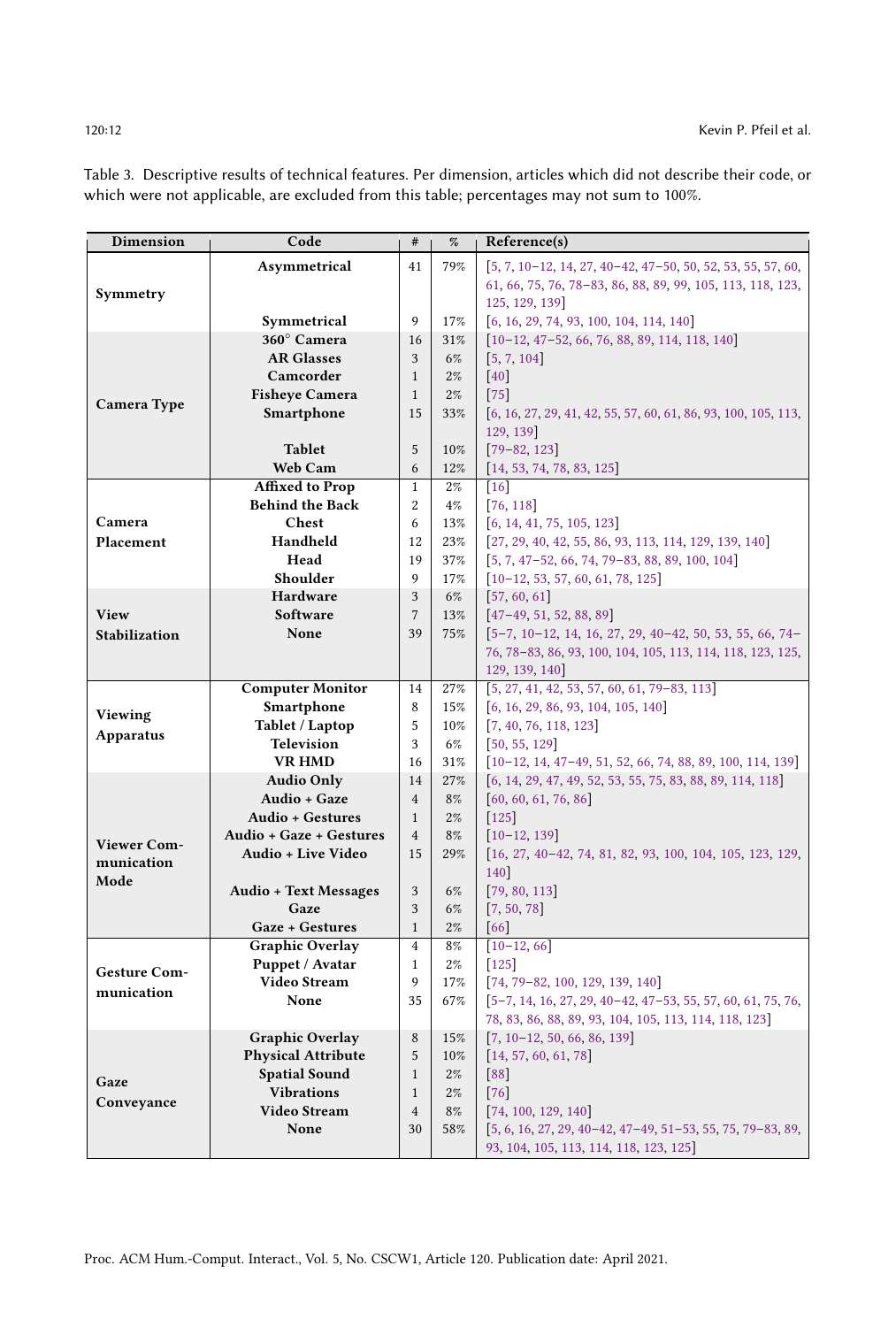note that only 3 of these were field studies. As such, the more technical articles in our dataset generally evaluated the capabilities of their artifacts instead of deploying them to real world scenarios. One exception was in the work by Rae et al. who, as part of a general telepresence study, deployed two technology probes - one tablet propped up on a tripod, and one body-worn device. Their findings indicate that the body-worn device was logistically less demanding, and more conducive to viewing an environment (due to the mobile nature of the setup); however, both Streamer and Viewer sometimes felt awkward due to bystanders looking at them [\[105\]](#page-36-7).

Concerning lab studies, in two articles by Kasahara et al., the authors manipulated the presence of video stabilization, specifically when the Viewer wears a Virtual Reality Head-Mounted Display (VR HMD). Naturally, Viewers scored the Simulator Sickness Questionnaire in favor of the stabilization [\[48,](#page-33-6) [52\]](#page-33-8). In three articles, various researchers studied user preference between regular video chat and panoramic video chat [\[29,](#page-32-9) [86,](#page-35-11) [139\]](#page-38-6). Each used the Networked Minds Measure of Social Presence questionnaire [\[8\]](#page-31-15), and collectively found that the use of panoramic video streaming allows for more personable experiences with an increase of social presence. One step further, in an article by Young et al., the researchers found that viewing a 3D representation of an environment was superior to viewing normal panoramic video [\[140\]](#page-38-7). Matsuda et al. developed a wearable vibrotactile device that communicated to the Streamer where the Viewer was looking, and compared the use of this device against a similar setup that did not implement it; they found that their device was a convenient addition that allowed directional communication without speaking [\[76\]](#page-34-15). In the remainder of the studies, the authors developed multiple iterations of a technique or technology to tackle the same concept and compared them to each other. These included emotional state cues embedded in the telepresence experience [\[5\]](#page-31-7), gaze-sharing visualization techniques [\[60\]](#page-34-14), dual-video display type [\[100\]](#page-36-8).

In summary, the technological IVs found within the dataset were sparse. Studies (particularly in the lab) were more evaluative of a specific piece of technology or compared the researchers' device to a control. In this way, the researchers did not manipulate an IV in their study but were still able to measure the effectiveness of their technology.

4.2.2 Technology-Centered Dependent Variables. Nineteen articles (37%) performed quantitative measurements to evaluate their technologies. Some of these DVs were direct measurements, such as error rate, task completion time, etc.; but others were questions in the form of psychometric scales. None of these technology-centered questions were derived from pre-validated surveys, and were instead custom items. We performed a short qualitative analysis to match these custom items to pre-validated measures based on content of the questions; we used a report by van Baren to help identify a list of related instruments [\[127\]](#page-37-16). We found most of the questions to map into the concepts of Usefulness, Ease of Use, and Ease of Learning; as such, the USE questionnaire would be a suitable measure [\[73\]](#page-34-19). The remainder mapped into the Sensory Factor concept of the Presence Questionnaire [\[135\]](#page-38-2), by gauging audio and video clarity.

4.2.3 Capture and Display: Video Stream Considerations. The majority of our dataset (79%) described an interaction in which the technological setup was asymmetrical between the interacting parties. Our dataset supports the paradigm of one Streamer and one Viewer, echoing the notion that the interaction benefits the user who cannot be there in person. As such, the Streamer's apparatus mainly focuses on capturing the remote environment, and the Viewer's equipment is used to display it. A Streamer's camera setup typically falls into two categories: single lens devices such as those embedded in smartphones and tablets, and multi-lens devices such as 360-degree cameras. Because smartphones are an ubiquitous commodity and nearly every model has one or more cameras built-in, they are attractive solutions to generating video stream. By using a video chat application such as Skype and by pointing the camera outwards, any user can capture their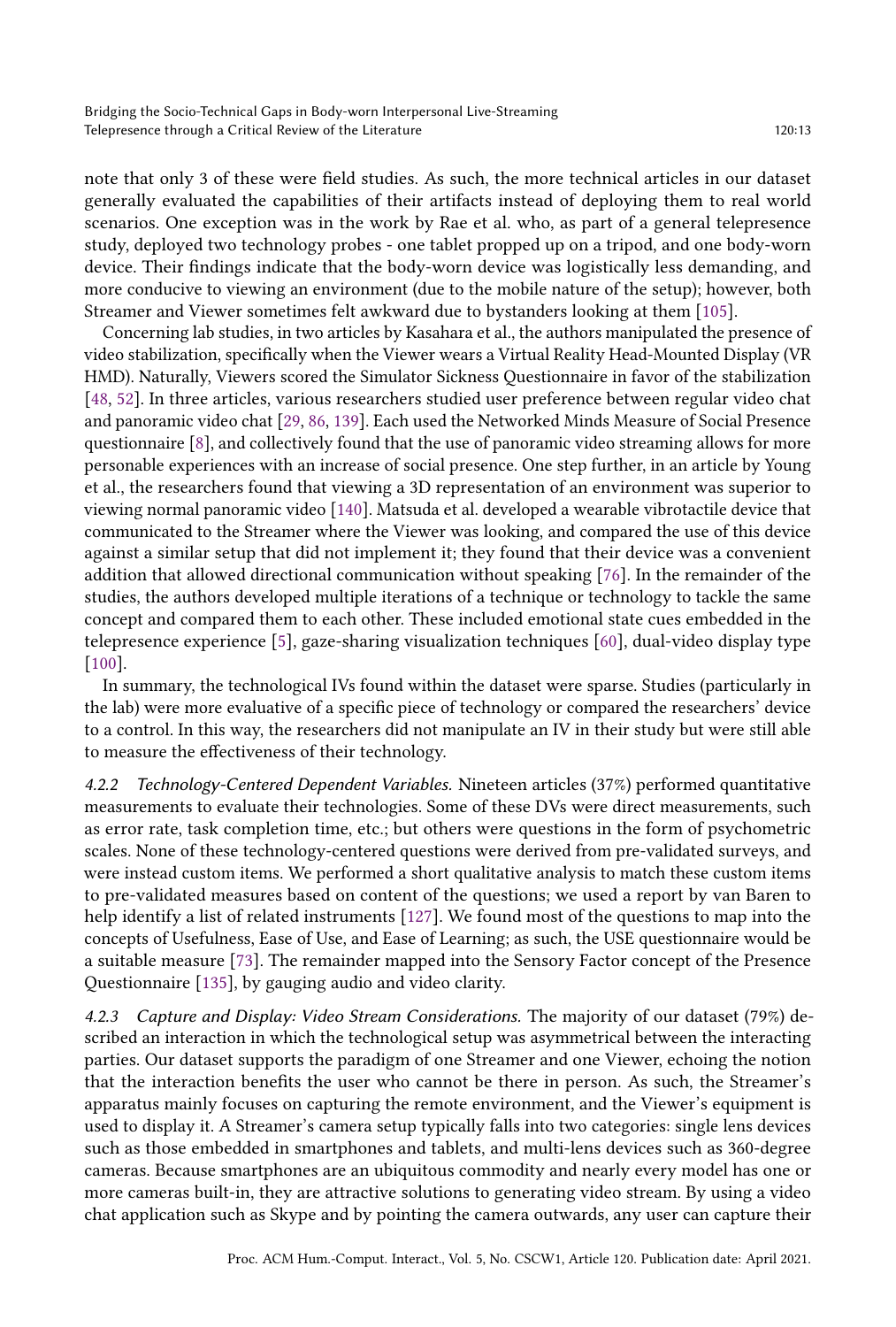surroundings. The Viewer, then, can view the feed on their own smartphone, or on a larger screen such as a desktop monitor. This paradigm was found in 63% of our dataset (e.g. [\[6,](#page-31-11) [27,](#page-32-10) [86,](#page-35-11) [123\]](#page-37-12)). For a more immersive viewing experience, the Streamer can capture their environment with panoramic cameras, and the Viewer can use a VR HMD. With a 360-degree camera, a Streamer does not need to worry about camera rotation, as HMDs equipped with head-tracking capabilities grant a Viewer the ability to control the angle of their view. This paradigm was found in 31% of our dataset (e.g. [\[11,](#page-31-14) [49,](#page-33-16) [118\]](#page-37-10)).

A small portion of our dataset (17%) described symmetrical technological setups between the interacting parties. In these cases, the common theme is that the two users are friends, families, or intimates who use telepresence to bridge the distance between them in their interpersonal relationships. Instead of only one person being unable to "be there" with the other, both users fit the bill. As such, they either take turns sharing their respective environments [\[6,](#page-31-11) [114\]](#page-36-12), or they simultaneously share their surroundings while looking at those of their partner [\[16,](#page-31-12) [100,](#page-36-8) [104\]](#page-36-9). In this manner, both users are Streamers, and both users are Viewers.

4.2.4 Viewpoint Optimization: Stabilization. Regardless of camera type, in order to ensure success of the telepresence interaction, the video stream must be high quality in terms of viewability. There are multiple considerations that influence this viewability, including camera stabilization. As the camera is mobile and susceptible to jitter caused by the Streamer's walking motion, some authors note that camera stabilization is a necessity; however, only 19% of our dataset implemented a stabilizer, and these 10 articles only represent 2 unique projects. These projects show that there are two ways to stabilize a stream: with software and with hardware.

Kasahara et al. describe their JackIn Head project, in which a 360-degree camera is stabilized using software [\[48,](#page-33-6) [49\]](#page-33-16). The authors intend for their Viewers to use a VR HMD, and note that there is a high chance that they will experience discomfort referred to as simulator sickness [\[54\]](#page-33-17). Their stabilization technique calculates optical flow, which is then used across a series of video frames to determine how the camera shifts and rotates. By predicting these movements, a compensating transformation can be applied to a video frame before being displayed to the Viewer. The result is a smoothed and enjoyable view, but as the authors note, their technique essentially decouples the forward heading between the Streamer and Viewer; in other words, it is possible for the Viewer to lose sight of what the Streamer is looking at. However, they were able to show through a user study that their stabilization technique reduced simulator sickness [\[49\]](#page-33-16).

While simulator sickness is typically associated with VR HMDs, Kimber et al. note that typical mobile video chat applications, e.g. on smartphones, can still produce shaky visuals that are too "unpleasant to watch" [\[57\]](#page-34-13). As part of a greater effort, the authors implemented stabilization in the form of a motorized gimbal. The electronic sensors detect subtle shifts in rotation, and it compensates to keep the camera upright and at a constant angle. Unlike software stabilization, this maintains coupling between the Streamer's and Viewer's forward headings. In their Polly project, the authors apply this hardware to a Streamer's setup as a wearable device that sits on the shoulder, allowing their smartphone cameras to produce a steady video feed [\[57,](#page-34-13) [60,](#page-34-14) [61\]](#page-34-16).

4.2.5 Viewpoint Optimization: Streamer's Camera Placement. Depending on where the camera is situated, the contents of the stream can change. For instance, if the camera is worn on the head, the stream could be considered a first-person view of the environment. If it is worn on the shoulder, then the experience could help to facilitate a more social interaction by letting the Viewer see the Streamer's face. In our dataset, we found a variety of camera placements tried by researchers, though no article studied the effects of camera placement directly.

Handheld: A significant portion of our dataset (23%) described scenarios where the Streamer held the camera in their hands, and in most of these cases, the camera was embedded in a smartphone.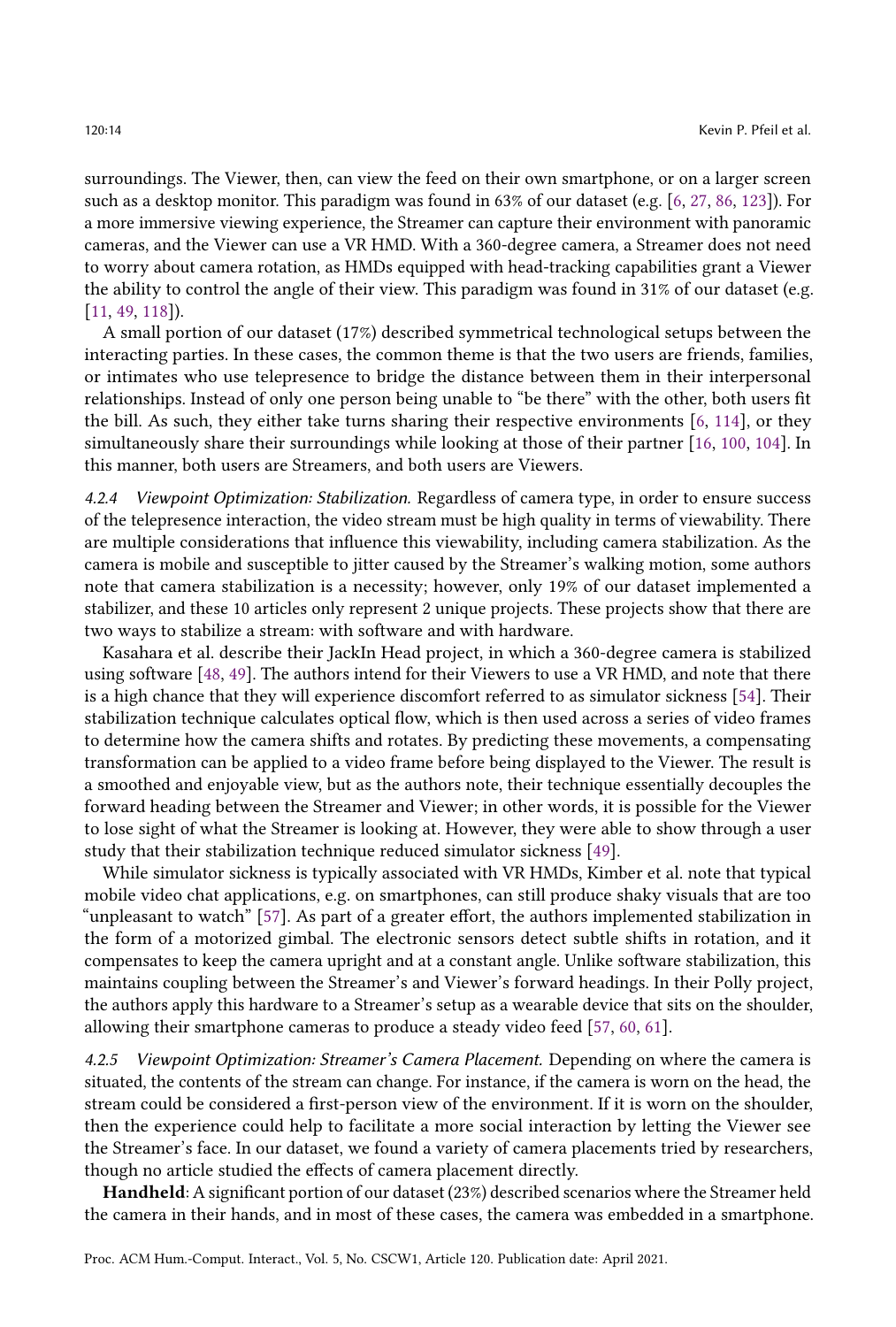In only one of these, a 360-degree lens attachment was plugged into the phone, such that the Viewer could watch using a VR HMD [\[114\]](#page-36-12). In one other, researchers paired a smartphone with a 360-degree camera, to provide a hybrid view of the environment [\[140\]](#page-38-7). In the rest, the commonality is that all of the Streamers held the camera in front of them, so to aim it towards what they wanted the Viewer to see. Jones et al. studied how Streamers manipulate the camera when held in the hand, and reported that many users simply don't operate it in an ideal manner; e.g. they hold the camera too close to their face, or fail to provide an optimal view when trying to target a particular object [\[42\]](#page-33-10). They did describe that one of the more positive behaviors was Streamers panning the camera in a complete circle, allowing the Viewer to see the entire surroundings. This particular behavior was encouraged by Young et al., who developed a system that turns a smartphone panorama into a spherical image that the Viewer can navigate on their own [\[139\]](#page-38-6). The backbone of this technique was the inclusion of a Simultaneous Localization and Mapping (SLAM) algorithm to generate this panoramic image, which could then be viewed using any kind of device [\[86,](#page-35-11) [139\]](#page-38-6).

Head-mounted: Multiple articles in our dataset noted that while handheld cameras are effective, they limit the activities that a Streamer can perform since their hands are busy holding the device [\[42,](#page-33-10) [57\]](#page-34-13). To overcome this limitation, other researchers have developed wearables, which strap, mount, or otherwise couple the camera to the body. The most common wearable camera placement in our dataset is on the head (37%), exhibited in 9 unique projects. Kasahara et al. developed a custom multi-lens 360-degree camera which was worn like a crown, and they noted that this position was chosen because it provides a first-person view [\[49\]](#page-33-16). Similarly, Lee et al. developed a helmet which had both a 360-degree camera and a webcam attached to the top. Here, the combination of cameras let the Viewer explore the entire surroundings and simultaneously know where the Streamer was looking [\[66\]](#page-34-9). Procyk et al. coupled a miniature camera to a pair of sunglasses, which essentially mimicked the Google Glass device. The camera therefore provided a first-person view, though the Viewer could not explore the surroundings on their own [\[104\]](#page-36-9). Although head-mounted cameras provide a first-person view, we note this also causes the Streamer to be effectively invisible to the Viewer most (if not all) of the time. To accommodate a more social interaction, where the Streamer's face might be seen by the Viewer, a different placement could be utilized, such as on the shoulder.

Shoulder-Mounted: The next most common wearable placement was on or over the shoulder (17%), accounting for 5 unique projects. First, we found two unique efforts that described a miniature robotic avatar that sat on the Streamer's shoulder; the avatars were each fitted with actuated features to convey more natural communication. For example, TEROOS by Kashiwabara et al. had eyes and robotic eyebrows to convey emotion [\[53\]](#page-33-14), and the 20DOF Humanoid described by Tsumaki et al. had little arms to convey gestures [\[125\]](#page-37-13). These avatars are somewhat useful in conveying the Viewer's natural communication, but most of the other works with shoulder-mounted cameras focused on conveying the Streamer's gestures and gaze. As previously mentioned, Kimber et al. developed a shoulder-worn device which stabilized a smartphone with a gimbal. The gimbal also served another purpose, which was to grant the Viewer with a way to control the rotation of the camera through a GUI [\[57,](#page-34-13) [60\]](#page-34-14). The unique benefit of this camera placement is that the Viewer can rotate the device towards the Streamer's face, so to have a more social interaction. This is reflected in various works by Cai et al., who used a 360-degree camera mounted over the Streamer's shoulder [\[10–](#page-31-8)[12\]](#page-31-9). In their scenarios focusing on collaboration, this camera placement afforded the Viewer with a way to see where the Streamer was looking, as well as a way to see what their hands were pointing at, so to provide the Viewer with a better understanding of what their telepresence partner was focused on.

Chest: We found six other articles (12%) which described placing the camera somewhere on the Streamer's chest. None of these used 360-degree cameras, as the back portion of the viewpoint would be blocked by the Streamer's body; but, this position is highly conducive to understanding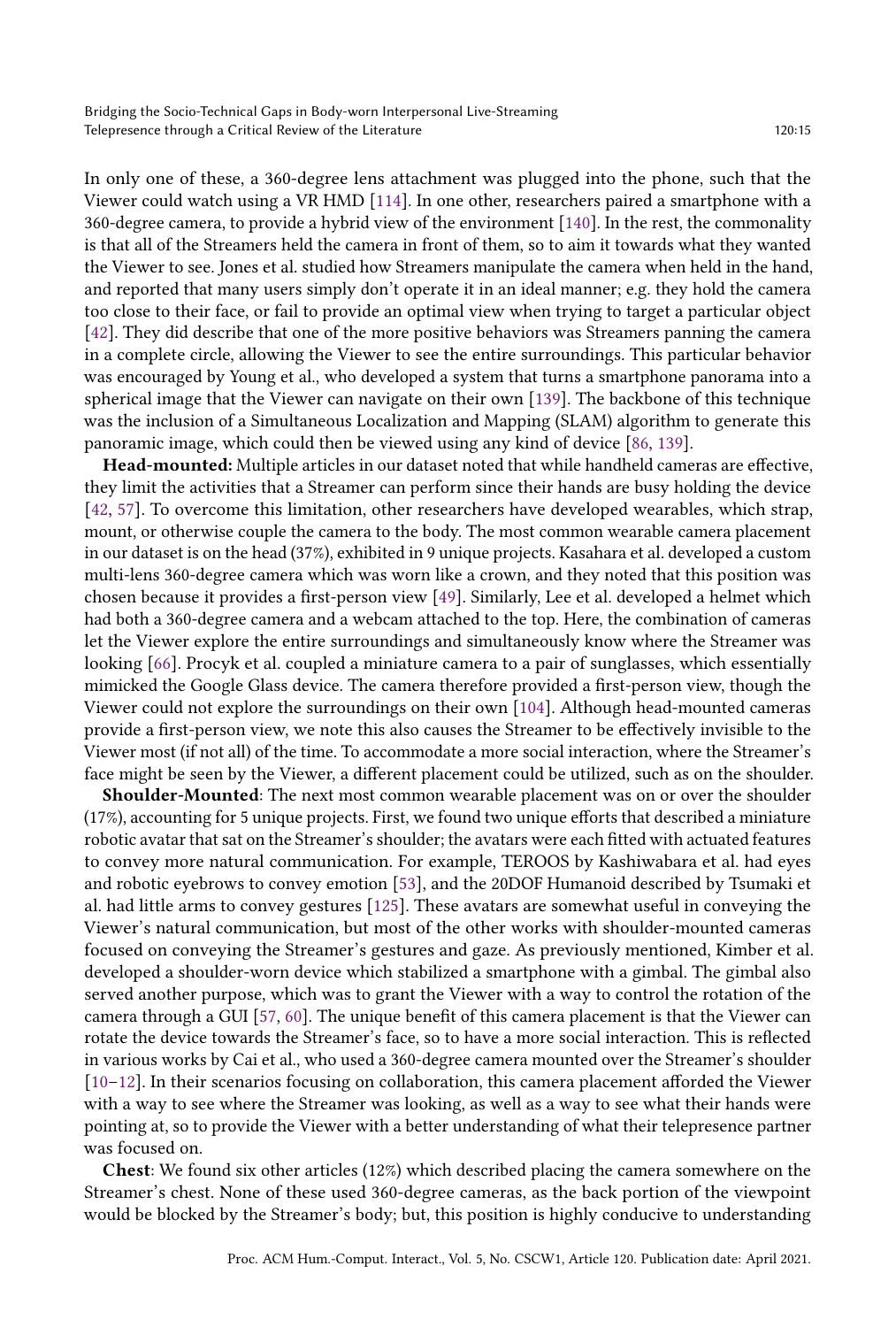the Streamer's immediate environment. In our dataset, this position was chosen for a variety of reasons. Ishak et al. described how chest-mounted cameras were "not overly obtrusive" compared to head-mounted cameras [\[41\]](#page-33-15), and further, Baishya and Neustaedter noted that by placing a camera in the Streamer's front shirt pocket, the device can be embedded in clothing while not bringing attention to the user [\[6\]](#page-31-11). Unique works by Chang et al. and Matsuda et al. describe how, by hanging a rig around the neck of the Streamer, the camera can rest around the chest while providing maximal comfort compared to other placements [\[14,](#page-31-10) [75\]](#page-34-18).

Behind the Back: The final bodily camera placement found in our dataset was behind the Streamer's back, accounting for two unique articles (4%). To accommodate this position, the Streamer typically wears a backpack which is outfitted with a pole, hoisting up the camera. The resulting perspective is akin to a third-person view of the Streamer. In one article by Tang et al., the camera was a 360-degree device, allowing the Viewers to explore the entire surroundings. The authors employed a behind-the-back camera for a remote collaboration scenario, and they chose this position because it provides a Viewer with a way to understand where the Streamer is looking (by seeing their head), in addition to freeing up their hands for gesturing and manipulation [\[118\]](#page-37-10). In the other article by Matsuda et al., the authors developed a custom pipe rig to hold up the camera. In their work, they also developed a vibro-tactile device that conveyed 360-degree directions using vibration motors; this allowed the Viewer to see the complete surroundings and "point" to where they wanted the Streamer to look [\[76\]](#page-34-15).

The various camera placements found in our dataset have been chosen for different reasons, though we note that none of the articles studied different camera placements directly. The Viewer's opportunity to explore the environment is enhanced with a head-worn or chest-worn camera, but their social experience may be greater when a handheld or shoulder-worn camera is used, because they can see the Streamer.

4.2.6 Communication Modalities from Viewer to Streamer. We found a variety of modalities used to support the Viewer's communication to the Streamer, with some articles providing a mixture of multiple channels. Unsurprisingly, verbal communication was supported in 81% of the dataset. Text messages were rarely used (6% of the dataset), but when included, they were auxiliary modes of communication [\[79,](#page-35-12) [80,](#page-35-17) [113\]](#page-36-10). In certain setups where the Streamer used a smartphone, a live video feed of the Viewer was displayed in the remote environment; this was found in 29% of the dataset. Interestingly, we did not find any articles that used emojis or emotes, most likely due to our scoping criteria; we focus on one-to-one interactions, where paralinguistic digital affordances are more appropriate for broad-audience interactions [\[35\]](#page-32-11).

Besides verbal communication, humans often perform gestures such as pointing and head nodding in order to provide context to their spoken communication. As reported in a variety of articles, these cues are typically lost in telepresence experiences because the Streamers and Viewers often cannot see each other [\[42,](#page-33-10) [118\]](#page-37-10); as described above, some of the researchers noted that they selected a specific camera placement because it allowed the Viewer to see the Streamer's head and hands, helping to overcome one piece of the problem. The use of a video conferencing application on a smartphone also lends itself to supporting natural communication between the Viewer and any third-party members, but because the camera (and screen) are often pointed outwards, the Streamer typically cannot see the Viewer. Thus, conveying natural communication from the Viewer to the Streamer is a more difficult challenge. Many articles attempted to overcome this limitation with new technology probes to support hand gestures, convey gaze, or both.

Hand Gestures: We found fourteen articles (27%) to support the Viewer's hand gestures during the telepresence experience. One of these articles by Tsumaki et al. leveraged a miniature humanoid avatar which sat on the Streamer's shoulders, equipped with robot arms to convey gestures [\[125\]](#page-37-13);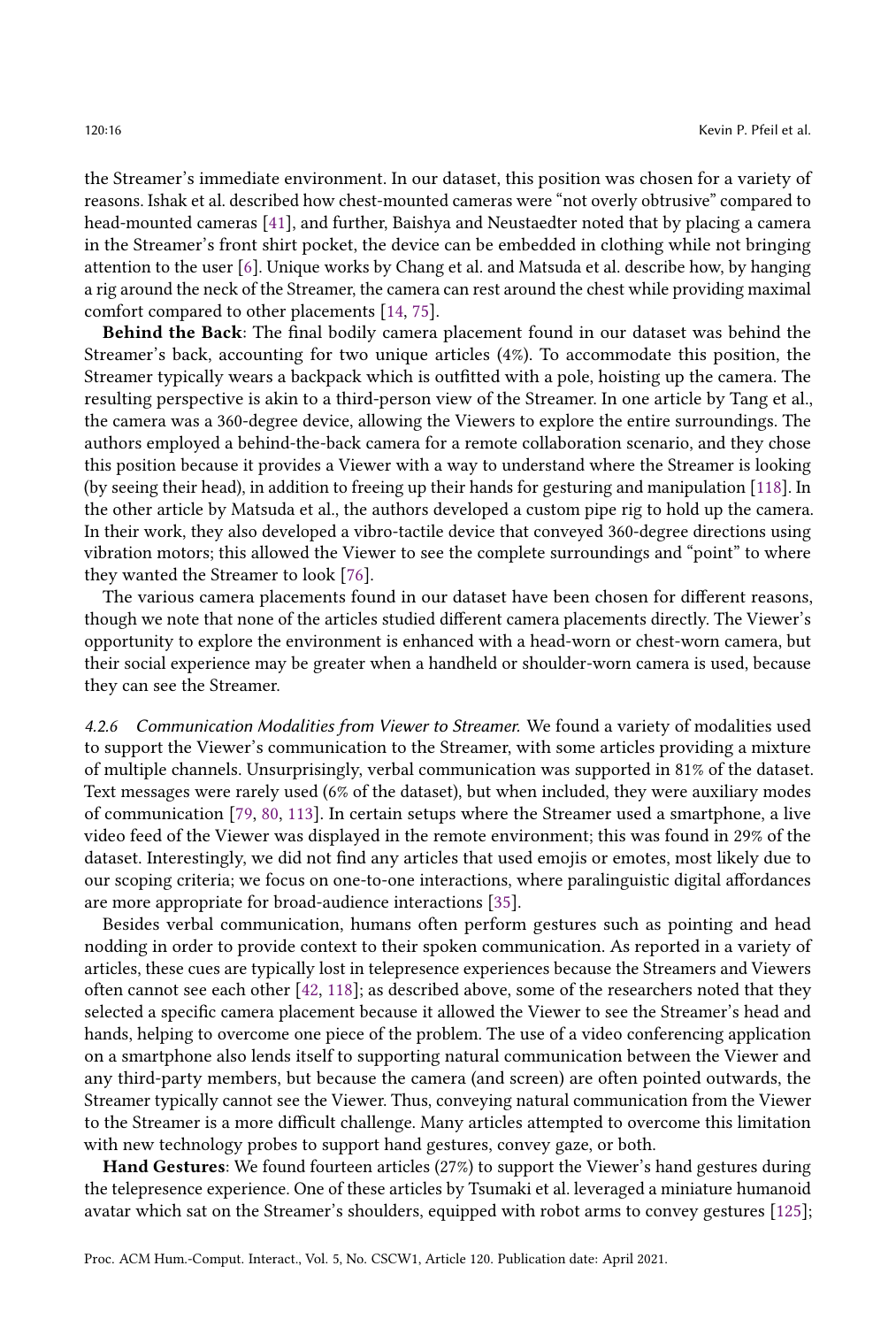though not specified by the authors, it is possible to harness three-dimensional user interfaces (3DUI), e.g. the Microsoft Kinect, to capture real arm movements and map them to the robot [\[64\]](#page-34-7). Four unique projects across 7 articles (13%) described integrating a video stream of the Viewer's hands. In the ChameleonMask project, Misawa and Rekimoto used computer vision to detect the hand and display it to the Streamer. Here, the unique aspect of the project is that the Streamer is wearing a helmet which has both an HMD and a tablet display; within the HMD, the Streamer can see the Viewer's hand gestures. The third-party members can see the Viewer's face on the tablet, but cannot see the their hands, and are instead asked to interact with the Streamer's arms (such as shaking hands) [\[79–](#page-35-12)[82\]](#page-35-10). Similarly, Young et al. extracted the Viewer's hands while they explore the Streamer's surroundings with an HMD (their smartphone is the display, similar to Google Cardboard); as they naturally point to an object, their phone picks up their hand and overlays it to the Streamer's feed. Though the Streamer generates the telepresence image, both users interact with it; the authors refer to this as a "shared spherical mapped environment" [\[139\]](#page-38-6).

Four other articles (8%) used a similar technique, but instead of displaying the Viewer's actual hands, the authors instead provide a virtual representation. Lee et al. and Cai et al. discuss how they used 3DUI techniques to detect the Viewer's hand while they wore an HMD (here, both use the Leap Motion device). The hand position and rotation in the Viewer's local space is then mapped to a 3D model, which is displayed to the Streamer as a virtual overlay. In order to achieve this, the Streamer was equipped with an AR display  $[10-12, 66]$  $[10-12, 66]$  $[10-12, 66]$ . In these examples, the Viewer's hands must be in front of their face in order to be detected, so the hand gestures are dependent of gaze. As a natural extension, with an adequate tracking solution (e.g. HTC Vive's outside-in tracking), a Viewer's hands could be detected independent of gaze. Therefore, the virtual overlay solution might be more efficient when the Viewer wants to point at one or more objects which do not fall within their gaze heading. However, it remains to be seen which method is more efficient at communicating hand gestures, or which technique is more preferred by the Streamer.

Gaze Conveyance: Nineteen articles (37%) supported some type of gaze conveyance from the Viewer to Streamer. One strategy found in 8 articles (15%) is the inclusion of a virtual representation. Similar to cases where the authors wanted to display hand gestures using a 3D model, the Streamers wore an AR display, and certain cues were included to show where the Viewers were looking. For instance, Cai et al. displayed a virtual head which looked towards the direction of where the Viewer was gazing. Thus, depending on the rotation of this head, the Streamer could tell where their partner was looking [\[10,](#page-31-8) [11\]](#page-31-14). Lee et al. took a different approach, by displaying a simple rectangle that represented the region where the Viewer was looking. Additionally, if both users were looking in opposite directions, an arrow would be displayed to indicate where their partner was gazing [\[66\]](#page-34-9). Billinghurst et al. developed a similar approach that they call a "radar", where virtual overlays indicate the direction of the other user's gaze [\[7\]](#page-31-13). In these articles, the Streamer was using a 360-degree camera so that the Viewer could explore the entire surroundings; but, gaze conveyance is still beneficial to panoramic smartphone users, as shown by Muller et al. In their work, by leveraging rotational tracking of the phone, the authors were able to detect where on the panorama each user was looking [\[86\]](#page-35-11).

Other researchers concluded that it is pertinent to be able to show the direction of the Viewer's gaze, but they did not use an AR display. Five articles (10%) spanning 3 unique projects relied on a physical attribute of the telepresence setup instead of a virtual representation. As previously described, in the Polly project, a shoulder-mounted smartphone is attached to a gimbal; using a GUI, the Viewer is able to manually control the rotation of the phone. Thus, the Streamer can look at the phone to infer where the Viewer is looking [\[57,](#page-34-13) [60,](#page-34-14) [61\]](#page-34-16). Likewise, Chang et al. used a webcam which was worn around the Streamer's neck; it was actuated such that the Viewer can change the direction of the camera, and the Streamer could thus determine where their partner was looking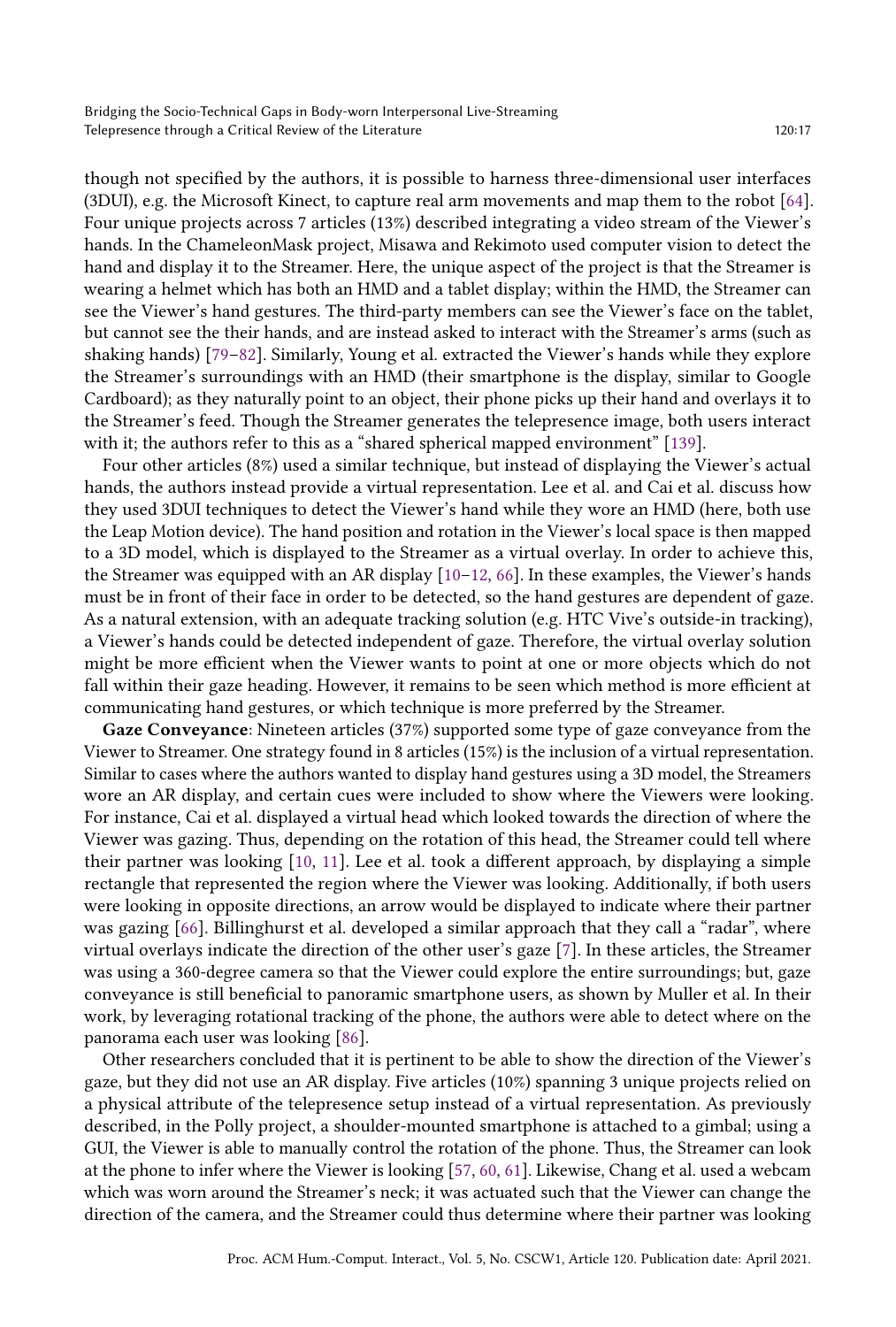[\[14\]](#page-31-10). One unique project by Misawa et al. leveraged a miniature, face-shaped screen which sat on the shoulder of the Streamer. The screen was 3D and a back-projector displayed the Viewer's face. As the authors describe, this technique is superior to a flat screen since it overcomes the "Mona Lisa effect" [\[78\]](#page-35-8).

Three articles (6%) used raw video stream in order to convey what both users were looking at. In two of these, the users acted as Streamers and Viewers simultaneously, and their viewpoints were overlapped as both users wore a VR HMD. For instance, Pan et al. used this technique in order to bridge the physical distance between partners in a long-distance relationship (LDR) [\[100\]](#page-36-8), and Maeda et al. used this technique as part of a larger project, theorizing that the Viewer could learn motors skills by watching the Streamer's first-person view while performing some task [\[74\]](#page-34-17). In a different article by Young et al., a SLAM algorithm was used to reconstruct an environment in 3D which was shared between two users; then, live video streams were spatially mapped in this reconstruction, so the other user could see exactly where the other was looking.

In one article, Nagai et al. used spatial audio in order to convey where the Viewer was looking. The Streamer, equipped with a proper auditory display such as surround-sound headphones, would hear the voice of their partner coming from a specific location, which changed depending on their gaze. Using rotational tracking, it is possible to calculate which direction the audio needed to come from [\[89\]](#page-35-16). Finally, one article by Matsuda et al. described using an array of vibration motors resting upon the Streamer's neck in order to subtly convey where the Viewer was looking; depending on which motor was being activated, the Streamer could "feel" the Viewer's gaze direction.

#### 4.3 Social Factors

While most of the articles in our dataset were contributions from more technical groups, we found some emergent themes within the social realm as well. The foundational goal of telepresence is to grant the feeling of "being there," but the H2H telepresence paradigm transcends sensory stimulation, and thus this goal cannot be achieved unless social needs of the Streamer and the Viewer are also met. In this section, we review the social factors identified from our dataset and describe how each of these have been tackled in a variety of ways. See [Table 4](#page-18-0) for an index of codes related to these factors, with the articles described by these codes.

4.3.1 Human-Centered Independent Variables. As previously noted, only 35 articles (67%) in our dataset conducted a study, and only 9 of these used social factors as independent variables. Of these nine, four described a field study, but all were cross-sectional. In other words, none studied the long-term effects of various telepresence usage. The most common social IV was Scenario, in that the researchers deployed their technology probe for different activities, but this did not seem to have an effect on the reported findings [\[42,](#page-33-10) [48,](#page-33-6) [49,](#page-33-16) [105\]](#page-36-7). One manipulated Acquaintanceship, where the third-party participants were asked to shake hands with either strangers or friends, in a social touching experiment [\[82\]](#page-35-10); here, the results indicated very little effect of this IV. Since in natural communication humans can infer where another is looking by observing their body language, another work attempted to see if people can still determine this by observing the physical characteristics of their custom telepresence setup Polly [\[60\]](#page-34-14); although the time it took to make this consideration was statistically significant in favor of a human's body language, the authors note that it was still relatively fast with their prototype. Lastly, two articles describing one study manipulated whether two users video-streamed their own surroundings simultaneously, or if one of the users was watching from home, in a bicycling scenario; the authors noted that the experience was more engaging if both users shared their own surroundings to the other opposed to one watching from home [\[16,](#page-31-12) [93\]](#page-35-15).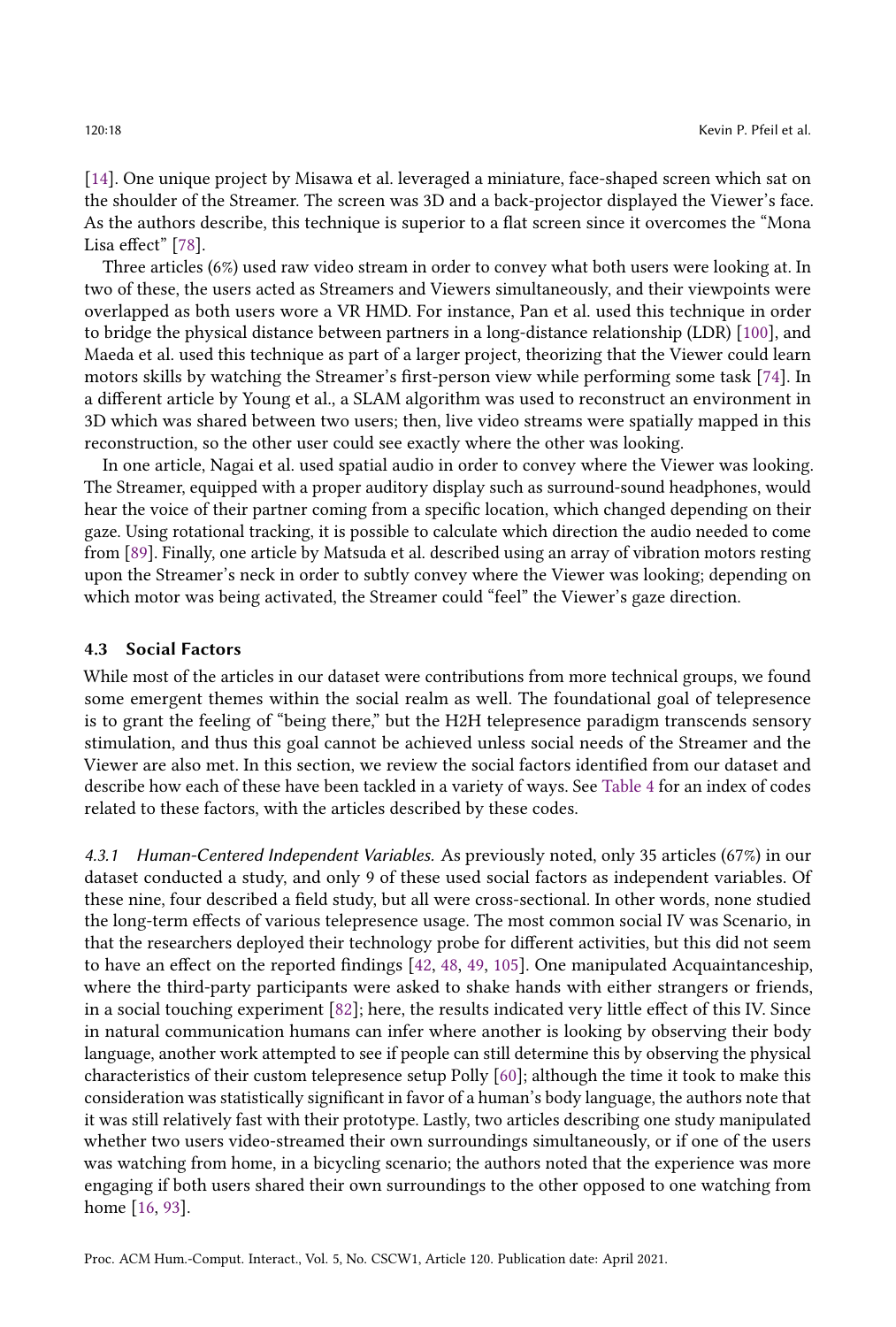Bridging the Socio-Technical Gaps in Body-worn Interpersonal Live-Streaming Telepresence through a Critical Review of the Literature 120:19 120:19

| <b>Dimension</b>            | Code                          | #              | $\%$   | Reference(s)                                              |  |  |
|-----------------------------|-------------------------------|----------------|--------|-----------------------------------------------------------|--|--|
|                             | Crowdsourced                  | 5              | $10\%$ | [27, 41, 81, 82, 113]                                     |  |  |
|                             | Friends/Family                | 14             | 27%    | $[11, 12, 16, 29, 40, 42, 55, 57, 78, 93, 104, 105, 118,$ |  |  |
| Proposed                    |                               |                |        | 129]                                                      |  |  |
| Relation-                   | <b>Generic Use</b>            | 30             | 58%    | $[5, 7, 10, 14, 47-53, 60, 61, 66, 74-76, 79, 80, 83,$    |  |  |
| ship                        |                               |                |        | 86, 88, 89, 99, 123, 125, 130, 131, 139, 140              |  |  |
|                             | Long-Distance                 | 3              | 6%     | [6, 100, 114]                                             |  |  |
|                             | Relationships                 |                |        |                                                           |  |  |
| Proposed<br>Activity        | <b>Classroom Attendance</b>   | $\mathbf{1}$   | $2\%$  | $[41]$                                                    |  |  |
|                             | Games                         | $\mathbf{1}$   | $2\%$  | $[113]$                                                   |  |  |
|                             | <b>Generic Use</b>            | 31             | 60%    | $[5-7, 14, 29, 40, 42, 47-50, 52, 53, 60, 61, 66, 75,$    |  |  |
|                             |                               |                |        | 79-82, 88, 89, 99, 100, 114, 125, 130, 131, 139,          |  |  |
|                             |                               |                |        | 140]                                                      |  |  |
|                             | <b>Shopping</b>               | 3              | 6%     | [10, 11, 78]                                              |  |  |
|                             | Sightseeing / Tours           | 10             | 19%    | $[12, 27, 55, 57, 76, 83, 86, 105, 118, 129]$             |  |  |
|                             | <b>Sports</b>                 | 6              | 12%    | $\begin{bmatrix} 16, 51, 74, 93, 104, 123 \end{bmatrix}$  |  |  |
|                             | <b>Collaborative Control</b>  | 21             | 40%    | $[10-12, 14, 27, 41, 42, 53, 55, 57, 60, 61, 66, 74,$     |  |  |
| Agency of                   |                               |                |        | 76, 86, 105, 113, 118, 123, 129                           |  |  |
| <b>Streamer</b>             | <b>Completely Cyranic</b>     | 5              | $10\%$ | $[79 - 83]$                                               |  |  |
|                             | <b>Completely Free</b>        | 13             | 25%    | [5-7, 16, 29, 40, 93, 99, 100, 104, 114, 139, 140]        |  |  |
|                             | Indeterminate                 | 13             | 25%    | $[47-52, 75, 78, 88, 89, 125, 130, 131]$                  |  |  |
| Viewer's<br>Embodi-<br>ment | <b>No Embodiment</b>          | 26             | 50%    | $[5-7, 10-12, 14, 27, 47-52, 66, 75, 76, 86, 88, 89,$     |  |  |
|                             |                               |                |        | 100, 104, 113, 114, 118, 139                              |  |  |
|                             | <b>Streamer is Embodiment</b> | 5              | $10\%$ | $[79 - 83]$                                               |  |  |
|                             | <b>Robotic Embodiment</b>     | $\overline{4}$ | 8%     | [53, 74, 78, 125]                                         |  |  |
|                             | Video Embodiment              | 14             | 27%    | $[16, 29, 40-42, 55, 57, 60, 61, 93, 105, 123, 129,$      |  |  |
|                             |                               |                |        | 140]                                                      |  |  |
|                             | <b>Not Noticeable</b>         | $\overline{4}$ | 8%     | [5, 6, 50, 83]                                            |  |  |
| Noticeability               | <b>Interaction Style</b>      | 12             | 23%    | $[27, 29, 40, 42, 86, 93, 104, 113, 114, 129, 139, 140]$  |  |  |
|                             | <b>Wearable Device</b>        | 33             | 63%    | $[7, 10-12, 14, 16, 41, 47-49, 51-53, 55, 57, 60, 61,$    |  |  |
|                             |                               |                |        | 66, 74-76, 78-82, 88, 89, 100, 105, 118, 123, 125         |  |  |

<span id="page-18-0"></span>Table 4. Descriptive results of social aspects. Per dimension, articles which did not describe their code, or which were not applicable, are excluded from this table; percentages may not sum to 100%.

4.3.2 Human-Centered Dependent Variables. Regarding the measurable dependent variables in the articles which report a study, 16 articles (31%) performed quantitative measurements that were human-centered in nature. Nine of these articles used pre-validated measures; these included the Simulator Sickness Questionnaire [\[54\]](#page-33-17), Networked Minds Measure of Social Presence [\[8\]](#page-31-15), Social Presence Questionnaire [\[112\]](#page-36-13), Spatial Presence Questionnaire [\[110\]](#page-36-14), and the Affective Benefits and Costs of Communication Technologies questionnaire [\[138\]](#page-38-8). However, we did find the strong majority of measures to be custom questions. We performed a short qualitative analysis to match these custom items to validated measures based on content of the questions, using a report by van Baren to help identify a list of related instruments [\[127\]](#page-37-16). We found many of these to map to the concepts provided by the Networked Minds Measure of Social Presence [\[8\]](#page-31-15); but, others mapped more accurately into the Social Presence concept as measured in the GlobalED questionnaire [\[28\]](#page-32-12). According to Cui and as reported by Oh et al., and as manifested in our dataset, the term "social presence" seems to be an umbrella term used to describe multiple concepts [\[18,](#page-31-16) [98\]](#page-36-15). Other questions mapped into various concepts such as Usefulness, Satisfaction, and Ease of Use as measured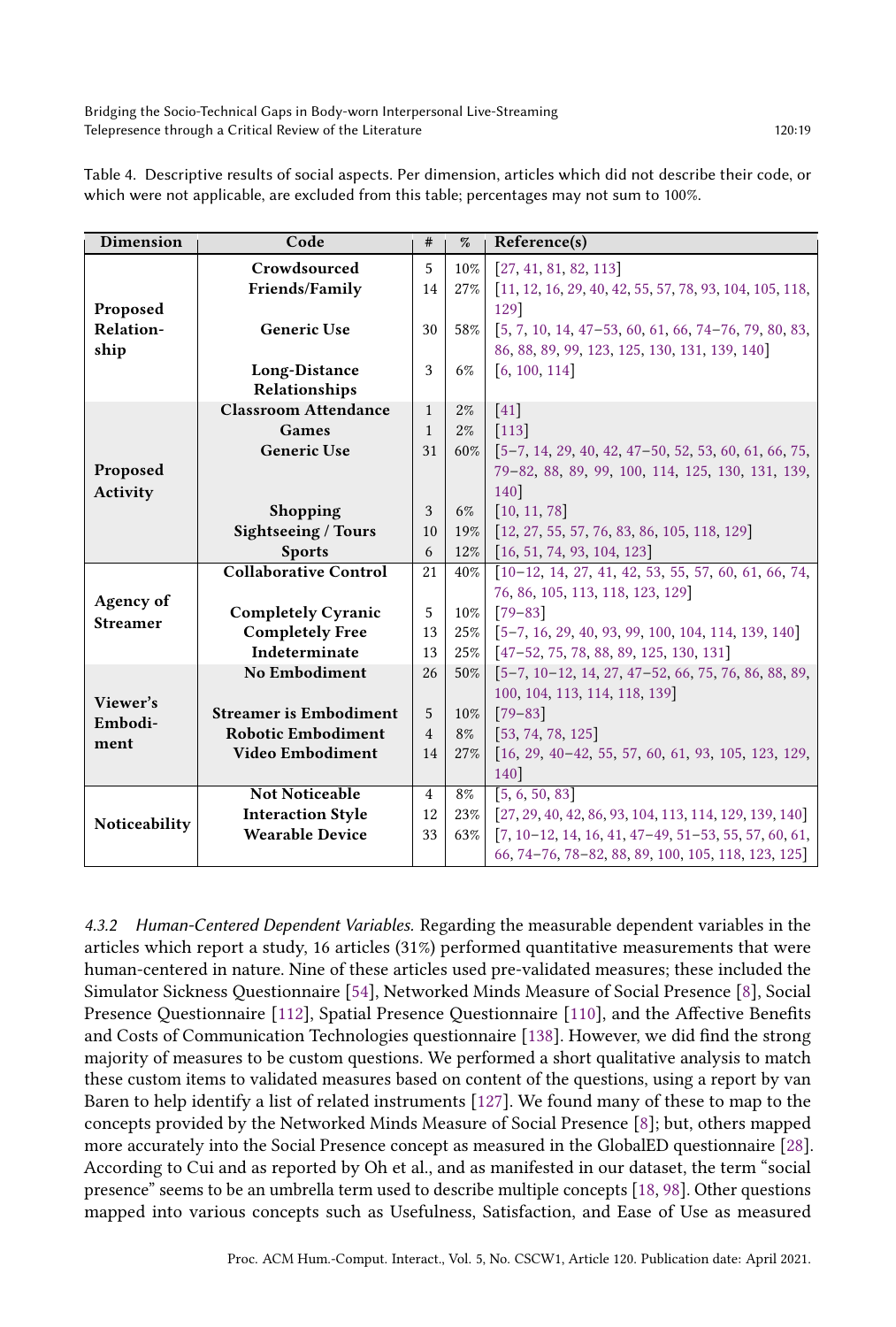in the USE questionnaire [\[73\]](#page-34-19), the Control concept measured in Witmer's & Singer's Presence Questionnaire [\[135\]](#page-38-2), and the Immersion concept from the Slater-Usoh-Steed questionnaire [\[115\]](#page-36-16). As expected, researchers in this area tend to attempt to measure social presence, as that is one of the ultimate goals of H2H telepresence, but the dataset indicates that there is a need for more standardized and validated questionnaires when attempting to measure these constructs.

4.3.3 Proposed Interpersonal Relationships. While mobile robotic telepresence affords an individual with a way to feel present in a remote environment on their own volition, H2H telepresence grants this presence by leveraging the Streamer. We look to our dataset in order to understand who this Streamer can be, and how they relate to the Viewer. While most of the dataset did not propose their work for a specific relationship context (58%), we did find twenty-two articles (42%) to discuss or apply their work for one, including crowdsourced/strangers, family & friends, and LDRs.

Friends and Family: The most common of these were for friends and family, represented across 14 articles (27%). Although telepresence lends itself to shortening large distances between two parties, we find it is still useful to employ this interaction for cases where one member simply cannot be with another during the day. For instance, Procyk et al. describe an activity where two users enjoy geocaching; instead of collaborating to find a single geocache, the users split up to hunt two different ones while sharing their progress to the other [\[104\]](#page-36-9). Chua et al. describe a similar technology probe for biking, where either two parties take separate paths and shared their surroundings with their partner, or one party would stay at home and watch the video feed of the other [\[16\]](#page-31-12). Kim et al. deployed a technology probe to understand how one person could shared their everyday experiences to someone who is watching from home [\[55\]](#page-33-11). Further, Kimber et al. discuss how telepresence can be used to let disabled users experience the world through the eyes of a Streamer [\[57\]](#page-34-13). Between these articles, we find that friends and family members have opportunity to enhance their relationships by performing joint activities remotely, or at least by sharing their experiences to a loved one who cannot be with them due to geographical distance or even health concerns.

Long Distance Relationships: There is a significant body of work regarding in-home computermediated communication for long-distance relationships, and we found 3 articles (6%) in our dataset to specify this relationship context for mobile situations. Similar to the above, these 3 articles followed 2 main applications for the technology probes. Pan et al. described a case where both users wore an HMD and could see their partner's first-person view overlapped onto their own. Though this study was performed in a lab with makeshift activities, both users reported a sense of togetherness, which is crucial in an LDR, so the concept could easily be applied to real-world activities [\[100\]](#page-36-8). Baishya and Neustaedter show how by leveraging "always-on video chat" two users can see what their partner is doing on a whim; so, if they cannot be together, they can at least have a sense of understanding what the other is experiencing [\[6\]](#page-31-11).

Crowdsourced/Strangers: The final interpersonal relationship proposed by authors in the dataset was crowdsourced/strangers, or the absence of a developed interpersonal relationship. Five articles (10%) described cases where they anticipate the Viewer to have a specific goal in mind, and the Streamer helps to achieve those goals. de Greef et al. hypothesized the ability to link up a disabled or hospitalized Viewer with a random Streamer to facilitate remote sightseeing [\[27\]](#page-32-10), and Misawa and Rekimoto discuss the possibility of a "physical body marketplace" where the Viewer can enlist the help of an unknown Streamer to perform remote tasks for them [\[81,](#page-35-9) [82\]](#page-35-10). In work by Singanamalla et al., Viewers tell Streamers where to go as they navigate an "Escape Room". Similar to Misawa and Rekimoto, the authors describe their vision of Streamers earning money by performing remote tasks for Viewers [\[113\]](#page-36-10). Ishak et al. performed a similar study, hypothesizing that in the event a student could not attend class, a Streamer could be physically present while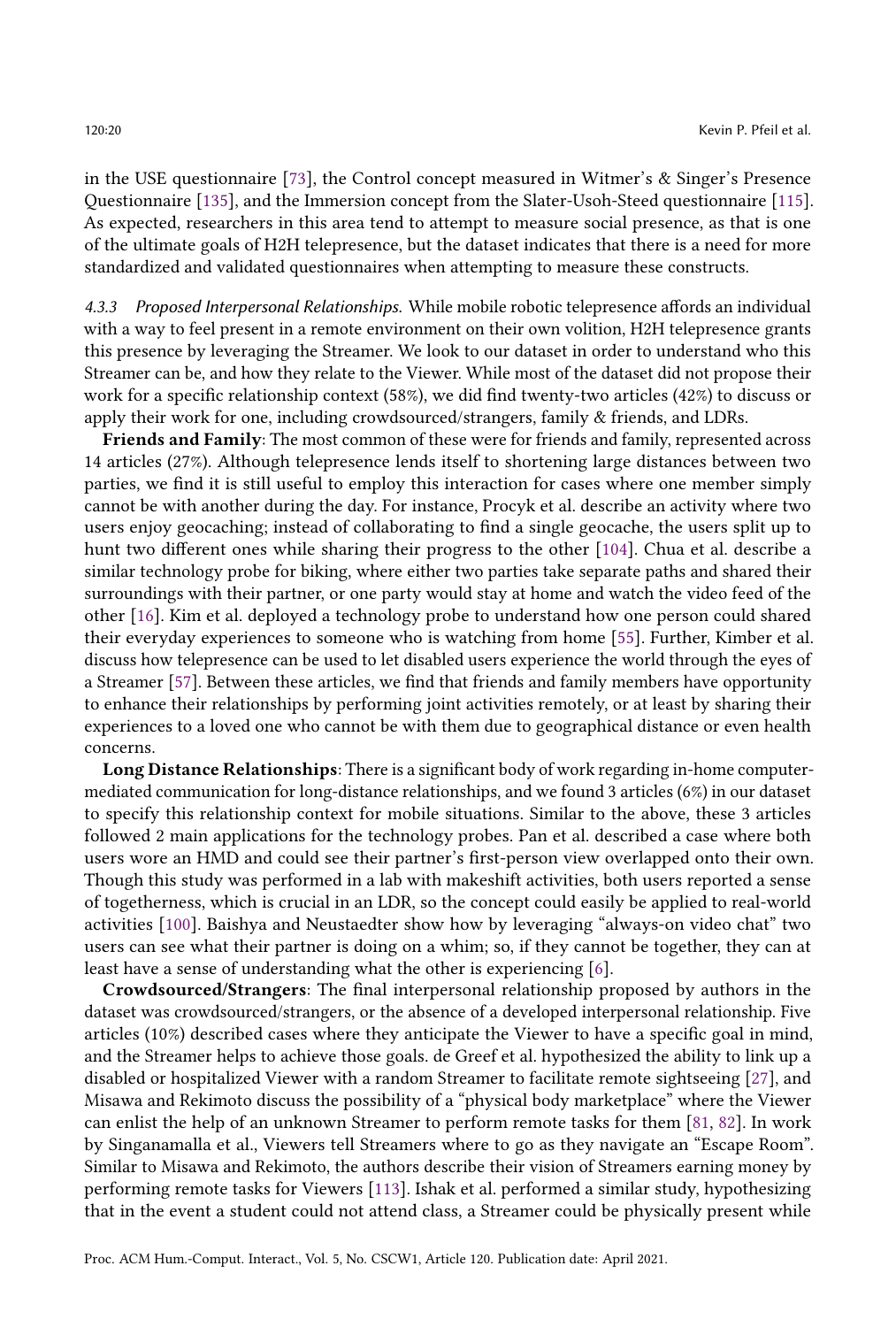streaming the contents to the Viewer [\[41\]](#page-33-15). These works demonstrate that telepresence does not necessarily hinge on both parties knowing each other prior to the interaction. Streamers could be compensated for their time, akin to ride-sharing services like Uber or Lyft. However, it remains to be seen what activities are appropriate for interactions involving strangers.

4.3.4 Proposed Telepresence Activities. We analyzed the articles in our dataset to understand any trends in activity that the Streamer and Viewer could be involved in as part of the telepresence interaction. Most of the dataset (61%) did not deploy their technology for a specific activity, but we did find the rest to discuss a handful of interesting applications.

Sightseeing / Remote Tourism: One of the most prominent activities in our dataset is sightseeing / remote tourism (19%). Typically geared towards friends and family, these articles helped bridge the distance between loved ones. Muller et al. described their method of sharing an interesting environment by using a smartphone to generate a panorama, which the other user could explore on their own volition [\[86\]](#page-35-11). Rae et al. conducted a field study in which they asked Streamers to walk in an indoor museum [\[105\]](#page-36-7). In a field study by Kim et al., participants used their technology probe for going to the beach, touring their city's Chinatown, and hanging out at a park, among other activities [\[55\]](#page-33-11). In essence, all of these articles describe a situation where the Viewer could understand the environment that their Streamer partner was in, during a slow-pace activity. However, we did find some other articles which discussed applying telepresence to more intense scenarios.

Sporting Activities: Six articles (12%) proposed the application of telepresence towards more action-based scenarios. Tobita hypothesized that the Viewer could take a passive approach by acting as a "coach," giving advice to the Streamer who is engaged in playing tennis [\[123\]](#page-37-12), and Kasahara and Rekimoto suggested that Viewers could watch a stream of paragliding to feel like they were flying (although they did not directly try it in their article) [\[51\]](#page-33-13). Other researchers, using a symmetrical setup, allowed both users to act as a Streamer and Viewer simultaneously, providing a way to perform joint activities remotely. Procyk et al. used such a paradigm for joint geocaching [\[104\]](#page-36-9), and Chua et al. used it for bicycling [\[16\]](#page-31-12). In a unique case, Maeda et al. hypothesized that telepresence with a first-person view could allow a Viewer to learn muscle memory by watching the Streamer. In their work, a Viewer attempted to juggle by watching how the Streamer – an expert – was able to perform [\[74\]](#page-34-17).

Other Various Activities: In the remaining five articles, the authors hypothesized a variety of other activities, including classroom attendance [\[41\]](#page-33-15), shopping [\[10,](#page-31-8) [11,](#page-31-14) [78\]](#page-35-8), and games [\[113\]](#page-36-10). In the shopping scenarios, the Viewer has more input in the overall interaction; at times, the Streamer even asks for help from the Viewer to find an object on the shelf. As evident in our dataset, the current research focuses less on what this type of telepresence can be used for, and instead focuses more on how telepresence interaction can take place. Most of the articles in our dataset did not specify a particular activity, or hypothesized one or many without performing a study in that context. Although the various contexts of relationship and activity might drive telepresence design choices, we expect that any given user might have their own wants and needs. Rae et al. performed a survey to understand what end users might want general telepresence for, and they found their respondents to specify a wide variety of use cases which fall within the purview of H2H telepresence, including sightseeing, shopping, and sports, as shown above. Other activities not found in our dataset include conference attendance, major life events, and enjoying a meal together [\[105\]](#page-36-7).

4.3.5 Agency of Streamer. An emergent theme found in our dataset is that the Streamer was tasked to behave in a variety of ways, and were sometimes asked to relinquish their free will in order to achieve the goals of the Viewer. These behaviors do not stem from a particular technological setup, but rather from social expectations regarding how the telepresence interaction should work. While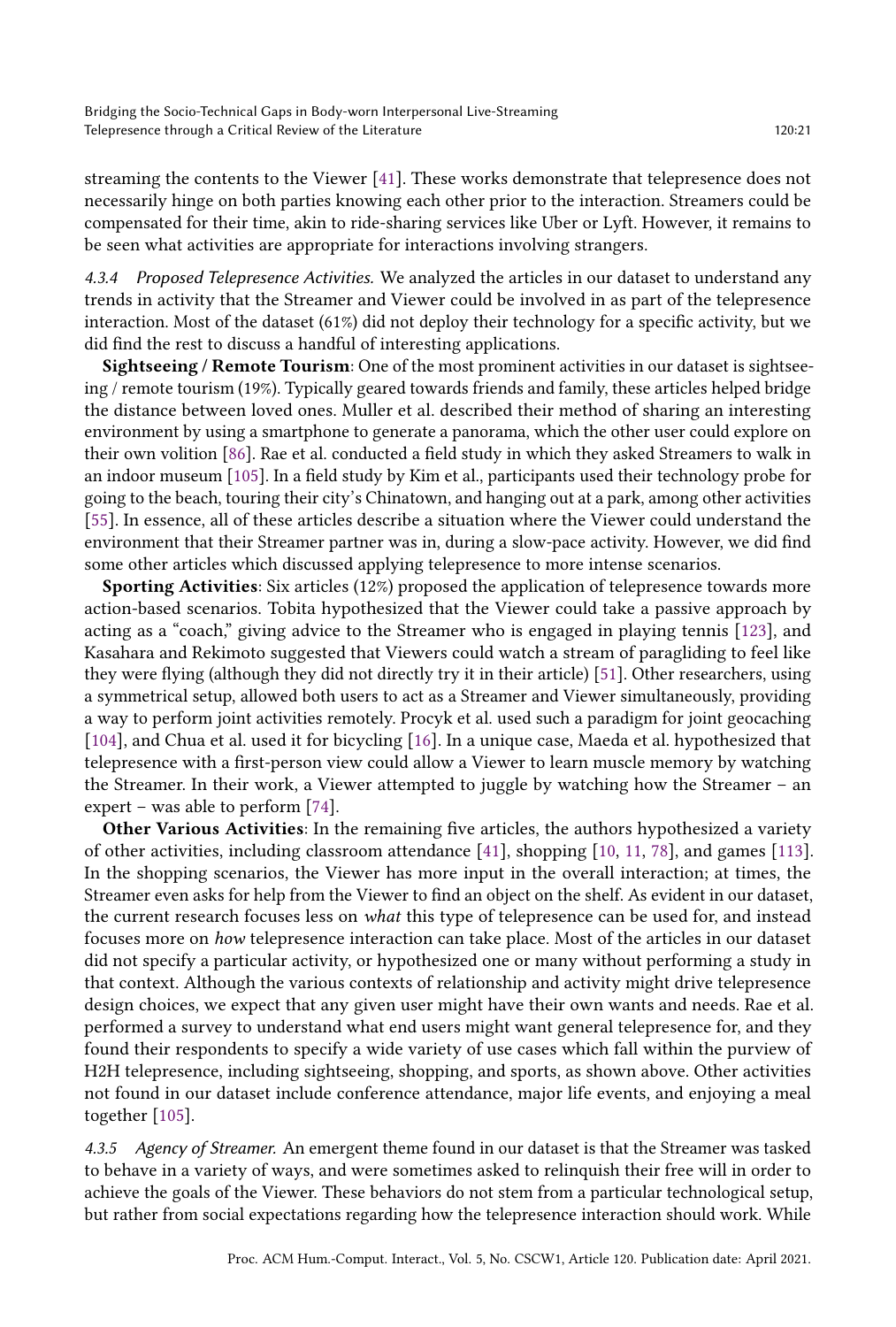we could not determine any behavior in 13 articles (25%) due to their more technology-focused nature, we found three main behaviors emerge from the rest of our dataset, following a spectrum of agency.

Completely Free: On one end of the spectrum, the Streamer has complete agency and behaves as normal; this was found in 25% of our dataset. In these cases, the user turns on their video streaming apparatus and the Viewer simply watches without giving much direction. In an intimate scenario, Baishya and Neustaedter describe the use of "always-on video chat" in order to provide members of an LDR with a first-person view of their partner's environment. Here, the users might not be aware that their partner is watching, and they go about their daily lives as normal [\[6\]](#page-31-11). Procyk et al. describe simultaneous video-streaming between a pair of users, so that one could see the viewpoint of the other as they both engaged in geocaching for recreation [\[104\]](#page-36-9). Various works discussed video-streaming various activities while a Viewer watches from home. For instance, users streamed their biking experiences in the work by Chua et al. [\[16,](#page-31-12) [93\]](#page-35-15), and parents were able to stream their children's playtime in work by Inkpen et al. [\[40\]](#page-33-9). In summary, the Viewer can watch the Streamer's video feed in order to feel like they are "along for the ride;" but, for a more social experience, collaboration is often employed.

Collaborative Control: In the middle of the spectrum, twenty-one articles (40%) described letting the Streamer maintain their agency while taking Viewer feedback into consideration. In these articles, the common theme is that the Streamer and Viewer work together to complete some task. For instance, Tang et al. described a field study where participants were asked to take pictures of specific landmarks; here, the Viewer has prior knowledge of these landmarks, and provided input to the Streamer in the form of directions. The Streamer still acted normally, while taking into account the Viewer's input [\[118\]](#page-37-10). Likewise, Cai et al. described a scenario where a Streamer physically goes to a store, and the Viewer uses the telepresence interaction to help find specific items on the shelves. In this case, the Viewer can be providing a guidance-like service to the Streamer, but the Streamer could also be shopping for the Viewer on their behalf [\[10,](#page-31-8) [11\]](#page-31-14). Venolia et al. describe a field study in which one person remained home, but received a video stream as their loved ones explored a museum. Here, the Viewers were able to freely communicate with the Streamers, and the authors employed a technique which allowed both parties to take a picture together, so that it seemed like two parties were actually together. By using a camera and green screen technology, the Viewer's background was stripped, such that their image could easily be inserted into a live picture [\[129\]](#page-37-11). Ishak et al. describe a scenario where the Streamer attends class for the Viewer. Here, the Streamer might not even be enrolled in the class, but can be a conduit for the Viewer to virtually attend when they cannot physically be present [\[41\]](#page-33-15). Thus, collaboration can be used to achieve the goal of either user – or both.

Completely Cyranic: On the other end of the spectrum, we found 5 articles (10%) spanning 2 unique projects that discuss how the Streamer purposefully relinquishes their agency in order to achieve the task of the Viewer (a cyranic interaction). The term "cyranic" has been used in prior work to describe a social encounter where one person acts and speaks exactly as told via discrete commands of a remote person; as described by previous research, this mirrors a concept found in the play "Cyrano de Bergerac" where the titular character secretly tells another exactly what to say (see [\[17\]](#page-31-17)). One article in our dataset by Mitchell et al. applied a literal cyranic interaction in an effort to understand how the third-party interactants reacted to this concept [\[83\]](#page-35-13). A Streamer engaged in conversation with these third-party members while speaking exactly as the Viewer commanded. The authors noted that the participants started off wary of the strangely-behaving human, but eventually understood and accepted the paradigm. In one other project, Misawa and Rekimoto deployed their ChameleonMask, in which a Streamer wore a tablet device on their face which displayed the Viewer, so to provide the illusion that they were the Viewer [\[79,](#page-35-12) [80\]](#page-35-17). In this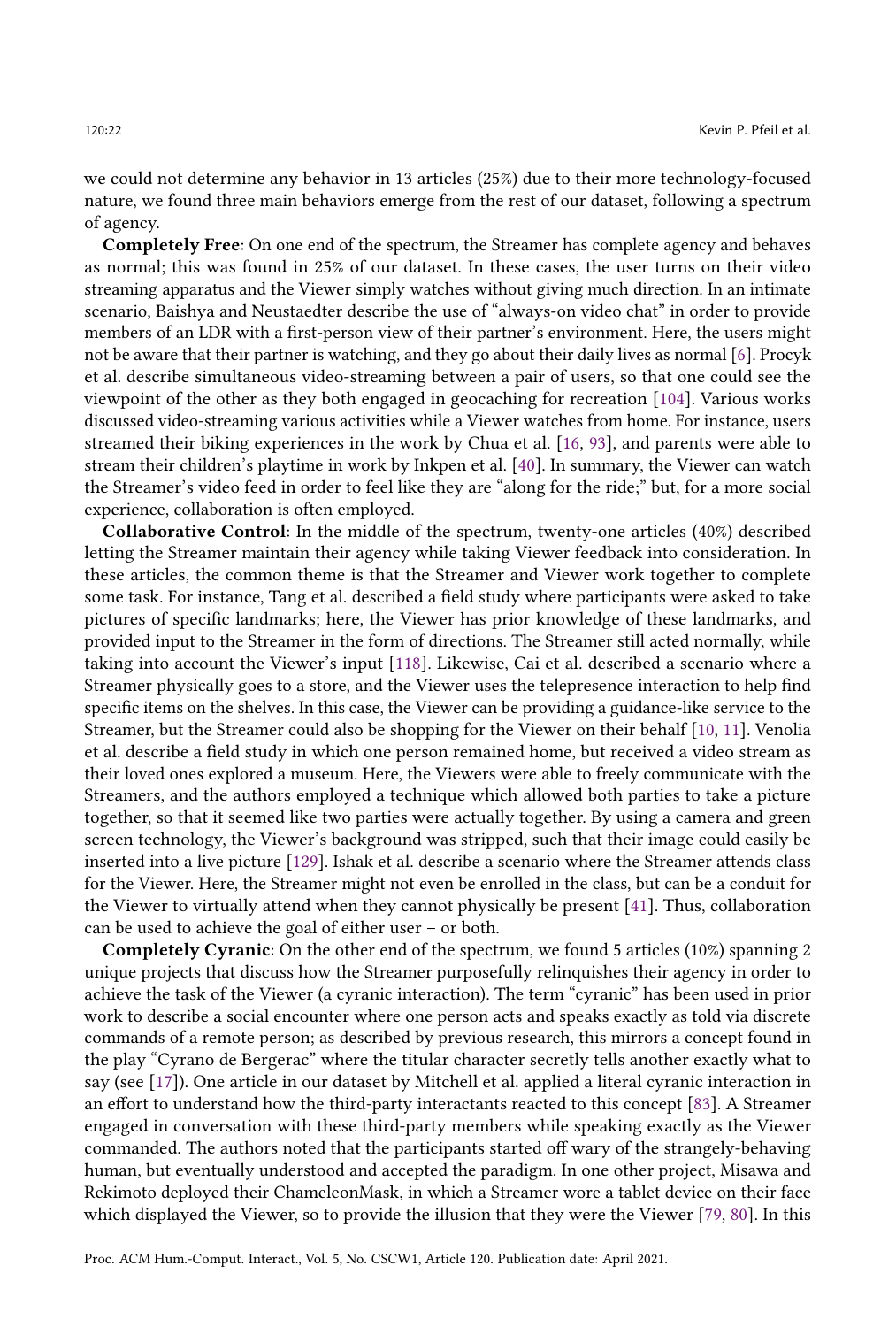project, the Viewer provided discrete audio messages to the Streamer, who behaved exactly as commanded; then, the Viewer spoke using a public audio channel to the third-party interactants. The authors hypothesize that this paradigm can be used in an Uber-like service, where a Streamer is paid to let the Viewer "borrow" their body [\[80,](#page-35-17) [81\]](#page-35-9).

Viewer Embodiment. In robotic telepresence, the Viewer is typically afforded a wheeled platform which grants them a physical representation in the remote environment; but in H2H telepresence, this embodiment is typically lost. We looked to our dataset to understand not only how Viewers can perceive a remote environment, but how the environment can perceive the Viewer. In our dataset, we found 26 articles (50%) to not provide any type of embodiment to the user. In these cases, the Streamer uses their camera to provide a viewpoint of their surroundings, but the Viewer's communication, if any, does not reach anyone but the Streamer. For instance, in the JackIn Head project, the Streamer wears a custom 360-degree camera on their head, and does not have a display with which to project the Viewer back into their environment [\[49\]](#page-33-16). This form of telepresence does not lend itself for many social interactions, but other researchers have explored a variety of ways to overcome this challenge.

Robotic Embodiment: In some of the earlier works found in our dataset, researchers tried to use robotics to provide a physical avatar which is tethered to the Streamer; this type of interface was found in 4 articles (8%). The most prominent cases were described by Kashiwabara et al., who created TEROOS – a camera with eyes and actuated eyebrows [\[53\]](#page-33-14) – and Tsumaki et al., who made their humanoid robot which had actuated arms [\[125\]](#page-37-13). All of these articles were published prior to 2013, and the state of the art telepresence has since then shifted towards use of more commercial hardware (e.g. smartphones and video chat, or 360-degree cameras).

Video Embodiment: Fourteen articles (27%) discussed the use of a camera embedded into a smartphone or tablet to generate the live-stream. A collateral outcome of using these devices is the ability to pipe the Viewer back into the remote environment; in this way, the Viewer is embodied by the video device. In the Polly project by Kimber et al., the Viewer is not only displayed in the remote environment, but they also have the ability to control the physical device's orientation [\[57\]](#page-34-13). Likewise, in the work by Ishak et al., the Streamer wears a smartphone on their shoulder, allowing the Viewer to appear in a small window. Though some Viewers thought that the smartphone screen was too small (and thus did not provide them with an adequate sense of embodiment), others indicated that they wanted to keep a low profile [\[41\]](#page-33-15). This technique may be effective in situations where family members are geographically distributed. In a work by Inkpen et al., a remote family member could watch young children play, and the kids could see the faces of their loved ones [\[40\]](#page-33-9).

Streamer is Embodiment: The final type of representation found in our dataset relied on the actual Streamer to serve as the Viewer's surrogate, and thus serve as their embodiment. Five articles (10%), found mainly in the ChameleonMask project, described the Streamer acting directly on behalf of the Viewer (see 4.3.5 Agency of Streamer, above). Misawa and Rekimoto discuss having the Streamer wear a tablet device on their face, and the video provides an illusion that the Viewer is the one present before a third-party interactant. Although this concept technically fits in the video embodiment category, the authors add an additional layer by having the Streamer perform physical actions as directed by the Viewer [\[81,](#page-35-9) [82\]](#page-35-10). Mitchell et al. describes their scenario in which the Streamer acts completely and intently on the Viewer's behalf, as a literal "avatar"[\[83\]](#page-35-13).

4.3.7 Noticeability. An emergent theme in multiple field studies found in our dataset was the social awkwardness of the Streamer as they used a telepresence setup. We would anticipate this finding to manifest when body-worn devices are used, but even more modest technology probes led to this negative result. For instance, Rae et al. deployed a shoulder-worn smartphone, and some Streamers felt like they were being stared at [\[105\]](#page-36-7). Likewise, participants in the field study of Kim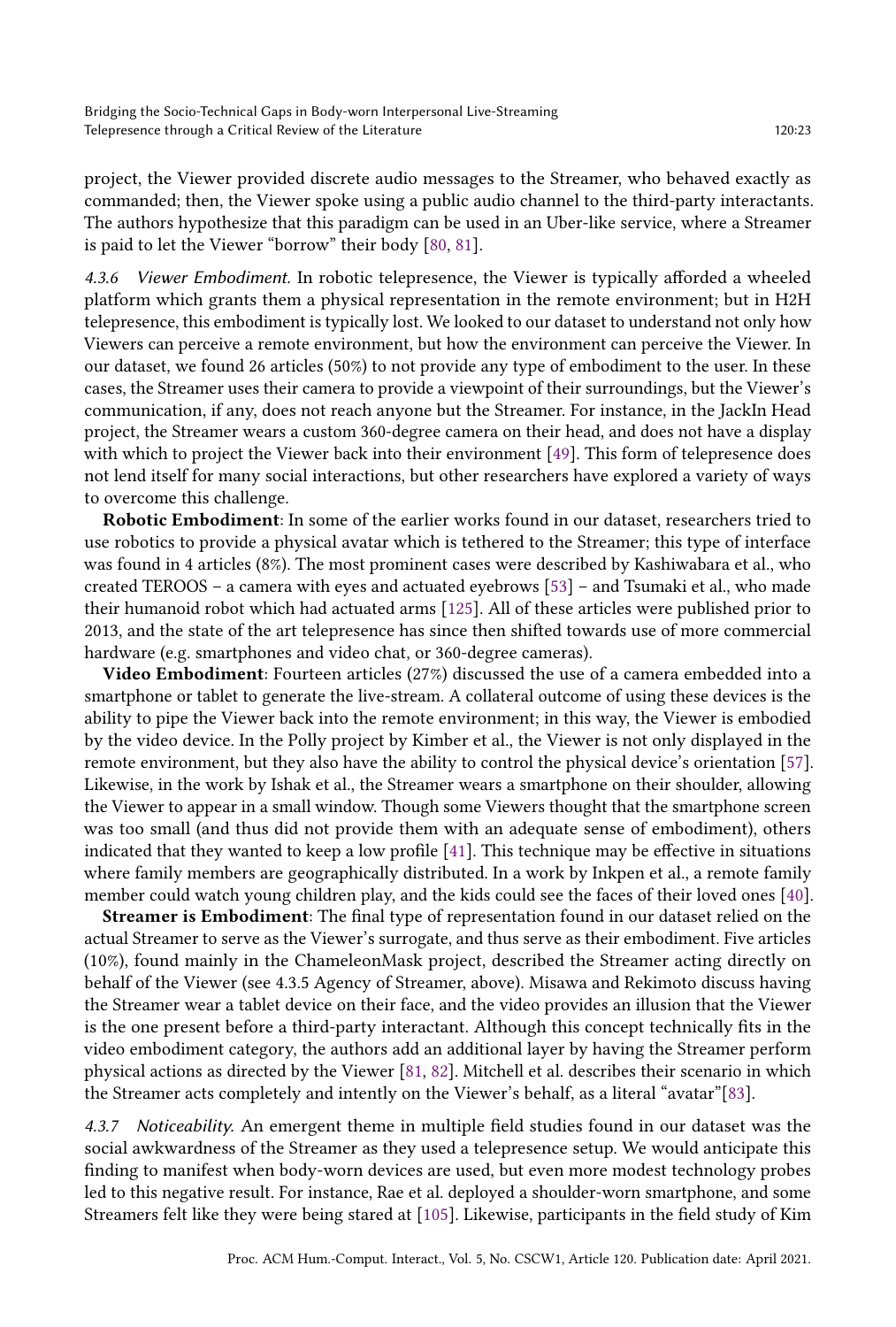et al. noted that even simple video chat resulted in a higher level of embarrassment. The authors here note that a design implication is to make a technology probe as inconspicuous as possible [\[55\]](#page-33-11). We thus analyzed the proposed technologies in each article of our dataset to understand how noticeable they were. We found that 45 articles (87%) described a noticeable interaction, either due to the fact that the Streamer is wearing equipment in a conspicuous way (33 articles), or because passersby were able to see or hear the telepresence taking place (12 articles, e.g. the Viewer's audio was not localized to the Streamer). Only 4 articles had inconspicuous setups, and in each of these, the camera was embedded into the clothing of the Streamer in a way that did not draw attention to them. For instance, Baishya and Neustaedter had the users place their smartphone in their front shirt pocket [\[6\]](#page-31-11), and Procyk et al. generated the stream by attaching a small camera to the frame of a pair of sunglasses [\[104\]](#page-36-9). In these examples, the clothing itself was not conspicuous, and the cameras were well-hidden. We note, however, that this does not completely solve this problem of social awkwardness; one of the bystanders in the work by Procyk et al. believed that the Streamer was talking to them (when they were actually talking to the Viewer), and a fight almost ensued [\[104\]](#page-36-9). We do not yet understand what the best way to convey that a telepresence scenario is occurring while balancing the needs of all parties involved.

4.3.8 Emergent Themes from Qualitative Findings. Although most of the articles in our dataset were contributions from the more technical side of HCI, we did find some important qualitative findings and emergent themes, which we feel warrant an echo in our paper.

Viewer Dependence on the Streamer: In some articles, the Viewer participants indicated that the interaction was simply not good enough. Some users thought watching a video stream became stale after extended use [\[16\]](#page-31-12), and while some felt that telepresence was a decent substitute, it was not as good as actually "being there" [\[104\]](#page-36-9). This might be due to the fact that generally, the Viewer cannot control where the Streamer goes [\[118\]](#page-37-10). Other participants reported that they did not enjoy being dependent on the Streamer to look around the environment, as it made them feel like they were sitting "in a wheelchair" [\[105\]](#page-36-7). From a Streamer's point of view, having to control the camera for their partner made users feel like a prop, resulting in them feeling "used" [\[105\]](#page-36-7). This theme of dependence was typical of technical setups which leveraged single-lens cameras, e.g. smartphones; though not exclusive to smartphones, we find this feeling of dependency to be reduced when using a 360-degree camera which affords the Viewer with a way to explore the environment on their own accord.

Privacy Challenges for All Users: There was a minor theme regarding privacy. Many of the Viewer participants were unable to adequately gauge the social surroundings of the Streamer, and were found to modulate the strength of their audible communication while being conscious of the words they were saying, so to not offend anyone in the remote environment [\[104,](#page-36-9) [105\]](#page-36-7). Further, some were not convinced that the live-stream was secured to just their use, and again were conscious with their utterances. In a longitudinal field study for members of a long-distance relationship, Baishya et al. deployed an "always-on" video chat solution, so that one person could see their partner's view on a whim; even in an intimate relationship, this on-demand interaction caused a degree of uneasiness, as the users did not have the ability to prevent their partner from seeing or hearing certain situations [\[6\]](#page-31-11). Regarding privacy of third-party members, we did not find much consideration, but most of the field studies were conducted in North America, where video-streaming in public seems to be more accepted than other parts of the world. However, this is certainly an issue which needs to be addressed with future work.

Concerns about Streamer Safety: We found another minor theme regarding the safety of the Streamer. As previously mentioned, a passerby felt offended by one of the participants, who was actually talking to their telepresence partner. This almost caused a fight [\[104\]](#page-36-9); but worse, one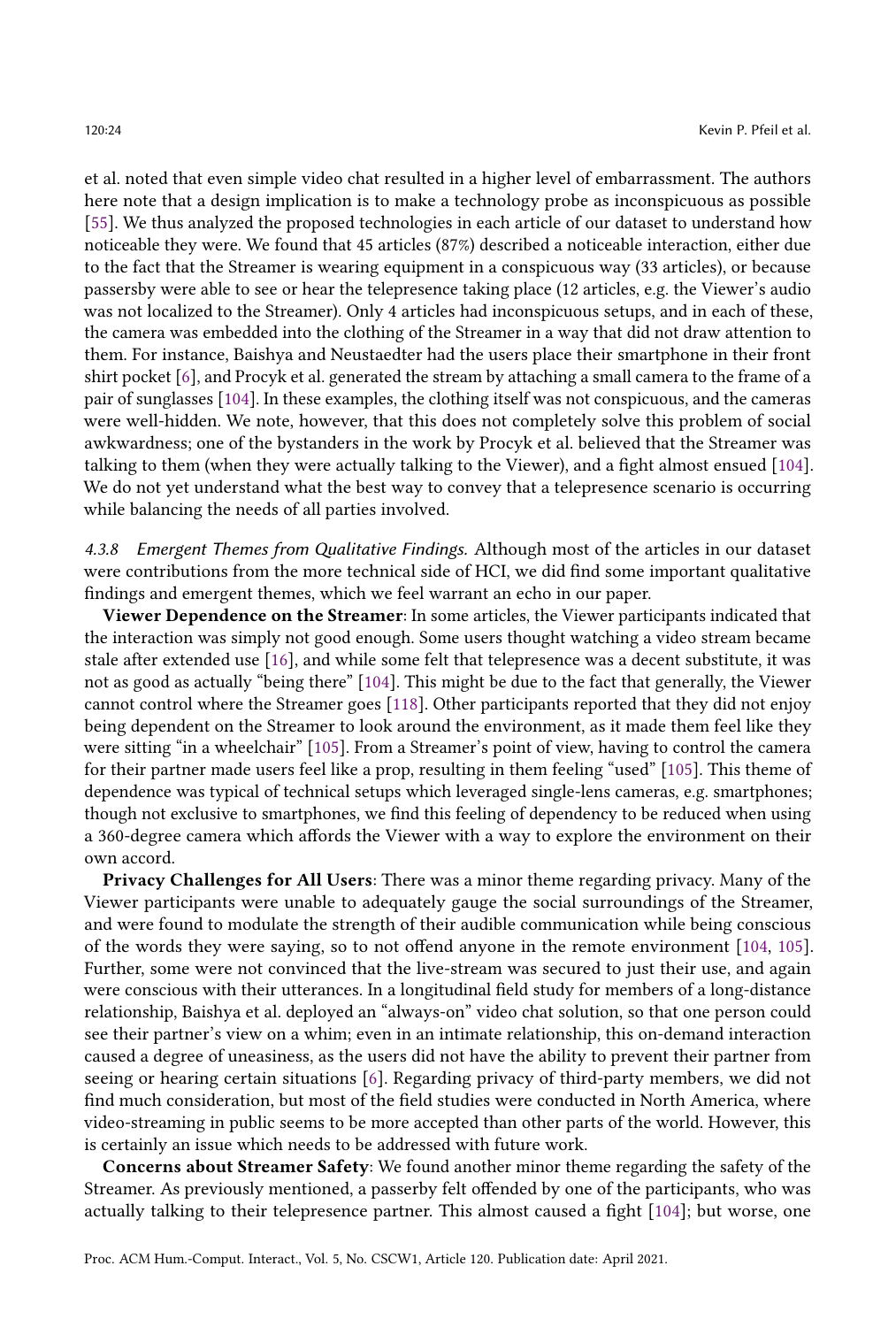Streamer was too enraptured by the hand-held technology probe that they were almost hit by a car [\[42\]](#page-33-10). In one case, the telepresence interaction was too inconspicuous that it provoked a third-party member; in the other case, it was too involved that the Streamer nearly lost their life. As noted above, a strong portion of the articles discussed a technology probe that was noticeable to third party members. Even when engaging in simple video chat, Streamers felt a sense of awkwardness [\[55,](#page-33-11) [104,](#page-36-9) [105\]](#page-36-7). They were self-conscious about using the technology probes; in these cases, physical harm was not apparent, but psychological harm was. It is clear that too obvious of a technology probe may cause third-party members to take notice, but hidden devices which cause a noticeable interaction still cause confusion for these individuals. There is a clear need for balance, in order to maximize the needs and desires of all parties involved.

Preferred Streamer Characteristics: Lastly, we also found a minor theme regarding the characteristics of an "ideal" Streamer. In a survey by Ishak et al., survey respondents were asked to help identify what matters when choosing a Streamer for the hypothetical task of remote classroom attendance. They found that students did not particularly have a preference for characteristics such as gender, race, or age, and instead indicated a desire for certain performance-based traits, such as extroversion, good note-taking skills, and academic standing [\[41\]](#page-33-15). On the other hand, Misawa and Rekimoto, in their technology probe where a Streamer is presented like the Viewer, suggest that to enhance the illusion that the Viewer is the one interacting with third-party members, the Streamer should have identical physical traits to the Viewer [\[79\]](#page-35-12). For non-performance-based use cases, it seems that Streamer characteristics are not a major consideration; for instance, the purpose of remote sightseeing is to share an environment, and generally, we suspect Streamer traits will not affect user experience. However, for performance-based scenarios such as sporting or remote shopping with a stranger, certain traits such as languages spoken, physique, and knowledge of the environment might influence the success of the interaction.

## 4.4 Interplay between Technical and Social Factors

The previous sections describe the technical and social factors of H2H telepresence design separately, but in our analysis, we find that these are very intertwined. Social considerations breed technical considerations, and vice-versa, but each of these stems from an attempt to optimize a certain aspect of the overall user experience. In this section, we discuss the links between these factors and how they influence the design of telepresence experiences.

4.4.1 Technology Breeds Social Considerations. When designing an H2H telepresence experience, researchers might think that adding more physical technology can be used to improve certain aspects of the interaction. To some extent, this is certainly true. However, our dataset informs us that more body-worn technology leads to more social considerations, especially on the part of the Streamer, who must bear the additional weight of the socio-technical burden. For instance, as reported by Ishak et al., the size of a body-worn smartphone influenced how third-party members perceived the Viewer [\[41\]](#page-33-15). A smaller screen yields a smaller image of the Viewer, and a larger screen yields a larger image. This affects how others can communicate with them, and how they perceive themselves in this communication paradigm.

Different technical setups have been reported to affect immersion, co-presence, and social presence, and studies have shown that the Viewer's apparatus leads to differences in these psychometric scales [\[55,](#page-33-11) [139\]](#page-38-6). One of the main purposes of H2H telepresence is to let the remote user feel like they are "actually there," so it is natural that researchers have developed various artifacts in an attempt to increase these scores; but, these artifacts come with social cost. As reported in some field studies, the Streamer can feel socially awkward while using telepresence due to wearing a device on their body, or because they are engaging in a non-normal activity. In particular, researchers have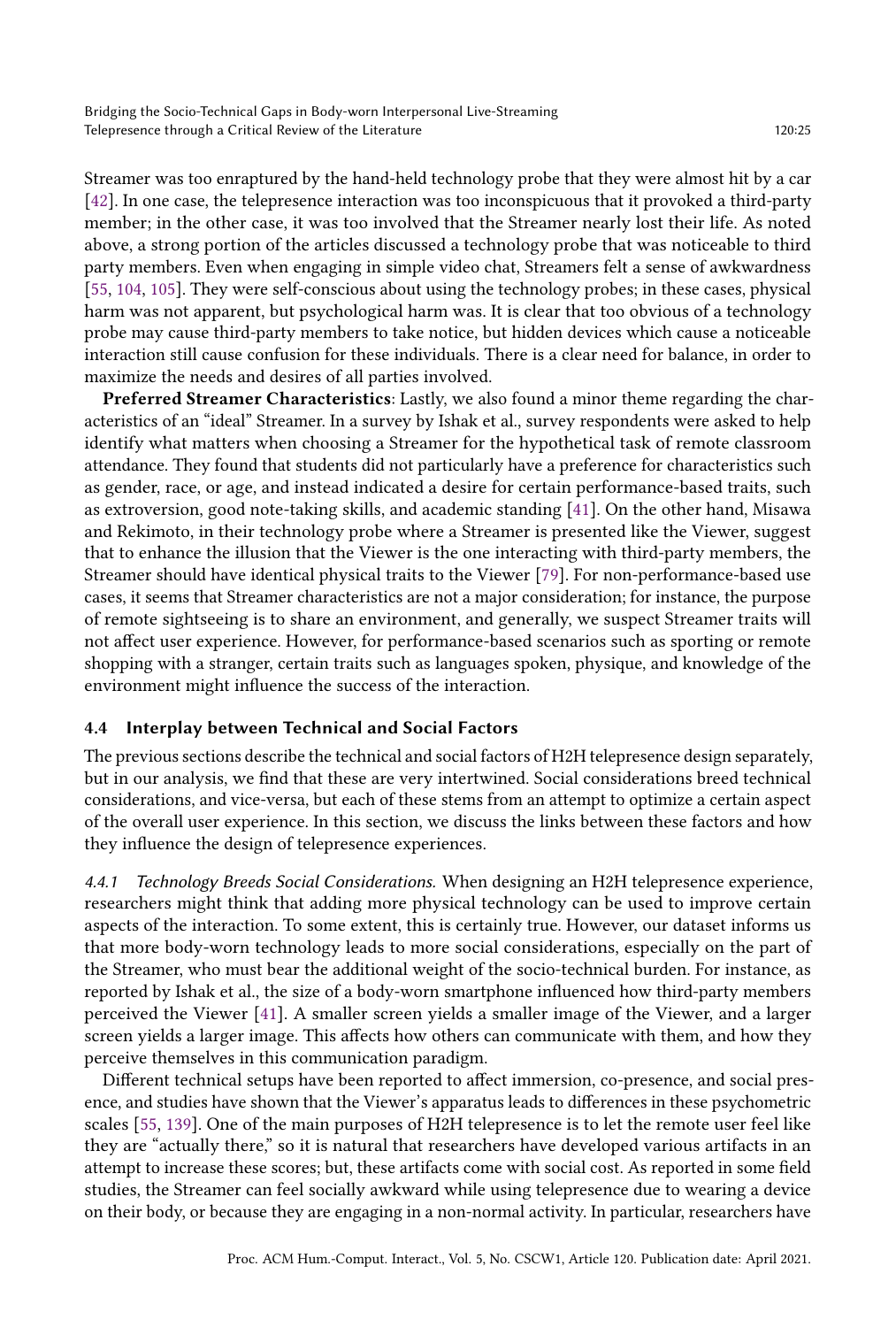posited that to free the hands of the Streamer, they can wear the camera on their body; but, this is currently not a social norm, and bystanders have been found to give "strange looks" in public [\[104\]](#page-36-9); in other words, the telepresence interaction is noticeable, which makes the Streamer stand out [\[16,](#page-31-12) [55,](#page-33-11) [104,](#page-36-9) [105\]](#page-36-7). Further, there is strong interplay between technology, social considerations, and measurable outcomes. In our dataset, we found some authors to make a call for camera stabilization. Using immersive viewing apparatus, users could succumb to simulator sickness, and software stabilization has been used to help prevent this [\[48,](#page-33-6) [52\]](#page-33-8). Other researchers used a hardware-based approach, integrating a wearable device into the technical setup a Streamer uses [\[57,](#page-34-13) [60\]](#page-34-14). This could, unfortunately, result in a greater social cost given the increased noticeability.

4.4.2 Social Landscape Influences Technological Considerations. In our dataset, when designing prototypes or studies, the authors often had a specific social context in mind. In the cases which proposed strangers interacting with the telepresence setup, the primary concern was to let the Viewer see the remote environment opposed to seeing the Streamer. For instance, some authors deployed a body-worn camera placement that excluded the Streamer's face [\[27,](#page-32-10) [41,](#page-33-15) [81,](#page-35-9) [82\]](#page-35-10). This is in stark contrast to the articles proposing friends/family and LDR interactions, where the camera was often placed on the Streamer's shoulder or was handheld, providing opportunity to capture the their face [\[11,](#page-31-14) [16,](#page-31-12) [29,](#page-32-9) [60\]](#page-34-14). In these cases, streaming the remote environment or activity was a co-objective to providing a more social experience. In addition to making the interaction more social, providing the Viewer with a way to see the Streamer's face unlocks natural communication. In our dataset, the purpose of many papers was to provide or demonstrate collaboration capability, and other articles noted that simple telepresence setups are conducive to the participants missing out on what the other is seeing (e.g. "did you see that?" [\[55\]](#page-33-11)). To overcome this, the Streamer can employ a 360-degree camera, which allows the Viewer to see the remote environment and, when placed properly, the Streamer too. In various field studies such as those by Rae et al. [\[105\]](#page-36-7), Tang et al. [\[118\]](#page-37-10), and Jones et al. [\[42\]](#page-33-10), the authors note that typical telepresence setups do not capture natural communication in its entirety. To provide the Viewer with a way to understand that of the Streamer, simply placing the camera in a way that allows them to see the hands and face have been shown to suffice. However, additional hardware is required for both parties in order to capture and display that of the Viewer. For example, when a 360-degree camera is used to capture the environment, to communicate hand gestures, researchers often employ specialized depth cameras such as the Leap Motion. To communicate gaze, researchers often employ head-tracking devices such as those found in the HTC Vive HMD. Then, to display these to the Streamer, researchers employ AR glasses [\[10](#page-31-8)[–12,](#page-31-9) [66\]](#page-34-9).

## 5 DISCUSSION

Participant feedback within the field studies of our dataset reveal moderate comfort with the telepresence concept across numerous concepts, and as such there is much opportunity to improve the state of the art. In this section, we outline paths for future work in a call to action for the SIGCHI community.

## 5.1 The Search for Meaningful Dependent Variables. What is Success?

The H2H telepresence interaction style is fairly new, and we noticed that there were very few studies to investigate real-world applications. More work is needed in the form of longitudinal field studies to understand how this novel interaction is perceived by all parties involved. In particular, we need to understand how to make this acceptable over a long period of use, especially when its novelty would wear off. Additionally, as apparent by the vast quantity of custom measurements used in most of the dataset, the telepresence community needs to converge upon valid methods of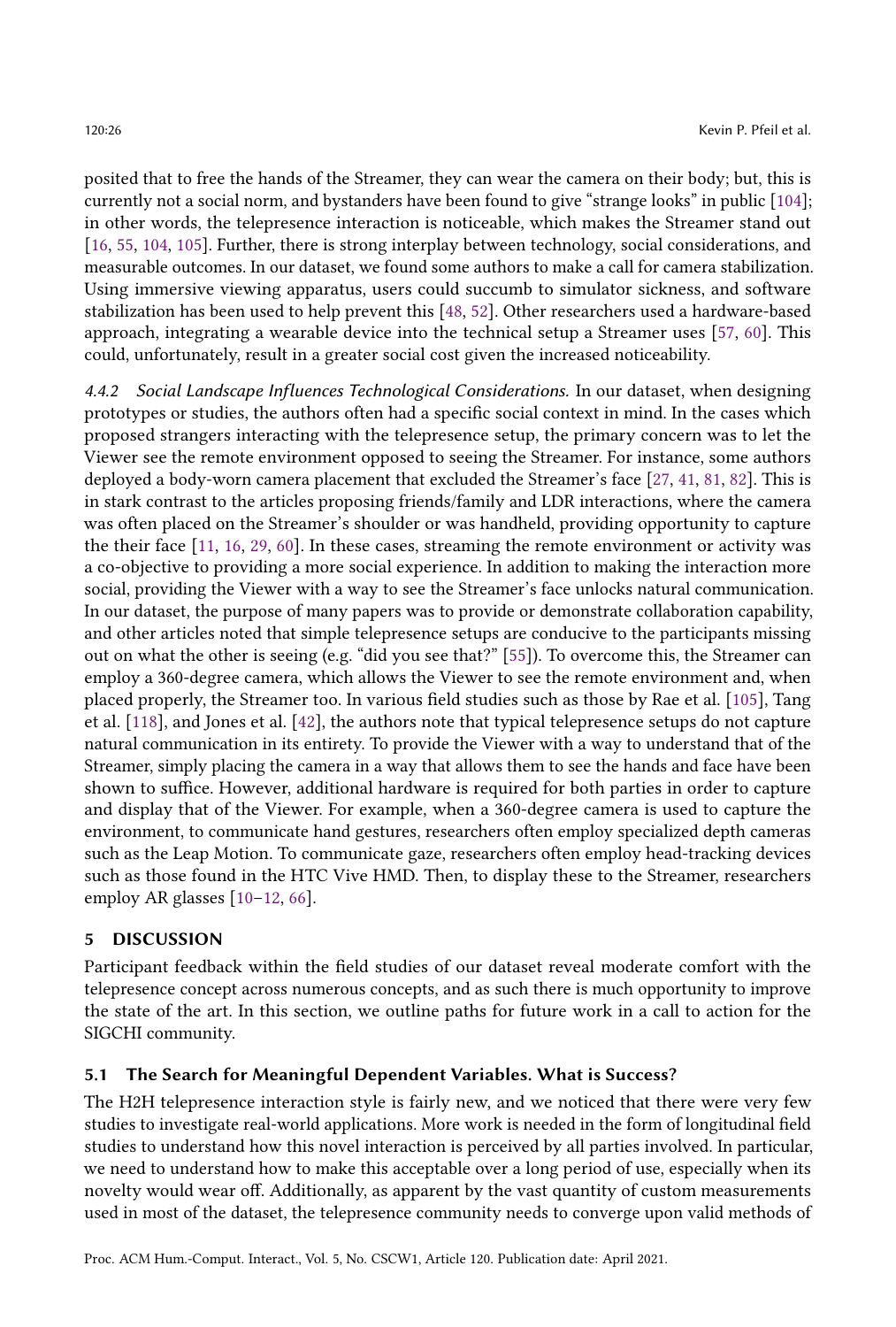measuring meaningful outcomes. We noted that most of the items found in the dataset were custom, often in the form of singletons, and these could have been replaced by pre-validated questionnaires. As illustrated in work by DeLone and McLean in the field of Information Systems [\[19\]](#page-31-18), "success" can be measured by various dimensions and that, in order to move a field forward, researchers must converge on a subset of measures that define success. In the field of HCI, many outcomes have been measured through the use of pre-validated instruments (e.g. USE questionnaire [\[73\]](#page-34-19), Slater-Usoh-Steed questionnaire [\[115\]](#page-36-16)); but, we acknowledge that many of the questions being asked by the researchers did not map to these instruments, suggesting that we lack robust ways to operationalize the socio-technical outcomes we are interested in measuring in the context of human-to-human immersive telepresence. Therefore, as a research community, we need to engage with one another to reflect on the social (e.g., connectedness, support, well-being), contextual (e.g., time to complete a task, accuracy, immersion in the environment) and technical (e.g., video fidelity, ease-of-use, usefulness) outcomes that we care about when determining success in our field. Also, when future work develops new measures, researchers should make sure to psychometrically validate these instruments and share them with the community.

Regarding dependent outcomes that have been commonly studied in H2H telepresence, there have been two primary goals - to achieve the sense of "being there" in the remote environment, and to achieve the sense of "being there" with a remote partner - and to accurately measure how we make advances in these areas, the community should consider adopting a standard set of pre-validated instruments to measure both spatial and social presence. The Slater-Usoh-Steed questionnaire and the Presence questionnaire by Witmer and Singer have been widely adopted to measure presence in virtual environments, and they can also be used here to measure spatial presence [\[115,](#page-36-16) [135\]](#page-38-2). In essence, a remote environment captured by a camera for telepresence is akin to a high-fidelity virtual environment, so the questionnaires apply, although the items will need to be adapted to ensure the language makes sense for this specific context. The research community has a more difficult challenge for determining a common definition for social presence; as this interaction style has a strong social component, it is important to make this identification. Oh et al. suggested that co-presence and social presence are one in the same [\[98\]](#page-36-15), but the most commonly used measure (the Networked Minds Measure, [\[8\]](#page-31-15)) lists co-presence as a sub-construct of social presence. We found multiple definitions for this concept across studies of our dataset, so it is difficult to compare the results of one study to another. Cui made this same observation in 2013, noting that the literature diverges from a "commonly accepted paradigm" [\[18\]](#page-31-16), and to our knowledge, this is still an unsolved issue.

In order to make fair comparisons (and thus be able to improve the state-of-the-art), we as a community need to work towards understanding how to best make that convergence. However, with the field of human-to-human telepresence still being in its infancy, we do acknowledge that standardized measurements may not always be able to address future research questions. It is out of the scope of this paper to develop these new measures, but we wanted to bring this issue to light such that future researchers can help solve this problem. At the very least, researchers should perform an appropriate psychometric analysis on their measurement tools to ensure some level of construct validity. This would allow future researchers to compare and contrast their technology probes against previous work in a more standardized manner, while also preserving their freedom to create custom instruments.

## 5.2 The Forgotten Users: Streamer Considerations are Understudied

One of the most jarring findings across our dataset is a common disregard of the Streamer. Many projects seem to posit that the Streamer is a replacement for a telepresence robot, and do not attempt to measure their experience, instead focusing just on the Viewer. The H2H telepresence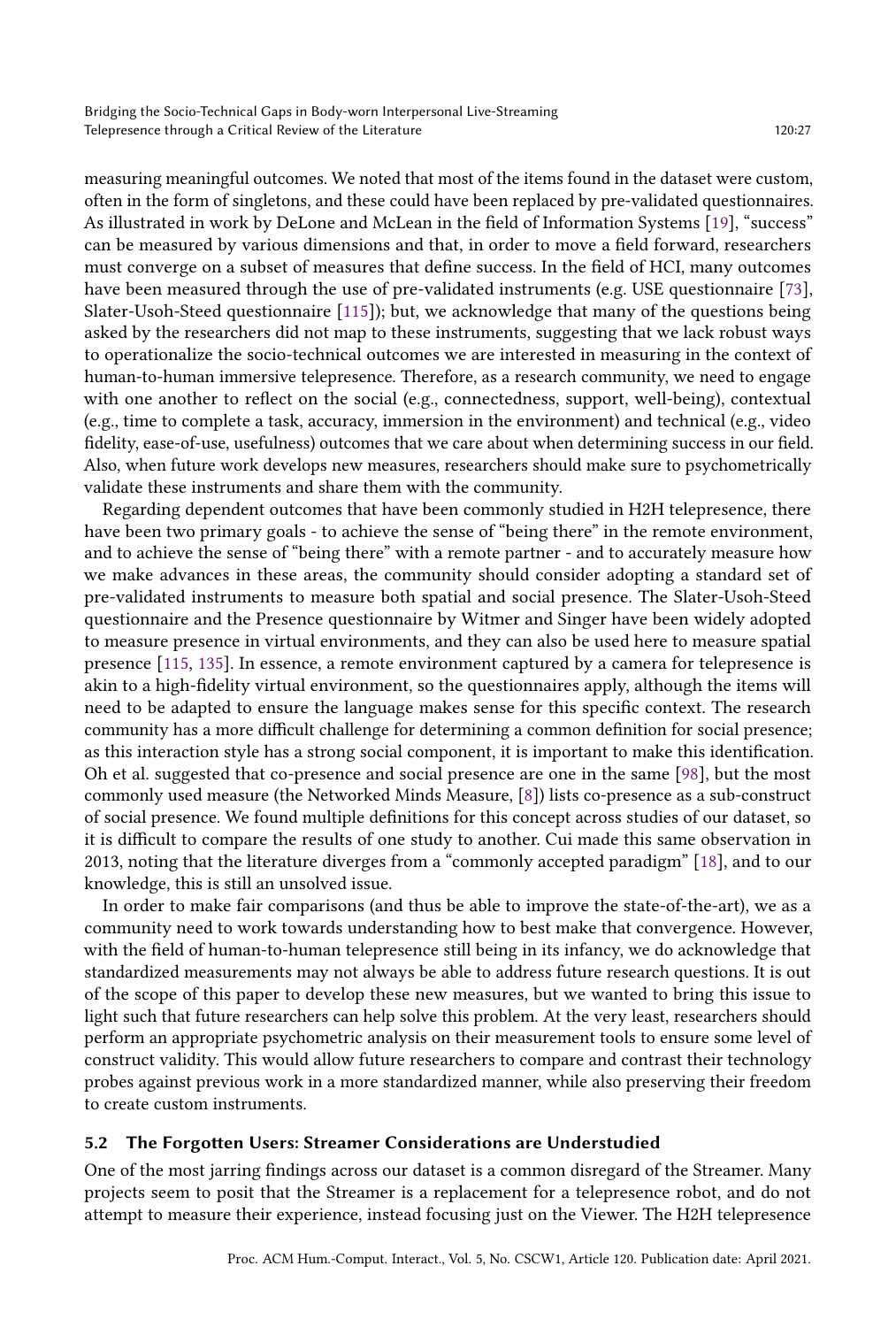community needs to remember that these people are stakeholders too, and we need to make explicit considerations for them. Many of the Streamer participants in the field studies found in our dataset reported a sense of social awkwardness when they performed their role, yet, the strong majority of articles described a telepresence setup which drew attention to these users, either because the interaction was not localized to them, or because they were wearing extra, conspicuous technology on their body. In order to maximize the Viewer's user experience, researchers tend to add more and more technology to the Streamer's setup; but this could be making matters worse. The existing research has already revealed that the various live-streaming techniques (e.g. smartphone and 360-degree cameras) provide the Viewer with a strong sense of presence, so it is now time to shift the community's research agenda to optimize the Streamer's experience.

Firstly, instead of just measuring the Viewer's sense of presence, we need to measure social presence for both parties. After all, a successful social interaction is contingent on both. Only one article in our dataset attempted to measure social presence of both users, and future work needs to make this a high priority. We also need to develop a way to better understand how a given telepresence setup would cause a person to feel a sense of social awkwardness, before, during, and after use. To our knowledge, there is no pre-validated measure to quantify this, but it would be valuable such that we can influence future design to help reduce it. Secondly, we need to consider that by optimizing the Viewer's experience, we might be worsening that of the Streamer. Likewise, by optimizing a Streamer's experience, we will probably reduce the Viewer's experience. In various field studies of our dataset, authors conclude that social awkwardness stems from the wearable devices [\[55,](#page-33-11) [105\]](#page-36-7), especially as the addition of physical technology becomes more apparent to the third party. Even as wearable technology becomes more compact and less noticeable, we must remember that the technology's design and its intended use will affect a Streamer's desire to interact with it. Thus, a goal of future telepresence work should be to strive for experience optimization of both end-users, understanding that their social needs may not align in a given telepresence scenario.

Thirdly, we must consider the physical safety of the Streamer as they interact with H2H telepresence. In a few dataset articles, the authors noted that Streamers entered into dangerous scenarios due to the novel interaction, e.g. nearly getting into a fight with a passerby [\[104\]](#page-36-9), or almost getting hit by a vehicle because their attention was drawn to the technology probe [\[42\]](#page-33-10). We also note that because they are often asked to wear cameras on their body, they stand out in public; crime reports indicate that tourists are often targeted for theft because they stand out, particularly because they have expensive camera equipment [\[33,](#page-32-13) [37\]](#page-32-14). Since remote sightseeing is a prominent use case found in our dataset, we acknowledge that telepresence users could be targeted too. We must remind ourselves that Streamers are not tools or robots to facilitate telepresence; they are people and we must ensure their safety as they interact with H2H telepresence. They take on all of the risks, and the research community must think of ways to protect them.

The telepresence community has long since focused on the needs of the Viewer, and it is now time to shift our focus towards the Streamer. Additionally, as telepresence itself becomes viable as an entertainment product, there is now a class of streaming-based workers that operate entirely via telepresence, raising questions as to the workers' rights and fair expectations of these users. We call for researchers within the telepresence field to make considerations for Streamers' well-being, especially in situations where third parties are involved in the telepresence environment. For instance, previous work regarding public live-streaming for games shows how live-streamers can become physically and mentally drained [\[106\]](#page-36-17). We note that these considerations change depending on the relationship between Streamers and Viewers. However, if telepresence is now itself undertaken as an occupation, serious work needs to be done to affirm the rights of these telepresence workers, exploring the various social contexts in which this work occurs, and developing a framework of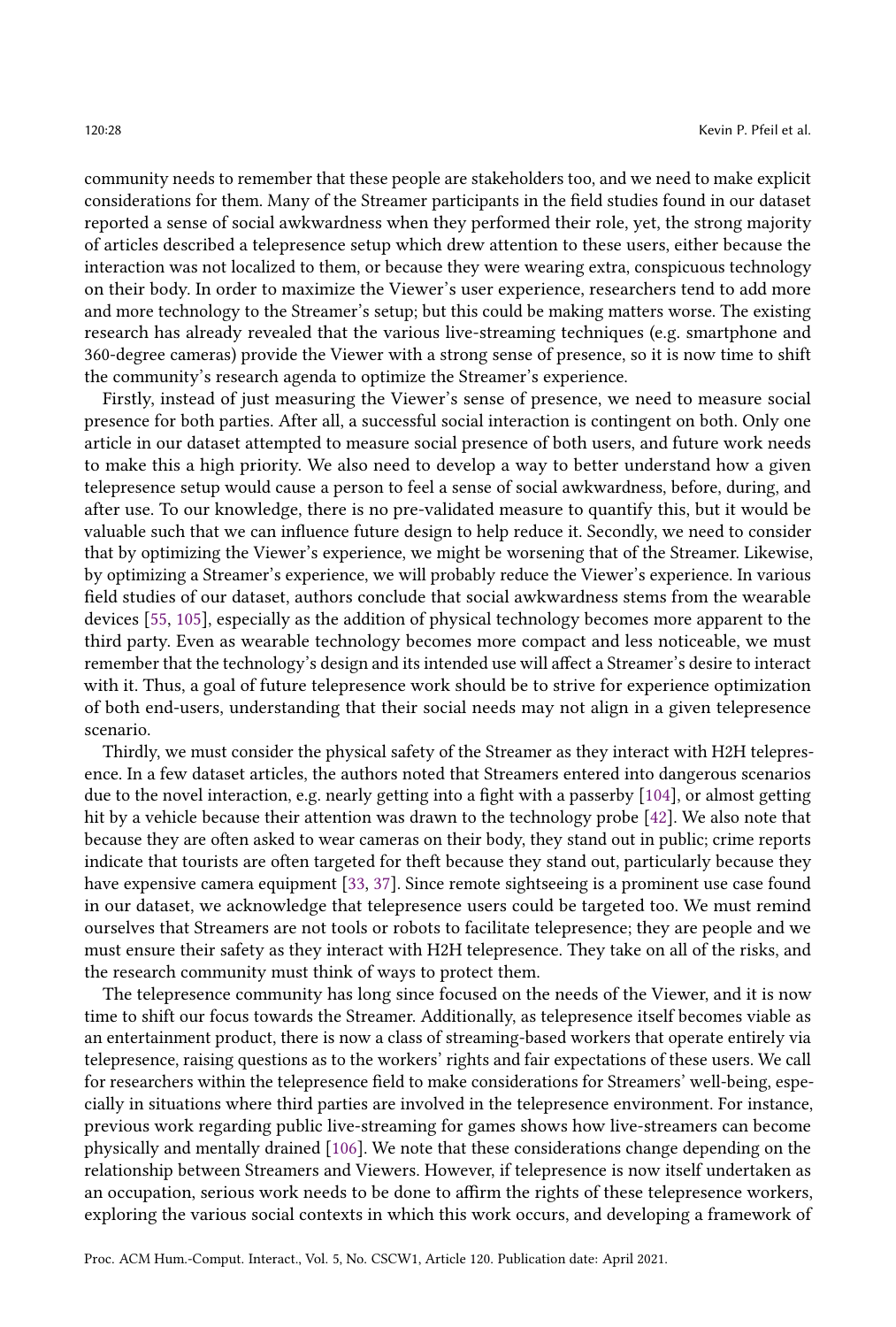social and moral norms for professional telepresence Streamers, which can also be extended as guidelines to non-professional human-to-human telepresence. We anticipate future work to emerge in the form of participatory and iterative design with real users, to brainstorm and implement technology probes which will reduce the potential harms and ethical issues Streamer users may face.

## 5.3 The Social Dynamics Between Streamers and Third Party

In addition to reducing the risks posed to the Streamer, we must also consider the needs of third party members. As Rae et al. note, very little of past research considers the third party as a stakeholder in a telepresence interaction [\[105\]](#page-36-7), and we found this to be the case in our dataset as well. As a community we need to ensure that we account for this group of people as we conduct our research. In the United States and Canada, where most of the field studies in our dataset took place, video recording in public is viewed as a legal right [\[62,](#page-34-20) [116\]](#page-37-17), so in common areas there is no reasonable expectation of privacy. In other cultures, such as Japan, it has been observed that even in public, live-streaming is frowned upon socially [\[30\]](#page-32-15). Researchers applying telepresence in part of a field study need to consider the culture in which they plan on conducting studies; but even if the law and culture both approve, we still need to consider the ethical implications such as socially accepted conventions of privacy.

As previously noted, an avenue for future work is to minimize the technology such that the Streamer does not stand out; this will help to reduce the social awkwardness caused by third party members staring at them. This will also reduce the third party's ability to spot that telepresence is taking place. It is questionable, then, if this is an appropriate way of conducting a telepresence experience. It is out of the scope of our paper to provide ethical guidance regarding the third party members, but we pose the following questions to the research community in hopes that future work will tackle this issue: is it necessary to inform third party members that they are being captured as part of a public telepresence experience? How can we balance the rights of these people while protecting the Streamer? Answers to these questions will bring forth a more enjoyable experience for all parties involved, including those who have been thus far been an after-thought in telepresence research.

We note that even if the telepresence technology can be minimized and hidden from plain sight, some Streamers might still feel uneasy, knowing that they are potentially intruding on the privacy of other people. Likewise, we note that some Streamers will not perceive telepresence as some form of social intrusion, even if the technology probe was excessively obtrusive to wear. As noted in one field study, some participants felt socially awkward, while others "enjoyed the attention drawn" to them due to wearing a new, visible piece of technology [\[105\]](#page-36-7). Thus, it might be the case that individual differences cause users to have various attitudes towards acting as a Streamer. It would be beneficial to researchers and end users if we could predict their level of comfort. For instance, researchers could apply personality models such as the Myers-Briggs or Big-Five paradigms to understand the Streamer's personality as it relates to their willingness to engage in a public telepresence experience [\[26,](#page-32-16) [87\]](#page-35-18). We hypothesize that it is possible to make some prediction of a Streamer's comfort when using a telepresence prototype, but this will be dependent on identifying the social factors which help with this prediction. If we are able to make a distinction with high accuracy, then we could facilitate the ability to recommend a specific type of technological setup that would provide the most social comfort to a potential Streamer.

## 5.4 Technical Recommendations for Social Telepresence

Our dataset revealed several primary objectives of H2H telepresence: letting the Viewer explore the remote environment; letting the Viewer naturally communicate with the Streamer; and letting the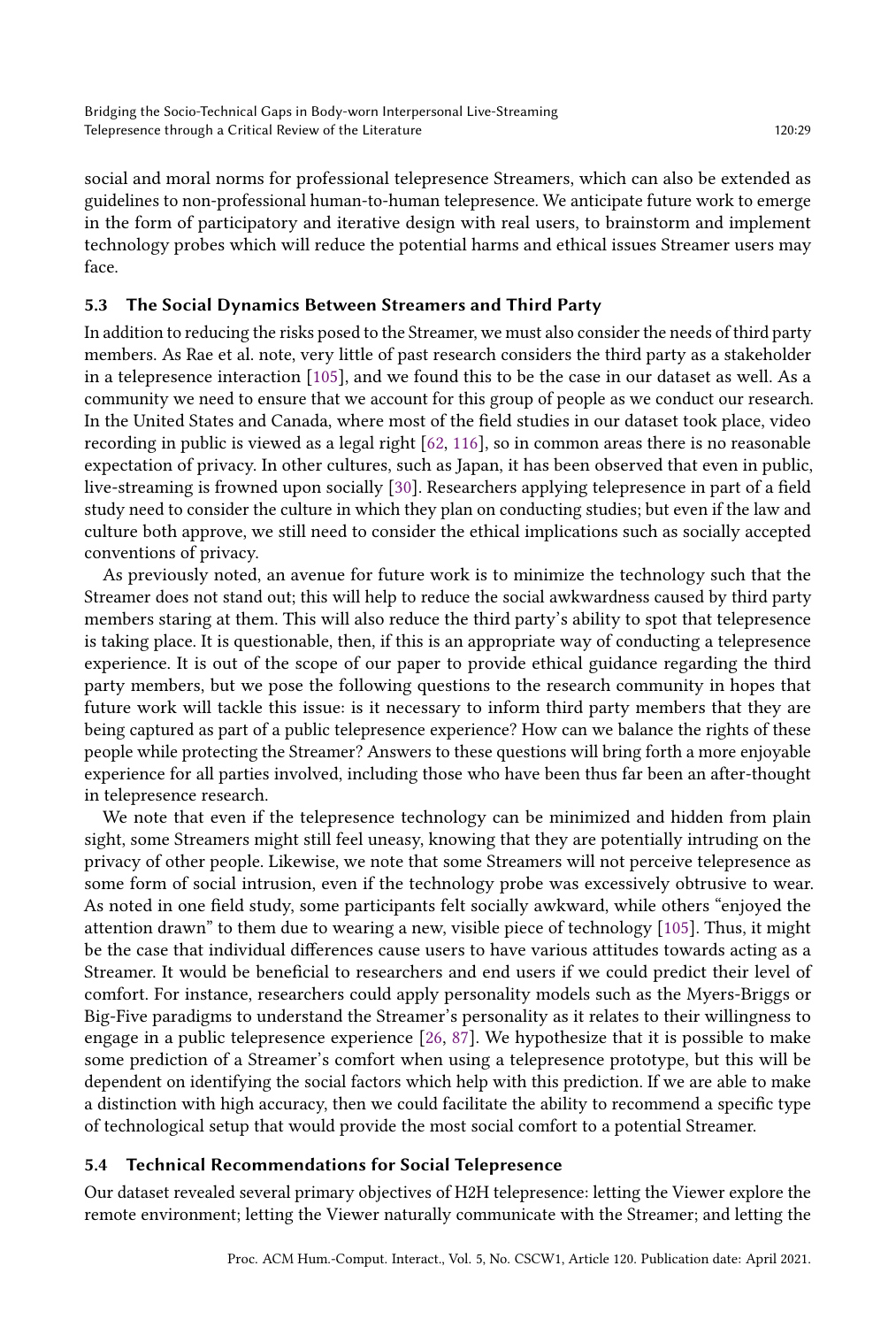Viewer communicate with the remote environment. The technology probes tackle one or many of these objectives, resulting in various ways they are used, and there is still opportunity to enhance the state-of-the-art by developing additional technologies.

5.4.1 Getting to "Actually There": Enhancements for Exploration. As is expected of a telepresence interaction, all of the technology probes discussed a way to let the Viewer explore the remote environment, to some degree. Cameras ranged from single lens devices to omnidirectional devices, and though the type of video differs, participants were still able to feel a sense of spatial presence regardless of type. This means that the more expensive equipment (360-degree cameras and VR HMDs) might not be absolutely necessary in order to fulfill this goal, though HMD use does increase immersion. None of the articles particularly discussed audio features, but microphones are commonly embedded in consumer-grade devices. Smartphones typically have a single microphone, and 360-degree cameras sometimes have directional microphones (e.g. the Ricoh Theta  $\rm V^2)$  $\rm V^2)$  $\rm V^2)$  which can provide a more immersive feeling when paired with a VR HMD that supports directional audio. So far, and as found in our dataset, the state-of-the-art telepresence setups facilitate the exploration of a remote environment only through visual and auditory cues, but there is opportunity to engage the other major senses to truly make the Viewer feel "actually there." For instance, we can leverage techniques from the VR community to simulate various types of haptic feedback. Wilberz et al. recently demonstrated an HMD-mounted device which can let a Viewer feel heat and wind of a virtual environment [\[134\]](#page-37-18). Brooks et al. were also able to provide an illusion of varying temperatures using the sense of smell [\[9\]](#page-31-19). These output devices can be paired with sensors in a Streamer's setup, to measure wind speed and temperature [\[25\]](#page-32-17). We suspect that these techniques will increase the Viewer's perceived sense of spatial presence, especially in outdoor environments, and future work is needed to understand the magnitude that each brings to the experience.

5.4.2 Integrating Natural Communication between Streamer and Viewer. Next, the majority of the articles in our dataset describe facilitating communication between the Streamer and Viewer, and we hold that this is a primary objective especially for cases where the two parties are friends, family, or intimates. In our dataset, communication between these users is typically tied to auditory cues, with a subset of technology probes using simple video chat. As noted, natural communication (e.g. hand gestures and gaze) has not been studied too much, but there are a variety of ways to convey these features. Interestingly, none of the articles in our dataset leveraged an eye-tracking device to pin-point Viewer's gaze, but that is a natural extension to the current literature. Eye-tracking hardware is available for flat screens and HMDs, and even as a mobile wearable $^3$  $^3$ , so both parties can use these to enhance their communication while exploring the same environment together.

5.4.3 Seeing Eye-to-Eye: Social Encounters Over Large Distances. Lastly, a smaller subset of our dataset discussed the ability for the Viewer to interact with the remote environment, i.e. to communicate with the third party members. In most of these articles, the Viewers were embodied via video, meaning the Streamer used a smartphone screen to show them in real time. The commonality here is that none of the Viewers used a VR HMD, because if they did, their faces would be blocked by the device. This results in a reduced sense of immersion and, potentially, social presence. To overcome this problem, we suspect that techniques such as Rekimoto's "Behind the Mask" prototype could allow the Viewer to have a video embodiment while still using a VR HMD [\[107\]](#page-36-18). This technique uses multiple cameras to capture an HMD wearer's face even though they have the device on their head. After stitching the different camera feeds together, the result is a reconstruction of the user's entire face, which could be sent back to the third party members in the remote environment.

<span id="page-29-0"></span><sup>2</sup>https://theta360.com/en/about/theta/v.html

<span id="page-29-1"></span><sup>3</sup>https://www.tobiipro.com/product-listing/tobii-pro-glasses-2/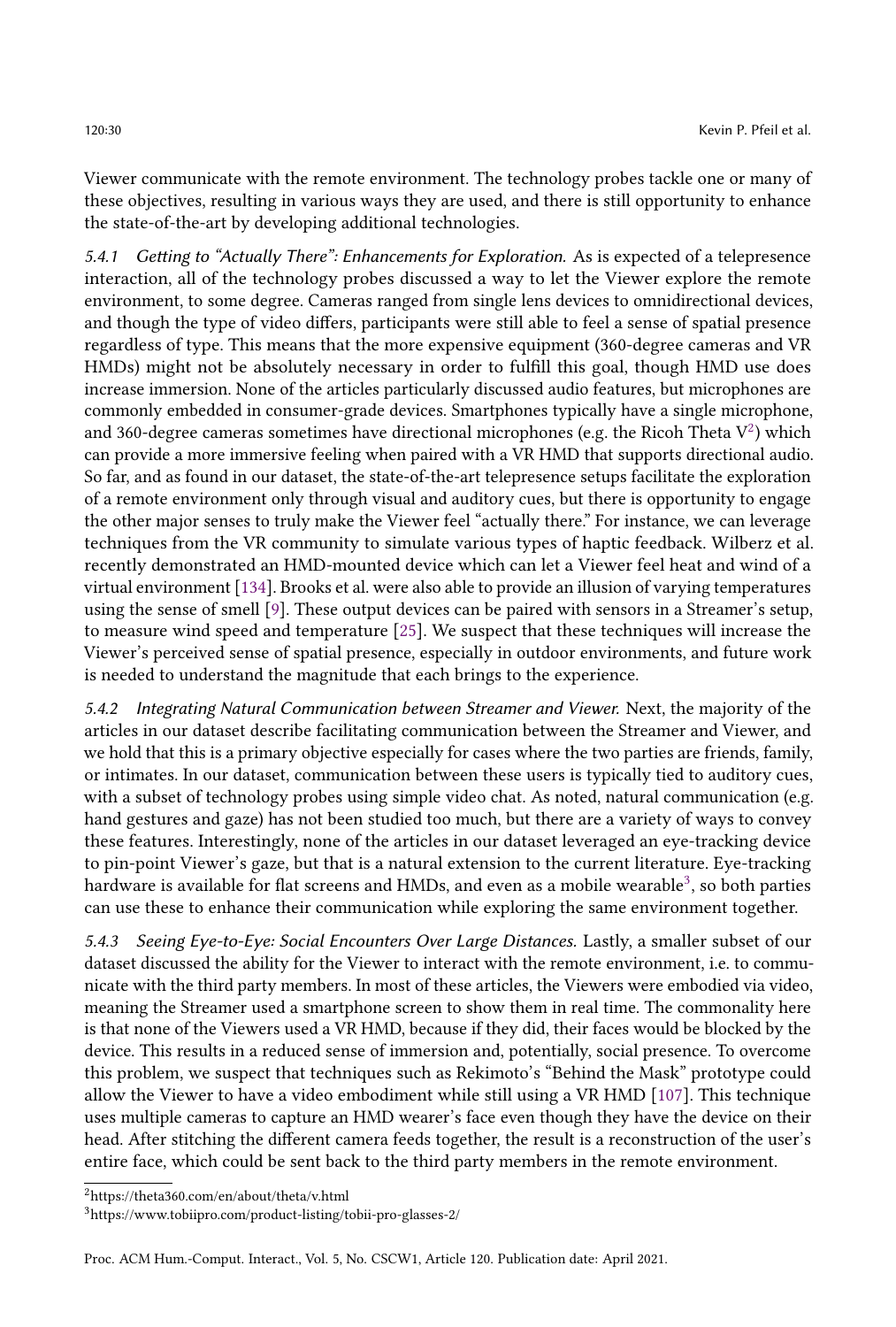There is plenty of future work that the telepresence community can perform in order to enhance the socio-technical user experience. We note, however, that it requires a better understanding of each user's physical and social needs, which may conflict at times, given the nature of the telepresence scenario and the users' relationships. It is pertinent that we realize how to provide a balance such that H2H telepresence will be desirable by Streamers, Viewers, and the third party, allowing for a natural, enjoyable, and equitable means of communication.

## 5.5 Limitations and Future Work

We conducted a comprehensive literature review of mobile, body-worn, human-to-human telepresence, used for non-work scenarios. These criteria were chosen as they describe a new form of telepresence that has only recently gained traction within the research community. However, this restrictive scoping may have limited our ability to include other human-to-human telepresence scenarios which could also hold relevance to this main topic of inquiry.

Most notably, we excluded work-related telepresence scenarios, as in most cases these are stationary, and only involve a social dynamic between the Streamer and Viewer, i.e. there is no third party. However, these dynamics are still interpersonal and vary widely, depending on the existing relationship between both parties, and can contribute to the discussion about ensuring equitable experience between parties. With large companies beginning to adopt remote technologies in the midst of the COVID-19 pandemic, including expert help via AR, more study should be conducted in order to ensure that the unique social implications of work telepresence are properly investigated. For instance, research implies that there might be a new class of employees who rely on AR for most of their day. Introducing new technology – especially that which must be worn on the body – raises ethical questions and human factors issues. Future work must address these considerations to ensure that all parties in the work environment are treated equitably.

Many of the articles in our review did not explicitly detail the social relationship between Streamer and Viewer, and so we were unable to properly quantify them. Future research should ensure that the nature of these relationships is more clearly articulated; but, we acknowledge that human-to-human telepresence may be used for a wide variety of use cases. In our review, we excluded telepresence scenarios that involve a one-to-many user relationship, which occur in situations such as Twitch streaming and mobile broadcasting. While these scenarios involve fewer opportunities for interpersonal communication, they nonetheless provide other forms of interaction modality that are important to consider as we explore new social dynamics within human-to-human telepresence, such as parasocial relationships. This is especially relevant given that these forms of telepresence are emerging as forms of paid entertainment, and not just for recreational purposes. In our future work, we plan on investigating proper communication modalities that can be used in this one-to-many paradigm, while providing a strong sense of social presence within these online communities.

## 6 CONCLUSION

Mobile human-to-human telepresence is a relatively new concept, and our review of this field has revealed many interesting projects that are pushing the technology past its current limits. We remind ourselves that we must progress not just through technical means, but by also considering the social needs of the users for whom we intend to develop this new interaction paradigm. We call upon the SIGCHI community to take our findings into consideration in order to enhance Viewer's experience, reduce the Streamer's social cost, and standardize the methodology we use to ensure we are making developments in the right direction. By doing so, we can achieve a more socially equitable interaction that can enhance many lives. Especially in this unique time of social distancing, we can bring people together and facilitate exploration of remote environments.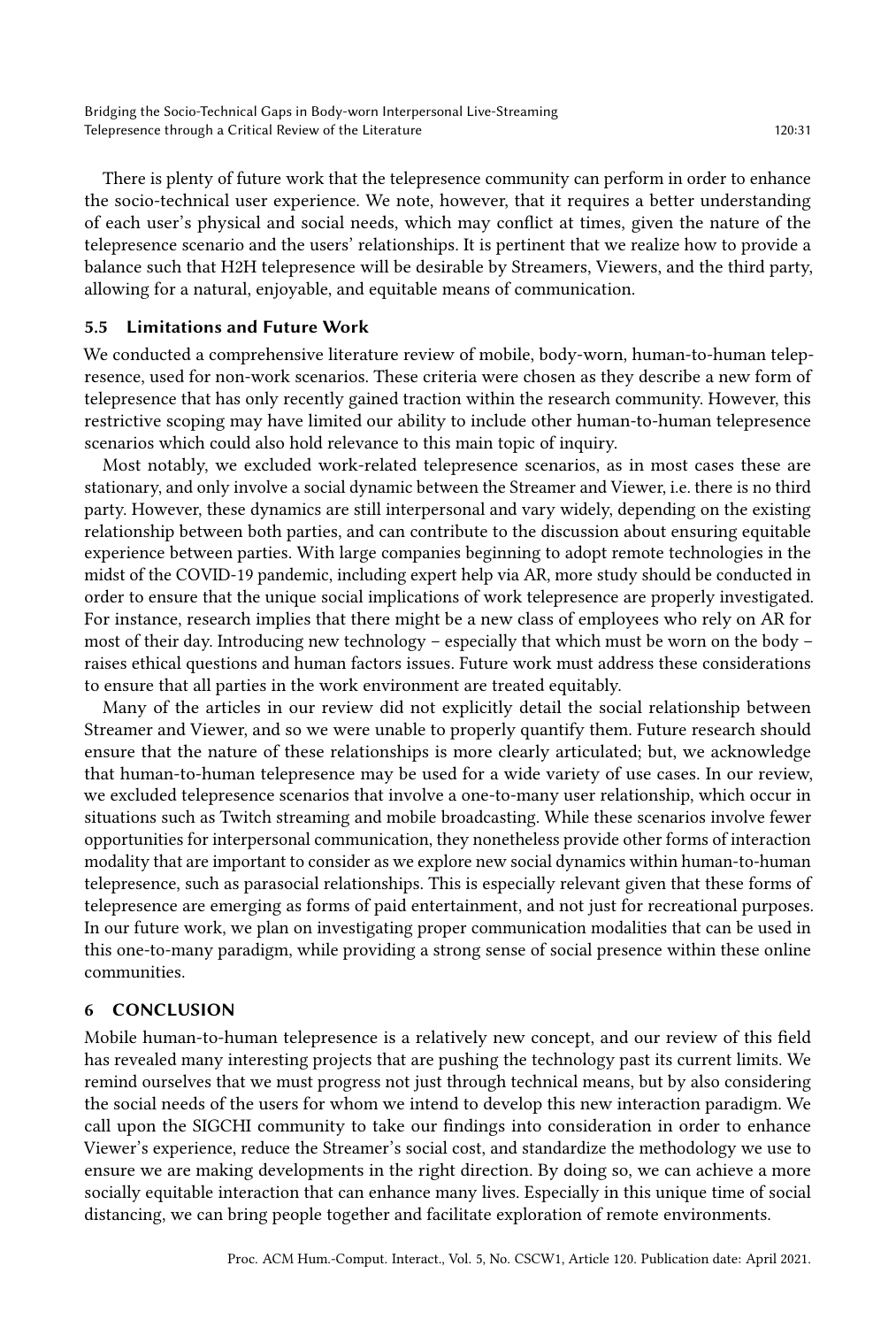#### 7 ACKNOWLEDGMENTS

This research is supported in part by NSF Awards IIS-1917728 and CHS-1844881. Any opinion, findings, and conclusions or recommendations expressed in this material are those of the authors and do not necessarily reflect the views of the research sponsors.

### REFERENCES

- <span id="page-31-4"></span>[1] 2020. Certificated Remote Pilots including Commercial Operators. [https://www.faa.gov/uas/commercial\\_operators/](https://www.faa.gov/uas/commercial_operators/)
- <span id="page-31-0"></span>[2] 2020. Get Your Mass Gatherings or Large Community Events Ready. [https://www.cdc.gov/coronavirus/2019](https://www.cdc.gov/coronavirus/2019-ncov/community/large-events/mass-gatherings-ready-for-covid-19.html) [ncov/community/large-events/mass-gatherings-ready-for-covid-19.html](https://www.cdc.gov/coronavirus/2019-ncov/community/large-events/mass-gatherings-ready-for-covid-19.html)
- <span id="page-31-1"></span>[3] Mark S. Ackerman. 2000. The Intellectual Challenge of CSCW: The Gap Between Social Requirements and Technical Feasibility. Human–Computer Interaction 15, 2-3 (Sept. 2000), 179–203. [https://doi.org/10.1207/S15327051HCI1523\\_5](https://doi.org/10.1207/S15327051HCI1523_5)
- <span id="page-31-5"></span>[4] Leila Alem, Franco Tecchia, and Weidong Huang. 2011. HandsOnVideo: Towards a Gesture based Mobile AR System for Remote Collaboration. In Recent Trends of Mobile Collaborative Augmented Reality Systems, Leila Alem and Weidong Huang (Eds.). Springer New York, New York, NY, 135–148. [https://doi.org/10.1007/978-1-4419-9845-3\\_11](https://doi.org/10.1007/978-1-4419-9845-3_11)
- <span id="page-31-7"></span>[5] Sudhanshu S.D.P. Ayyagari, Kunal Gupta, Matt Tait, and Mark Billinghurst. 2015. CoSense: Creating Shared Emotional Experiences. In Proceedings of the 33rd Annual ACM Conference Extended Abstracts on Human Factors in Computing Systems - CHI EA '15. ACM Press, Seoul, Republic of Korea, 2007–2012. <https://doi.org/10.1145/2702613.2732839>
- <span id="page-31-11"></span>[6] Uddipana Baishya and Carman Neustaedter. 2017. In Your Eyes: Anytime, Anywhere Video and Audio Streaming for Couples. In Proceedings of the 2017 ACM Conference on Computer Supported Cooperative Work and Social Computing - CSCW '17. ACM Press, Portland, Oregon, USA, 84–97. <https://doi.org/10.1145/2998181.2998200>
- <span id="page-31-13"></span>[7] Mark Billinghurst, Alaeddin Nassani, and Carolin Reichherzer. 2014. Social panoramas: using wearable computers to share experiences. In SIGGRAPH Asia 2014 Mobile Graphics and Interactive Applications on - SA '14. ACM Press, Shenzhen, China, 1–1. <https://doi.org/10.1145/2669062.2669084>
- <span id="page-31-15"></span>[8] Frank Biocca, Chad Harms, and Jenn Gregg. 2001. The networked minds measure of social presence: Pilot test of the factor structure and concurrent validity. In 4th annual international workshop on presence, Philadelphia, PA. 1-9.
- <span id="page-31-19"></span>[9] Jas Brooks, Steven Nagels, and Pedro Lopes. 2020. Trigeminal-based Temperature Illusions. In Proceedings of the 2020 CHI Conference on Human Factors in Computing Systems. 1–12.
- <span id="page-31-8"></span>[10] Minghao Cai, Soh Masuko, and Jiro Tanaka. 2018. Gesture-based Mobile Communication System Providing Side-byside Shopping Feeling. In Proceedings of the 23rd International Conference on Intelligent User Interfaces Companion -IUI 18. ACM Press, Tokyo, Japan, 1–2. <https://doi.org/10.1145/3180308.3180310>
- <span id="page-31-14"></span>[11] Minghao Cai, Soh Masuko, and Jiro Tanaka. 2018. Shopping Together: A Remote Co-shopping System Utilizing Spatial Gesture Interaction. In Human-Computer Interaction. Interaction Technologies, Masaaki Kurosu (Ed.). Vol. 10903. Springer International Publishing, Cham, 219–232. [https://doi.org/10.1007/978-3-319-91250-9\\_17](https://doi.org/10.1007/978-3-319-91250-9_17)
- <span id="page-31-9"></span>[12] Minghao Cai and Jiro Tanaka. 2017. Trip Together: A Remote Pair Sightseeing System Supporting Gestural Communication. In Proceedings of the 5th International Conference on Human Agent Interaction - HAI '17. ACM Press, Bielefeld, Germany, 317–324. <https://doi.org/10.1145/3125739.3125762>
- <span id="page-31-6"></span>[13] Yuanzhi Cao, Xun Qian, Tianyi Wang, Rachel Lee, Ke Huo, and Karthik Ramani. 2020. An Exploratory Study of Augmented Reality Presence for Tutoring Machine Tasks. In Proceedings of the 2020 CHI Conference on Human Factors in Computing Systems. ACM, Honolulu HI USA, 1–13. <https://doi.org/10.1145/3313831.3376688>
- <span id="page-31-10"></span>[14] Ching-Tzun Chang, Shin Takahashi, and Jiro Tanaka. 2012. WithYou - a communication system to provide out together feeling. In Proceedings of the International Working Conference on Advanced Visual Interfaces - AVI '12. ACM Press, Capri Island, Italy, 320. <https://doi.org/10.1145/2254556.2254617>
- <span id="page-31-2"></span>[15] Jon Christian. 2019. Doctor Tells Man He's Going to Die via Telepresence Robot. [https://futurism.com/doctor-death](https://futurism.com/doctor-death-telepresence-robot)[telepresence-robot](https://futurism.com/doctor-death-telepresence-robot)
- <span id="page-31-12"></span>[16] Anezka Chua, Azadeh Forghani, and Carman Neustaedter. 2017. Shared Bicycling Over Distance. In Proceedings of the 2017 CHI Conference Extended Abstracts on Human Factors in Computing Systems - CHI EA '17. ACM Press, Denver, Colorado, USA, 455–455. <https://doi.org/10.1145/3027063.3049776>
- <span id="page-31-17"></span>[17] Kevin Corti and Alex Gillespie. 2015. Revisiting Milgram's Cyranoid Method: Experimenting With Hybrid Human Agents. The Journal of Social Psychology 155, 1 (Jan. 2015), 30–56. <https://doi.org/10.1080/00224545.2014.959885>
- <span id="page-31-16"></span>[18] Guoqiang Cui. 2013. Evaluating online social presence: An overview of social presence assessment. Journal of Educational Technology Development and Exchange (JETDE) 6, 1 (2013), 3.
- <span id="page-31-18"></span>[19] William H. DeLone and Ephraim R. McLean. 1992. Information Systems Success: The Quest for the Dependent Variable. Information Systems Research 3, 1 (1992), 60–95. <http://www.jstor.org/stable/23010781> Publisher: INFORMS.
- <span id="page-31-3"></span>[20] Brittany A. Duncan and Robin R. Murphy. 2017. Effects of Speed, Cyclicity, and Dimensionality on Distancing, Time, and Preference in Human-Aerial Vehicle Interactions. ACM Transactions on Interactive Intelligent Systems 7, 3 (Sept. 2017), 1–27. <https://doi.org/10.1145/2983927>

Proc. ACM Hum.-Comput. Interact., Vol. 5, No. CSCW1, Article 120. Publication date: April 2021.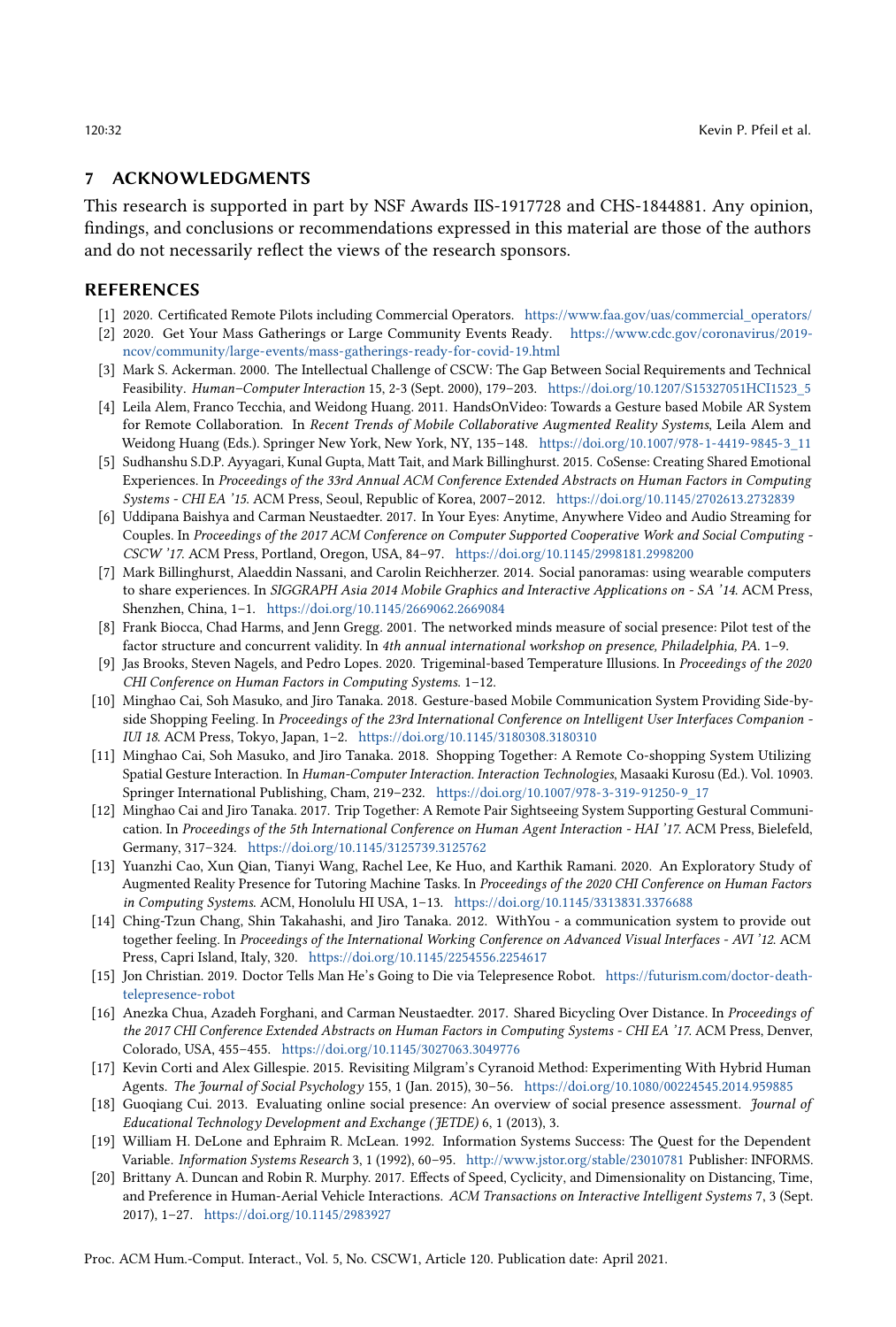Bridging the Socio-Technical Gaps in Body-worn Interpersonal Live-Streaming Telepresence through a Critical Review of the Literature 120:33 120:33

- <span id="page-32-1"></span>[21] Kaylee Fagan. [n.d.]. This 24-year-old is hitchhiking across America and live-streaming the whole thing on Amazon's Twitch for his thousands of followers. [https://www.businessinsider.com/trevor-daneliuk-hitchhikes-across-america](https://www.businessinsider.com/trevor-daneliuk-hitchhikes-across-america-on-twitch-2018-8)[on-twitch-2018-8](https://www.businessinsider.com/trevor-daneliuk-hitchhikes-across-america-on-twitch-2018-8)
- <span id="page-32-5"></span>[22] Geraldine Fitzpatrick. 2019. A personal letter to my CHI colleagues. [http://www.changingacademiclife.com/gerifitz/](http://www.changingacademiclife.com/gerifitz/2019/2/19/a-personal-letter) [2019/2/19/a-personal-letter](http://www.changingacademiclife.com/gerifitz/2019/2/19/a-personal-letter)
- <span id="page-32-8"></span>[23] Steffen Gauglitz, Benjamin Nuernberger, Matthew Turk, and Tobias Höllerer. 2014. World-stabilized annotations and virtual scene navigation for remote collaboration. In Proceedings of the 27th annual ACM symposium on User interface software and technology - UIST '14. ACM Press, Honolulu, Hawaii, USA, 449–459. [https://doi.org/10.1145/2642918.](https://doi.org/10.1145/2642918.2647372) [2647372](https://doi.org/10.1145/2642918.2647372)
- <span id="page-32-3"></span>[24] Wendy Glauser. 2013. Doctors among early adopters of Google Glass. Canadian Medical Association.Journal 185, 16 (Nov. 2013), 1385. <https://search.proquest.com/docview/1476500582?accountid=10003> ISBN: 08203946.
- <span id="page-32-17"></span>[25] Oleg A. Godin, Vladimir G. Irisov, and Mikhail I. Charnotskii. 2014. Passive acoustic measurements of wind velocity and sound speed in air. The Journal of the Acoustical Society of America 135, 2 (Feb. 2014), EL68-EL74. [https:](https://doi.org/10.1121/1.4862885) [//doi.org/10.1121/1.4862885](https://doi.org/10.1121/1.4862885)
- <span id="page-32-16"></span>[26] Lewis R Goldberg. 1990. An alternative" description of personality": the big-five factor structure. Journal of personality and social psychology 59, 6 (1990), 1216. Publisher: American Psychological Association.
- <span id="page-32-10"></span>[27] Lilian de Greef, Meredith E. Morris, and Kori Inkpen. 2016. TeleTourist: Immersive Telepresence Tourism for Mobility-Restricted Participants. In Proceedings of the 19th ACM Conference on Computer Supported Cooperative Work and Social Computing Companion - CSCW '16 Companion. ACM Press, San Francisco, California, USA, 273–276. <https://doi.org/10.1145/2818052.2869082>
- <span id="page-32-12"></span>[28] Charlotte N Gunawardena and Frank J Zittle. 1997. Social presence as a predictor of satisfaction within a computermediated conferencing environment. American journal of distance education 11, 3 (1997), 8–26. Publisher: Taylor & Francis.
- <span id="page-32-9"></span>[29] Jiajing Guo, Yoyo Tsung-Yu Hou, Harley Mueller, Katherine Tang, and Susan R. Fussell. 2019. As If I Am There: A New Video Chat Interface Design for Richer Contextual Awareness. In Extended Abstracts of the 2019 CHI Conference on Human Factors in Computing Systems - CHI EA '19. ACM Press, Glasgow, Scotland Uk, 1–6. [https://doi.org/10.](https://doi.org/10.1145/3290607.3312759) [1145/3290607.3312759](https://doi.org/10.1145/3290607.3312759)
- <span id="page-32-15"></span>[30] Michael Gwilliam. 2020. Japanese Twitch streamer reveals the problem with IRL streaming in Tokyo. [https://www.](https://www.dexerto.com/entertainment/japanese-twitch-streamer-reveals-the-problem-with-irl-streaming-tokyo-1325147) [dexerto.com/entertainment/japanese-twitch-streamer-reveals-the-problem-with-irl-streaming-tokyo-1325147](https://www.dexerto.com/entertainment/japanese-twitch-streamer-reveals-the-problem-with-irl-streaming-tokyo-1325147)
- <span id="page-32-2"></span>[31] Oliver L. Haimson and John C. Tang. 2017. What Makes Live Events Engaging on Facebook Live, Periscope, and Snapchat. In Proceedings of the 2017 CHI Conference on Human Factors in Computing Systems. ACM, Denver Colorado USA, 48–60. <https://doi.org/10.1145/3025453.3025642>
- <span id="page-32-0"></span>[32] William A. Hamilton, John Tang, Gina Venolia, Kori Inkpen, Jakob Zillner, and Derek Huang. 2016. Rivulet: Exploring Participation in Live Events through Multi-Stream Experiences. In Proceedings of the ACM International Conference on Interactive Experiences for TV and Online Video - TVX '16. ACM Press, Chicago, Illinois, USA, 31–42. [https:](https://doi.org/10.1145/2932206.2932211) [//doi.org/10.1145/2932206.2932211](https://doi.org/10.1145/2932206.2932211)
- <span id="page-32-13"></span>[33] Dee Wood Harper Jr and others. 2001. Comparing tourists crime victimization. Annals of Tourism Research 28, 4 (2001), 1053–1056. Publisher: Pergamon Press.
- <span id="page-32-7"></span>[34] Marc Hassenzahl, Stephanie Heidecker, Kai Eckoldt, Sarah Diefenbach, and Uwe Hillmann. 2012. All You Need is Love: Current Strategies of Mediating Intimate Relationships through Technology. ACM Transactions on Computer-Human Interaction 19, 4 (Dec. 2012), 1–19. <https://doi.org/10.1145/2395131.2395137>
- <span id="page-32-11"></span>[35] Rebecca A. Hayes, Caleb T. Carr, and Donghee Yvette Wohn. 2016. One Click, Many Meanings: Interpreting Paralinguistic Digital Affordances in Social Media. Journal of Broadcasting & Electronic Media 60, 1 (Jan. 2016), 171–187. <https://doi.org/10.1080/08838151.2015.1127248>
- <span id="page-32-6"></span>[36] Yasamin Heshmat, Brennan Jones, Xiaoxuan Xiong, Carman Neustaedter, Anthony Tang, Bernhard E. Riecke, and Lillian Yang. 2018. Geocaching with a Beam: Shared Outdoor Activities through a Telepresence Robot with 360 Degree Viewing. In Proceedings of the 2018 CHI Conference on Human Factors in Computing Systems - CHI '18. ACM Press, Montreal QC, Canada, 1–13. <https://doi.org/10.1145/3173574.3173933>
- <span id="page-32-14"></span>[37] Sarah Hodgkinsoi and Nick Tilley. 2007. Travel-to-crime: homing in on the victim. International Review of Victimology 14, 3 (2007), 281–298. Publisher: SAGE Publications Sage UK: London, England.
- <span id="page-32-4"></span>[38] Weidong Huang, Leila Alem, and Franco Tecchia. 2013. HandsIn3D: Supporting Remote Guidance with Immersive Virtual Environments. In Human-Computer Interaction – INTERACT 2013, David Hutchison, Takeo Kanade, Josef Kittler, Jon M. Kleinberg, Friedemann Mattern, John C. Mitchell, Moni Naor, Oscar Nierstrasz, C. Pandu Rangan, Bernhard Steffen, Madhu Sudan, Demetri Terzopoulos, Doug Tygar, Moshe Y. Vardi, Gerhard Weikum, Paula Kotzé, Gary Marsden, Gitte Lindgaard, Janet Wesson, and Marco Winckler (Eds.). Vol. 8117. Springer Berlin Heidelberg, Berlin, Heidelberg, 70–77. [https://doi.org/10.1007/978-3-642-40483-2\\_5](https://doi.org/10.1007/978-3-642-40483-2_5) Series Title: Lecture Notes in Computer Science.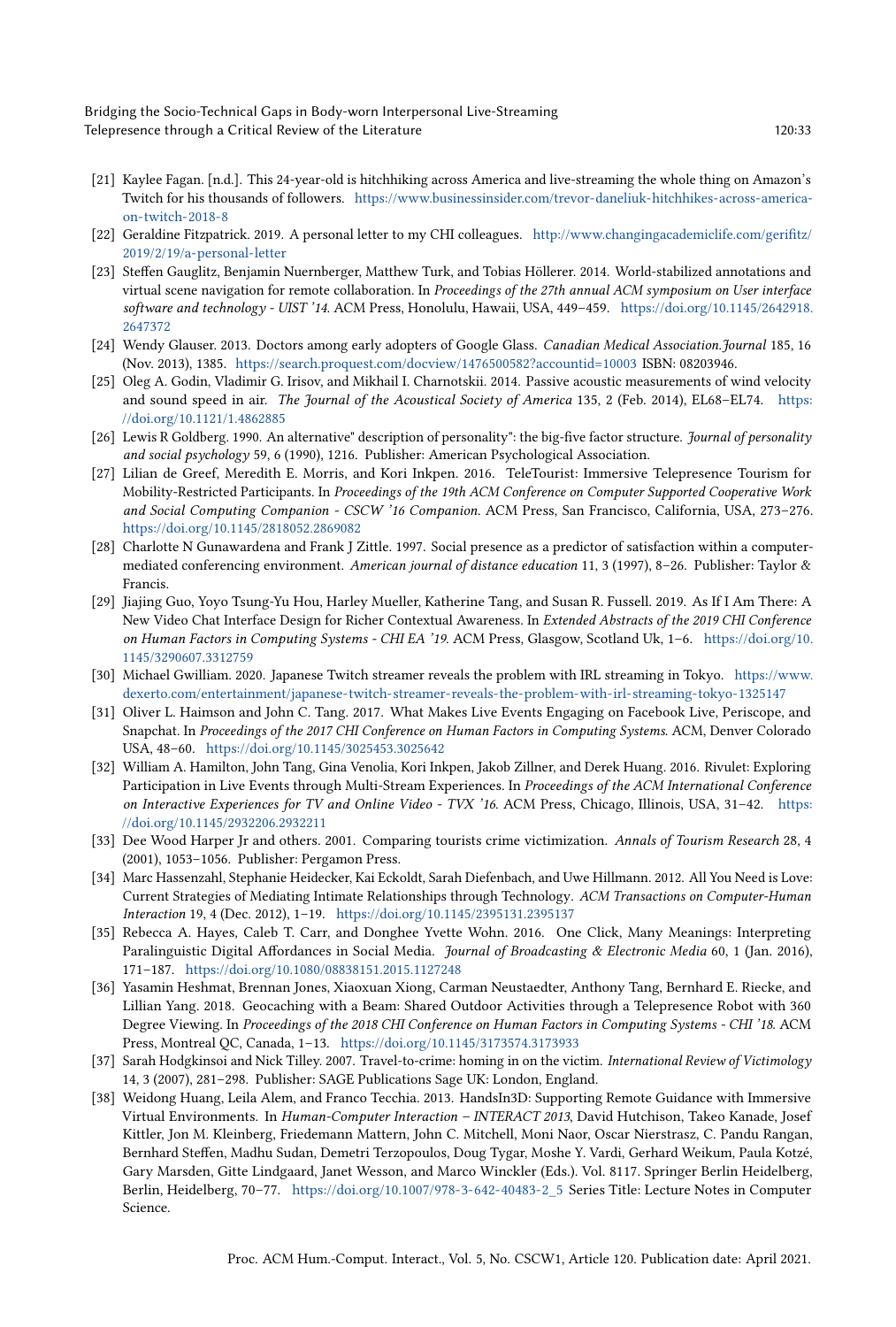- <span id="page-33-0"></span>[39] Huazhong Li, Yongsheng Liang, Tao He, and Yi Li. 2012. Real-time shared control of space robots teleoperation without time delay. In 2012 24th Chinese Control and Decision Conference (CCDC). 3637–3642. [https://doi.org/10.1109/](https://doi.org/10.1109/CCDC.2012.6244582) [CCDC.2012.6244582](https://doi.org/10.1109/CCDC.2012.6244582)
- <span id="page-33-9"></span>[40] Kori Inkpen, Brett Taylor, Sasa Junuzovic, John Tang, and Gina Venolia. 2013. Experiences2Go: sharing kids' activities outside the home with remote family members. In Proceedings of the 2013 conference on Computer supported cooperative work - CSCW '13. ACM Press, San Antonio, Texas, USA, 1329. <https://doi.org/10.1145/2441776.2441926>
- <span id="page-33-15"></span>[41] Clarissa Ishak, Carman Neustaedter, Dan Hawkins, Jason Procyk, and Michael Massimi. 2016. Human Proxies for Remote University Classroom Attendance. In Proceedings of the 2016 CHI Conference on Human Factors in Computing Systems - CHI '16. ACM Press, Santa Clara, California, USA, 931–943. <https://doi.org/10.1145/2858036.2858184>
- <span id="page-33-10"></span>[42] Brennan Jones, Anna Witcraft, Scott Bateman, Carman Neustaedter, and Anthony Tang. 2015. Mechanics of Camera Work in Mobile Video Collaboration. In Proceedings of the 33rd Annual ACM Conference on Human Factors in Computing Systems - CHI '15. ACM Press, Seoul, Republic of Korea, 957–966. <https://doi.org/10.1145/2702123.2702345>
- <span id="page-33-2"></span>[43] Tejinder K. Judge, Carman Neustaedter, Steve Harrison, and Andrew Blose. 2011. Family portals: connecting families through a multifamily media space. In Proceedings of the 2011 annual conference on Human factors in computing systems - CHI '11. ACM Press, Vancouver, BC, Canada, 1205. <https://doi.org/10.1145/1978942.1979122>
- <span id="page-33-3"></span>[44] Tejinder K. Judge, Carman Neustaedter, and Andrew F. Kurtz. 2010. The family window: the design and evaluation of a domestic media space. In Proceedings of the 28th international conference on Human factors in computing systems - CHI '10. ACM Press, Atlanta, Georgia, USA, 2361. <https://doi.org/10.1145/1753326.1753682>
- <span id="page-33-1"></span>[45] Bumsoo Kang, Inseok Hwang, Jinho Lee, Seungchul Lee, Taegyeong Lee, Youngjae Chang, and Min Kyung Lee. 2018. My Being to Your Place, Your Being to My Place: Co-present Robotic Avatars Create Illusion of Living Together. In Proceedings of the 16th Annual International Conference on Mobile Systems, Applications, and Services - MobiSys '18. ACM Press, Munich, Germany, 54–67. <https://doi.org/10.1145/3210240.3210348>
- <span id="page-33-4"></span>[46] Enes Karaaslan, Ulas Bagci, and Fikret Necati Catbas. 2019. Artificial Intelligence Assisted Infrastructure Assessment using Mixed Reality Systems. Transportation Research Record: Journal of the Transportation Research Board 2673, 12 (Dec. 2019), 413–424. <https://doi.org/10.1177/0361198119839988>
- <span id="page-33-12"></span>[47] Shunichi Kasahara, Shohei Nagai, and Jun Rekimoto. 2014. LiveSphere: immersive experience sharing with 360 degrees head-mounted cameras. In Proceedings of the adjunct publication of the 27th annual ACM symposium on User interface software and technology - UIST'14 Adjunct. ACM Press, Honolulu, Hawaii, USA, 61–62. [https://doi.org/10.](https://doi.org/10.1145/2658779.2659114) [1145/2658779.2659114](https://doi.org/10.1145/2658779.2659114)
- <span id="page-33-6"></span>[48] Shunichi Kasahara, Shohei Nagai, and Jun Rekimoto. 2015. First Person Omnidirectional Video: System Design and Implications for Immersive Experience. In Proceedings of the ACM International Conference on Interactive Experiences for TV and Online Video - TVX '15. ACM Press, Brussels, Belgium, 33–42. <https://doi.org/10.1145/2745197.2745202>
- <span id="page-33-16"></span>[49] Shunichi Kasahara, Shohei Nagai, and Jun Rekimoto. 2017. JackIn Head: Immersive Visual Telepresence System with Omnidirectional Wearable Camera. IEEE Transactions on Visualization and Computer Graphics 23, 3 (March 2017), 1222–1234. <https://doi.org/10.1109/TVCG.2016.2642947>
- <span id="page-33-7"></span>[50] Shunichi Kasahara and Jun Rekimoto. 2014. JackIn: integrating first-person view with out-of-body vision generation for human-human augmentation. In Proceedings of the 5th Augmented Human International Conference on - AH '14. ACM Press, Kobe, Japan, 1–8. <https://doi.org/10.1145/2582051.2582097>
- <span id="page-33-13"></span>[51] Shunichi Kasahara and Jun Rekimoto. 2015. JackIn head: an immersive human-human telepresence system. In SIGGRAPH Asia 2015 Emerging Technologies on - SA '15. ACM Press, Kobe, Japan, 1–3. [https://doi.org/10.1145/2818466.](https://doi.org/10.1145/2818466.2818486) [2818486](https://doi.org/10.1145/2818466.2818486)
- <span id="page-33-8"></span>[52] Shunichi Kasahara and Jun Rekimoto. 2015. JackIn head: immersive visual telepresence system with omnidirectional wearable camera for remote collaboration. In Proceedings of the 21st ACM Symposium on Virtual Reality Software and Technology - VRST '15. ACM Press, Beijing, China, 217–225. <https://doi.org/10.1145/2821592.2821608>
- <span id="page-33-14"></span>[53] Tadakazu Kashiwabara, Hirotaka Osawa, Kazuhiko Shinozawa, and Michita Imai. 2012. TEROOS: a wearable avatar to enhance joint activities. In Proceedings of the 2012 ACM annual conference on Human Factors in Computing Systems - CHI '12. ACM Press, Austin, Texas, USA, 2001. <https://doi.org/10.1145/2207676.2208345>
- <span id="page-33-17"></span>[54] Robert S Kennedy, Norman E Lane, Kevin S Berbaum, and Michael G Lilienthal. 1993. Simulator sickness questionnaire: An enhanced method for quantifying simulator sickness. The international journal of aviation psychology 3, 3 (1993), 203–220. Publisher: Taylor & Francis.
- <span id="page-33-11"></span>[55] Seungwon Kim, Sasa Junuzovic, and Kori Inkpen. 2014. The Nomad and the Couch Potato: Enriching Mobile Shared Experiences with Contextual Information. In Proceedings of the 18th International Conference on Supporting Group Work - GROUP '14. ACM Press, Sanibel Island, Florida, USA, 167–177. <https://doi.org/10.1145/2660398.2660409>
- <span id="page-33-5"></span>[56] Seungwon Kim, Gun A. Lee, Nobuchika Sakata, Andreas Dunser, Elina Vartiainen, and Mark Billinghurst. 2013. Study of augmented gesture communication cues and view sharing in remote collaboration. In 2013 IEEE International Symposium on Mixed and Augmented Reality (ISMAR). IEEE, Adelaide, Australia, 261–262. [https://doi.org/10.1109/](https://doi.org/10.1109/ISMAR.2013.6671795) [ISMAR.2013.6671795](https://doi.org/10.1109/ISMAR.2013.6671795)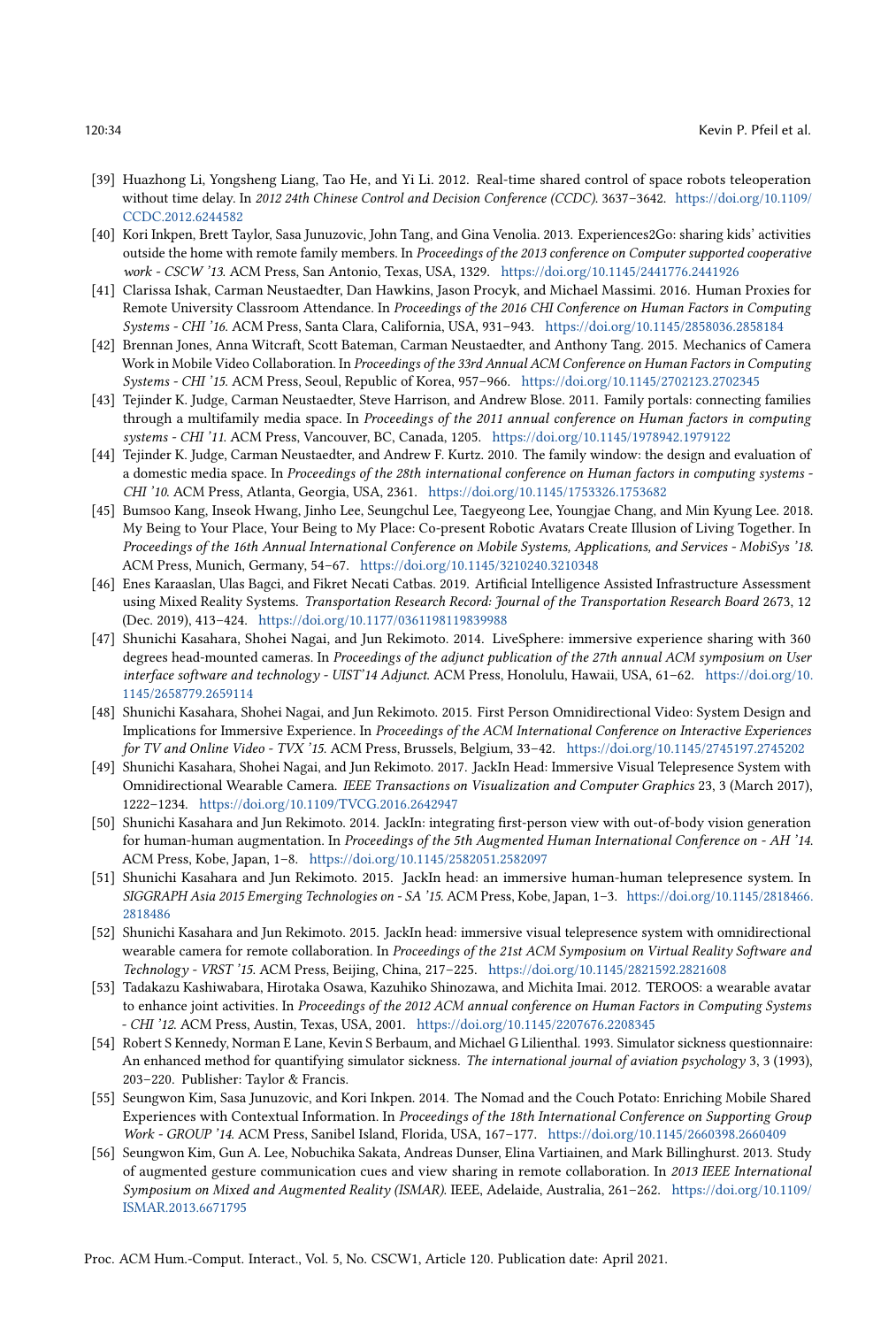Bridging the Socio-Technical Gaps in Body-worn Interpersonal Live-Streaming Telepresence through a Critical Review of the Literature 120:35

- <span id="page-34-13"></span>[57] Don Kimber, Patrick Proppe, Sven Kratz, Jim Vaughan, Bee Liew, Don Severns, and Weiqing Su. 2015. Polly: Telepresence from a Guide's Shoulder. In Computer Vision - ECCV 2014 Workshops, Lourdes Agapito, Michael M. Bronstein, and Carsten Rother (Eds.). Vol. 8927. Springer International Publishing, Cham, 509–523. [https://doi.org/](https://doi.org/10.1007/978-3-319-16199-0_36) [10.1007/978-3-319-16199-0\\_36](https://doi.org/10.1007/978-3-319-16199-0_36)
- <span id="page-34-8"></span>[58] Saso Koceski and Natasa Koceska. 2016. Evaluation of an Assistive Telepresence Robot for Elderly Healthcare. Journal of Medical Systems 40, 5 (May 2016), 121. <https://doi.org/10.1007/s10916-016-0481-x>
- <span id="page-34-1"></span>[59] L. Kovács, T. Haidegger, and I. Rudas. 2013. Surgery from a distance—Application of intelligent control for telemedicine. In 2013 IEEE 11th International Symposium on Applied Machine Intelligence and Informatics (SAMI). 125–129. [https:](https://doi.org/10.1109/SAMI.2013.6480959) [//doi.org/10.1109/SAMI.2013.6480959](https://doi.org/10.1109/SAMI.2013.6480959)
- <span id="page-34-14"></span>[60] Sven Kratz, Daniel Avrahami, Don Kimber, Jim Vaughan, Patrick Proppe, and Don Severns. 2015. Polly Wanna Show You: Examining Viewpoint-Conveyance Techniques for a Shoulder-Worn Telepresence System. In Proceedings of the 17th International Conference on Human-Computer Interaction with Mobile Devices and Services Adjunct - MobileHCI '15. ACM Press, Copenhagen, Denmark, 567–575. <https://doi.org/10.1145/2786567.2787134>
- <span id="page-34-16"></span>[61] Sven Kratz, Don Kimber, Weiqing Su, Gwen Gordon, and Don Severns. 2014. Polly: "being there" through the parrot and a guide. In Proceedings of the 16th international conference on Human-computer interaction with mobile devices & services - MobileHCI '14. ACM Press, Toronto, ON, Canada, 625–630. <https://doi.org/10.1145/2628363.2628430>
- <span id="page-34-20"></span>[62] Seth F Kreimer. 2010. Pervasive image capture and the First Amendment: Memory, discourse, and the right to record. U. Pa. L. Rev. 159 (2010), 335. Publisher: HeinOnline.
- <span id="page-34-6"></span>[63] Annica Kristoffersson, Silvia Coradeschi, and Amy Loutfi. 2013. A Review of Mobile Robotic Telepresence. Advances in Human-Computer Interaction 2013 (2013), 1–17. <https://doi.org/10.1155/2013/902316>
- <span id="page-34-7"></span>[64] Joseph J. LaViola, Ernst Kruijff, Ryan P. McMahan, Doug A. Bowman, and Ivan Poupyrev. 2017. 3D user interfaces: theory and practice (second edition ed.). Addison-Wesley, Boston. OCLC: ocn935986831.
- <span id="page-34-12"></span>[65] Jonathan Lazar, Jinjuan Heidi Feng, and Harry Hochheiser. 2017. Research Methods in Human-Computer Interaction. <https://public.ebookcentral.proquest.com/choice/publicfullrecord.aspx?p=4851896> OCLC: 1076644193.
- <span id="page-34-9"></span>[66] Gun A. Lee, Theophilus Teo, Seungwon Kim, and Mark Billinghurst. 2017. Sharedsphere: MR collaboration through shared live panorama. In SIGGRAPH Asia 2017 Emerging Technologies on - SA '17. ACM Press, Bangkok, Thailand, 1-2. <https://doi.org/10.1145/3132818.3132827>
- <span id="page-34-11"></span>[67] Gun A. Lee, Theophilus Teo, Seungwon Kim, and Mark Billinghurst. 2018. A User Study on MR Remote Collaboration Using Live 360 Video. In 2018 IEEE International Symposium on Mixed and Augmented Reality (ISMAR). IEEE, Munich, Germany, 153–164. <https://doi.org/10.1109/ISMAR.2018.00051>
- <span id="page-34-2"></span>[68] D. Lester. 2013. Achieving Human Presence in Space Exploration. Presence 22, 4 (Nov. 2013), 345–349. [https:](https://doi.org/10.1162/PRES_a_00160) [//doi.org/10.1162/PRES\\_a\\_00160](https://doi.org/10.1162/PRES_a_00160)
- <span id="page-34-3"></span>[69] Dan F. Lester, Kip Hodges, and Robert C. Anderson. 2017. Exploration telepresence: A strategy for optimizing scientific research at remote space destinations. Science Robotics 2, 7 (2017). <https://doi.org/10.1126/scirobotics.aan4383> Publisher: American Association for the Advancement of Science.
- <span id="page-34-10"></span>[70] Chun Fui Liew and Takehisa Yairi. 2020. Companion Unmanned Aerial Vehicles: A Survey. arXiv preprint arXiv:2001.04637 (2020).
- <span id="page-34-4"></span>[71] Zhicong Lu, Michelle Annett, Mingming Fan, and Daniel Wigdor. 2019. "I feel it is my responsibility to stream": Streaming and Engaging with Intangible Cultural Heritage through Livestreaming. In Proceedings of the 2019 CHI Conference on Human Factors in Computing Systems - CHI '19. ACM Press, Glasgow, Scotland Uk, 1–14. [https:](https://doi.org/10.1145/3290605.3300459) [//doi.org/10.1145/3290605.3300459](https://doi.org/10.1145/3290605.3300459)
- <span id="page-34-5"></span>[72] Zhicong Lu, Michelle Annett, and Daniel Wigdor. 2019. Vicariously Experiencing it all Without Going Outside: A Study of Outdoor Livestreaming in China. Proceedings of the ACM on Human-Computer Interaction 3, CSCW (Nov. 2019), 1–28. <https://doi.org/10.1145/3359127>
- <span id="page-34-19"></span>[73] Arnold M Lund. 2001. Measuring usability with the use questionnaire12. Usability interface 8, 2 (2001), 3–6.
- <span id="page-34-17"></span>[74] Taro Maeda, HideyUki Ando, Hiroyuki Iizuka, Tomoko Yonemura, Daisuke Kondo, and Masataka Niwa. 2011. Parasitic Humanoid: the wearable robotics as a behavioral assist interface like oneness between horse and rider. In Proceedings of the 2nd Augmented Human International Conference on - AH '11. ACM Press, Tokyo, Japan, 1–8. <https://doi.org/10.1145/1959826.1959844>
- <span id="page-34-18"></span>[75] Akira Matsuda, Kazunori Nozawa, and Jun Rekimoto. 2018. JackIn Neck: A Neckband Wearable Telepresence System Designed for High Comfortability. In Proceedings of the 2018 ACM International Conference on Interactive Surfaces and Spaces - ISS '18. ACM Press, Tokyo, Japan, 415–418. <https://doi.org/10.1145/3279778.3279917>
- <span id="page-34-15"></span>[76] Akira Matsuda, Kazunori Nozawa, Kazuki Takata, Atsushi Izumihara, and Jun Rekimoto. 2020. HapticPointer: A Neck-worn Device that Presents Direction by Vibrotactile Feedback for Remote Collaboration Tasks. In Proceedings of the Augmented Humans International Conference. ACM, Kaiserslautern Germany, 1–10. [https://doi.org/10.1145/](https://doi.org/10.1145/3384657.3384777) [3384657.3384777](https://doi.org/10.1145/3384657.3384777)
- <span id="page-34-0"></span>[77] Marvin Minsky. 1980. Telepresence. (1980).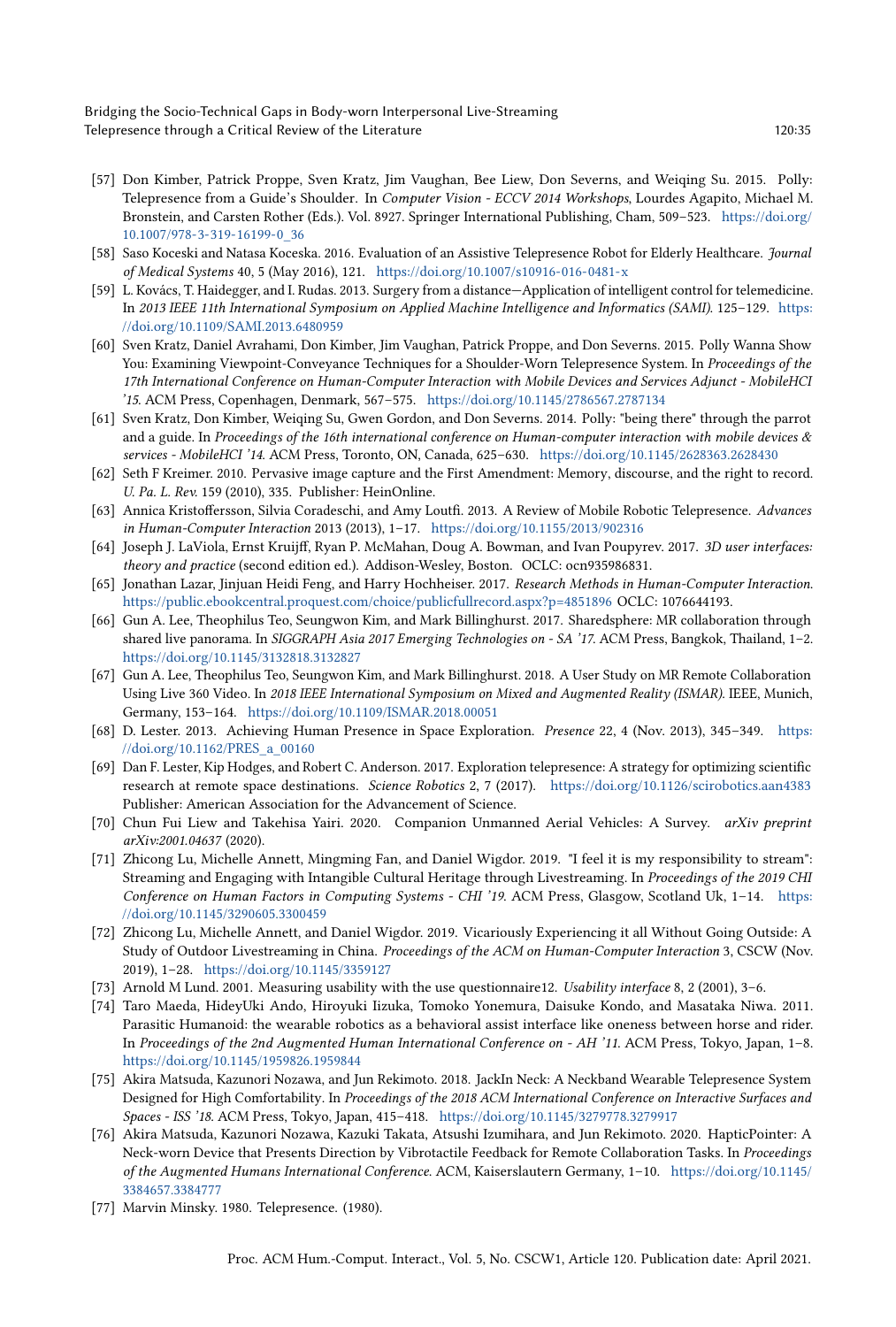- <span id="page-35-8"></span>[78] Kana Misawa, Yoshio Ishiguro, and Jun Rekimoto. 2012. Ma petite chérie: what are you looking at?: a small telepresence system to support remote collaborative work for intimate communication. In Proceedings of the 3rd Augmented Human International Conference on - AH '12. ACM Press, Megève, France, 1-5. <https://doi.org/10.1145/2160125.2160142>
- <span id="page-35-12"></span>[79] Kana Misawa and Jun Rekimoto. 2015. ChameleonMask: a human-surrogate system with a telepresence face. In SIGGRAPH Asia 2015 Emerging Technologies on - SA '15. ACM Press, Kobe, Japan, 1–3. [https://doi.org/10.1145/2818466.](https://doi.org/10.1145/2818466.2818473) [2818473](https://doi.org/10.1145/2818466.2818473)
- <span id="page-35-17"></span>[80] Kana Misawa and Jun Rekimoto. 2015. ChameleonMask: Embodied Physical and Social Telepresence using Human Surrogates. In Proceedings of the 33rd Annual ACM Conference Extended Abstracts on Human Factors in Computing Systems - CHI EA '15. ACM Press, Seoul, Republic of Korea, 401–411. <https://doi.org/10.1145/2702613.2732506>
- <span id="page-35-9"></span>[81] Kana Misawa and Jun Rekimoto. 2015. Wearing another's personality: a human-surrogate system with a telepresence face. In Proceedings of the 2015 ACM International Symposium on Wearable Computers - ISWC '15. ACM Press, Osaka, Japan, 125–132. <https://doi.org/10.1145/2802083.2808392>
- <span id="page-35-10"></span>[82] Kana Misawa and Jun Rekimoto. 2016. Who am I Touching?: User Study of Remote Handshaking with a Telepresence Face. In Proceedings of the Fourth International Conference on Human Agent Interaction - HAI '16. ACM Press, Biopolis, Singapore, 163–170. <https://doi.org/10.1145/2974804.2974821>
- <span id="page-35-13"></span>[83] Robb Mitchell, Alex Gillespie, and Brian O'Neill. 2011. Cyranic contraptions: using personality surrogates to explore ontologically and socially dynamic contexts. In Procedings of the Second Conference on Creativity and Innovation in Design - DESIRE '11. ACM Press, Eindhoven, Netherlands, 199. <https://doi.org/10.1145/2079216.2079246>
- <span id="page-35-7"></span>[84] Peter Mohr, Shohei Mori, Tobias Langlotz, Bruce H. Thomas, Dieter Schmalstieg, and Denis Kalkofen. 2020. Mixed Reality Light Fields for Interactive Remote Assistance. In Proceedings of the 2020 CHI Conference on Human Factors in Computing Systems. ACM, Honolulu HI USA, 1–12. <https://doi.org/10.1145/3313831.3376289>
- <span id="page-35-4"></span>[85] Ahmed E. Mostafa, Kori Inkpen, John C. Tang, Gina Venolia, and William A. Hamilton. 2016. SocialStreamViewer: Guiding the Viewer Experience of Multiple Streams of an Event. In Proceedings of the 19th International Conference on Supporting Group Work - GROUP '16. ACM Press, Sanibel Island, Florida, USA, 287–291. [https://doi.org/10.1145/](https://doi.org/10.1145/2957276.2957286) [2957276.2957286](https://doi.org/10.1145/2957276.2957286)
- <span id="page-35-11"></span>[86] Jorg Muller, Tobias Langlotz, and Holger Regenbrecht. 2016. PanoVC: Pervasive telepresence using mobile phones. In 2016 IEEE International Conference on Pervasive Computing and Communications (PerCom). IEEE, Sydney, NSW, 1–10. <https://doi.org/10.1109/PERCOM.2016.7456508>
- <span id="page-35-18"></span>[87] Isabel Briggs Myers. 1962. The Myers-Briggs Type Indicator: Manual (1962). (1962). Publisher: Consulting Psychologists Press.
- <span id="page-35-14"></span>[88] Shohei Nagai, Shunichi Kasahara, and Jun Rekimoto. 2015. Directional communication using spatial sound in humantelepresence. In Proceedings of the 6th Augmented Human International Conference on - AH '15. ACM Press, Singapore, Singapore, 159–160. <https://doi.org/10.1145/2735711.2735818>
- <span id="page-35-16"></span>[89] Shohei Nagai, Shunichi Kasahara, and Jun Rekimoto. 2015. LiveSphere: Sharing the Surrounding Visual Environment for Immersive Experience in Remote Collaboration. In Proceedings of the Ninth International Conference on Tangible, Embedded, and Embodied Interaction - TEI '14. ACM Press, Stanford, California, USA, 113–116. [https://doi.org/10.](https://doi.org/10.1145/2677199.2680549) [1145/2677199.2680549](https://doi.org/10.1145/2677199.2680549)
- <span id="page-35-2"></span>[90] Carman Neustaedter and Saul Greenberg. 2012. Intimacy in long-distance relationships over video chat. In Proceedings of the 2012 ACM annual conference on Human Factors in Computing Systems - CHI '12. ACM Press, Austin, Texas, USA, 753. <https://doi.org/10.1145/2207676.2207785>
- <span id="page-35-3"></span>[91] Carman Neustaedter and Tejinder K. Judge. 2010. Peek-A-Boo: the design of a mobile family media space. In Proceedings of the 12th ACM international conference adjunct papers on Ubiquitous computing - Ubicomp '10. ACM Press, Copenhagen, Denmark, 449. <https://doi.org/10.1145/1864431.1864482>
- <span id="page-35-6"></span>[92] Carman Neustaedter, Carolyn Pang, Azadeh Forghani, Erick Oduor, Serena Hillman, Tejinder K. Judge, Michael Massimi, and Saul Greenberg. 2015. Sharing Domestic Life through Long-Term Video Connections. ACM Transactions on Computer-Human Interaction 22, 1 (Feb. 2015), 1–29. <https://doi.org/10.1145/2696869>
- <span id="page-35-15"></span>[93] Carman Neustaedter, Jason Procyk, Anezka Chua, Azadeh Forghani, and Carolyn Pang. 2020. Mobile Video Conferencing for Sharing Outdoor Leisure Activities Over Distance. Human–Computer Interaction 35, 2 (March 2020), 103–142. <https://doi.org/10.1080/07370024.2017.1314186>
- <span id="page-35-5"></span>[94] Carman Neustaedter and Anthony Tang. 2019. Explorations of Remote Attendance at CHI. [https://chi2019.acm.org/](https://chi2019.acm.org/2019/02/15/explorations-of-remote-attendance-at-chi/) [2019/02/15/explorations-of-remote-attendance-at-chi/](https://chi2019.acm.org/2019/02/15/explorations-of-remote-attendance-at-chi/)
- <span id="page-35-1"></span>[95] Carman Neustaedter, Gina Venolia, Jason Procyk, and Dan Hawkins. 2016. To Beam or Not to Beam: A Study of Remote Telepresence Attendance at an Academic Conference. In Proceedings of the 19th ACM Conference on Computer-Supported Cooperative Work & Social Computing - CSCW '16. ACM Press, San Francisco, California, USA, 417–430. <https://doi.org/10.1145/2818048.2819922>
- <span id="page-35-0"></span>[96] BBC News. 2021. Covid: New lockdowns for England and Scotland ahead of 'hardest weeks'. Retrieved 2021-01-12 from <https://www.bbc.com/news/uk-55538937>

Proc. ACM Hum.-Comput. Interact., Vol. 5, No. CSCW1, Article 120. Publication date: April 2021.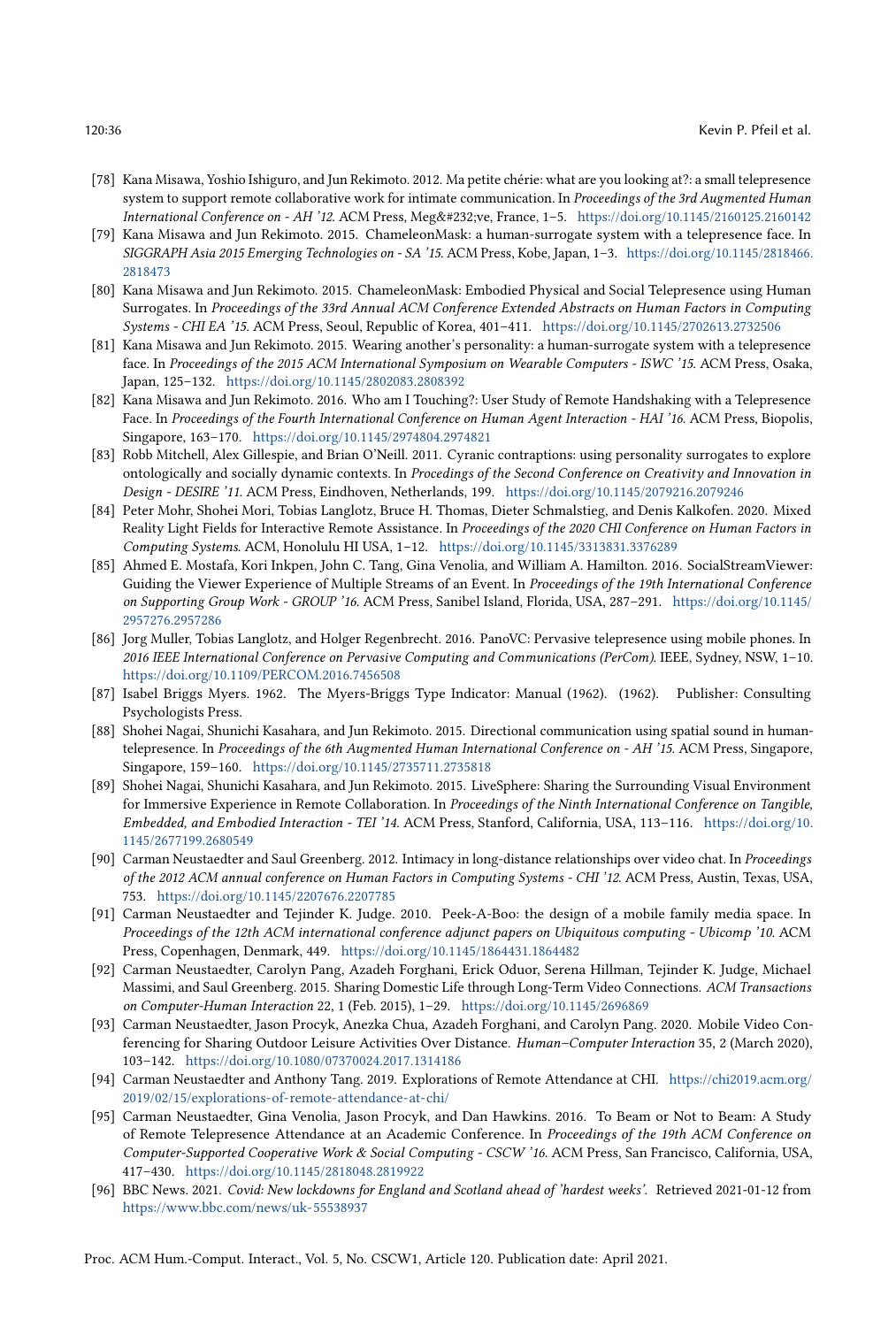Bridging the Socio-Technical Gaps in Body-worn Interpersonal Live-Streaming Telepresence through a Critical Review of the Literature 120:37 120:37

- <span id="page-36-2"></span>[97] Mohammad Obaid, Felix Kistler, Gabrielė Kasparavičiūtė, Asim Evren Yantaç, and Morten Fjeld. 2016. How would you gesture navigate a drone?: a user-centered approach to control a drone. In Proceedings of the 20th International Academic Mindtrek Conference on - AcademicMindtrek '16. ACM Press, Tampere, Finland, 113–121. [https://doi.org/10.](https://doi.org/10.1145/2994310.2994348) [1145/2994310.2994348](https://doi.org/10.1145/2994310.2994348)
- <span id="page-36-15"></span>[98] Catherine S. Oh, Jeremy N. Bailenson, and Gregory F. Welch. 2018. A Systematic Review of Social Presence: Definition, Antecedents, and Implications. Frontiers in Robotics and AI 5 (Oct. 2018), 114. <https://doi.org/10.3389/frobt.2018.00114>
- <span id="page-36-11"></span>[99] Rui Pan and Carman Neustaedter. 2017. Streamer.Space: A Toolkit for Prototyping Context-Aware Mobile Video Streaming Apps. In Proceedings of the 2017 CHI Conference Extended Abstracts on Human Factors in Computing Systems - CHI EA '17. ACM Press, Denver, Colorado, USA, 1947–1954. <https://doi.org/10.1145/3027063.3053083>
- <span id="page-36-8"></span>[100] Rui Pan, Samarth Singhal, Bernhard E. Riecke, Emily Cramer, and Carman Neustaedter. 2017. "MyEyes": The Design and Evaluation of First Person View Video Streaming for Long-Distance Couples. In Proceedings of the 2017 Conference on Designing Interactive Systems - DIS '17. ACM Press, Edinburgh, United Kingdom, 135–146. [https:](https://doi.org/10.1145/3064663.3064671) [//doi.org/10.1145/3064663.3064671](https://doi.org/10.1145/3064663.3064671)
- <span id="page-36-4"></span>[101] Tomislav Pejsa, Julian Kantor, Hrvoje Benko, Eyal Ofek, and Andrew Wilson. 2016. Room2Room: Enabling Life-Size Telepresence in a Projected Augmented Reality Environment. In Proceedings of the 19th ACM Conference on Computer-Supported Cooperative Work & Social Computing (CSCW '16). ACM, New York, NY, USA, 1716–1725. <https://doi.org/10.1145/2818048.2819965> event-place: San Francisco, California, USA.
- <span id="page-36-1"></span>[102] Hannah R. M. Pelikan, Amy Cheatle, Malte F. Jung, and Steven J. Jackson. 2018. Operating at a Distance - How a Teleoperated Surgical Robot Reconfigures Teamwork in the Operating Room. Proceedings of the ACM on Human-Computer Interaction 2, CSCW (Nov. 2018), 1–28. <https://doi.org/10.1145/3274407>
- <span id="page-36-3"></span>[103] Kevin Pfeil, Seng Lee Koh, and Joseph LaViola. 2013. Exploring 3d gesture metaphors for interaction with unmanned aerial vehicles. In Proceedings of the 2013 international conference on Intelligent user interfaces - IUI '13. ACM Press, Santa Monica, California, USA, 257. <https://doi.org/10.1145/2449396.2449429>
- <span id="page-36-9"></span>[104] Jason Procyk, Carman Neustaedter, Carolyn Pang, Anthony Tang, and Tejinder K. Judge. 2014. Exploring video streaming in public settings: shared geocaching over distance using mobile video chat. In Proceedings of the 32nd annual ACM conference on Human factors in computing systems - CHI '14. ACM Press, Toronto, Ontario, Canada, 2163–2172. <https://doi.org/10.1145/2556288.2557198>
- <span id="page-36-7"></span>[105] Irene Rae, Gina Venolia, John C. Tang, and David Molnar. 2015. A Framework for Understanding and Designing Telepresence. In Proceedings of the 18th ACM Conference on Computer Supported Cooperative Work & Social Computing - CSCW '15. ACM Press, Vancouver, BC, Canada, 1552–1566. <https://doi.org/10.1145/2675133.2675141>
- <span id="page-36-17"></span>[106] Stuart Reeves, Christian Greiffenhagen, Martin Flintham, Steve Benford, Matt Adams, Ju Row Farr, and Nicholas Tandavantij. 2015. I'd Hide You: Performing Live Broadcasting in Public. In Proceedings of the 33rd Annual ACM Conference on Human Factors in Computing Systems - CHI '15. ACM Press, Seoul, Republic of Korea, 2573–2582. <https://doi.org/10.1145/2702123.2702257>
- <span id="page-36-18"></span>[107] Jun Rekimoto, Keishiro Uragaki, and Kenjiro Yamada. 2018. Behind-the-mask: A Face-through Head-mounted Display. In Proceedings of the 2018 International Conference on Advanced Visual Interfaces. 1–5.
- <span id="page-36-0"></span>[108] Ryan Rocca. 2020. Here are the fines people could face for violating Ontario's coronavirus shutdown laws. Retrieved 2021-01-12 from <https://globalnews.ca/news/7542586/ontario-coronavirus-lockdown-fines/>
- <span id="page-36-6"></span>[109] Adam Rugg and Benjamin Burroughs. 2016. Periscope, live-streaming and mobile video culture. Geoblocking and global video culture 18 (2016), 64–73.
- <span id="page-36-14"></span>[110] Thomas Schubert, Frank Friedmann, and Holger Regenbrecht. 2001. The experience of presence: Factor analytic insights. Presence: Teleoperators & Virtual Environments 10, 3 (2001), 266–281. Publisher: MIT Press.
- <span id="page-36-5"></span>[111] Hanieh Shakeri and Carman Neustaedter. 2019. Teledrone: Shared Outdoor Exploration Using Telepresence Drones. In Conference Companion Publication of the 2019 on Computer Supported Cooperative Work and Social Computing (Austin, TX, USA) (CSCW '19). Association for Computing Machinery, New York, NY, USA, 367–371. [https://doi.org/](https://doi.org/10.1145/3311957.3359475) [10.1145/3311957.3359475](https://doi.org/10.1145/3311957.3359475)
- <span id="page-36-13"></span>[112] John Short, Ederyn Williams, and Bruce Christie. 1976. The social psychology of telecommunications. John Wiley & Sons.
- <span id="page-36-10"></span>[113] Sudheesh Singanamalla, William Thies, and Colin Scott. 2018. Avatar: Enabling Immersive Collaboration via Live Mobile Video. In Proceedings of the 3rd International Workshop on Multimedia Alternate Realities - AltMM'18. ACM Press, Seoul, Republic of Korea, 9–14. <https://doi.org/10.1145/3268998.3269003>
- <span id="page-36-12"></span>[114] Samarth Singhal and Carman Neustaedter. 2017. BeWithMe: An Immersive Telepresence System for Distance Separated Couples. In Companion of the 2017 ACM Conference on Computer Supported Cooperative Work and Social Computing - CSCW '17 Companion. ACM Press, Portland, Oregon, USA, 307–310. <https://doi.org/10.1145/3022198.3026310>
- <span id="page-36-16"></span>[115] Mel Slater, Martin Usoh, and Anthony Steed. 1994. Depth of presence in virtual environments. Presence: Teleoperators & Virtual Environments 3, 2 (1994), 130–144. Publisher: MIT Press.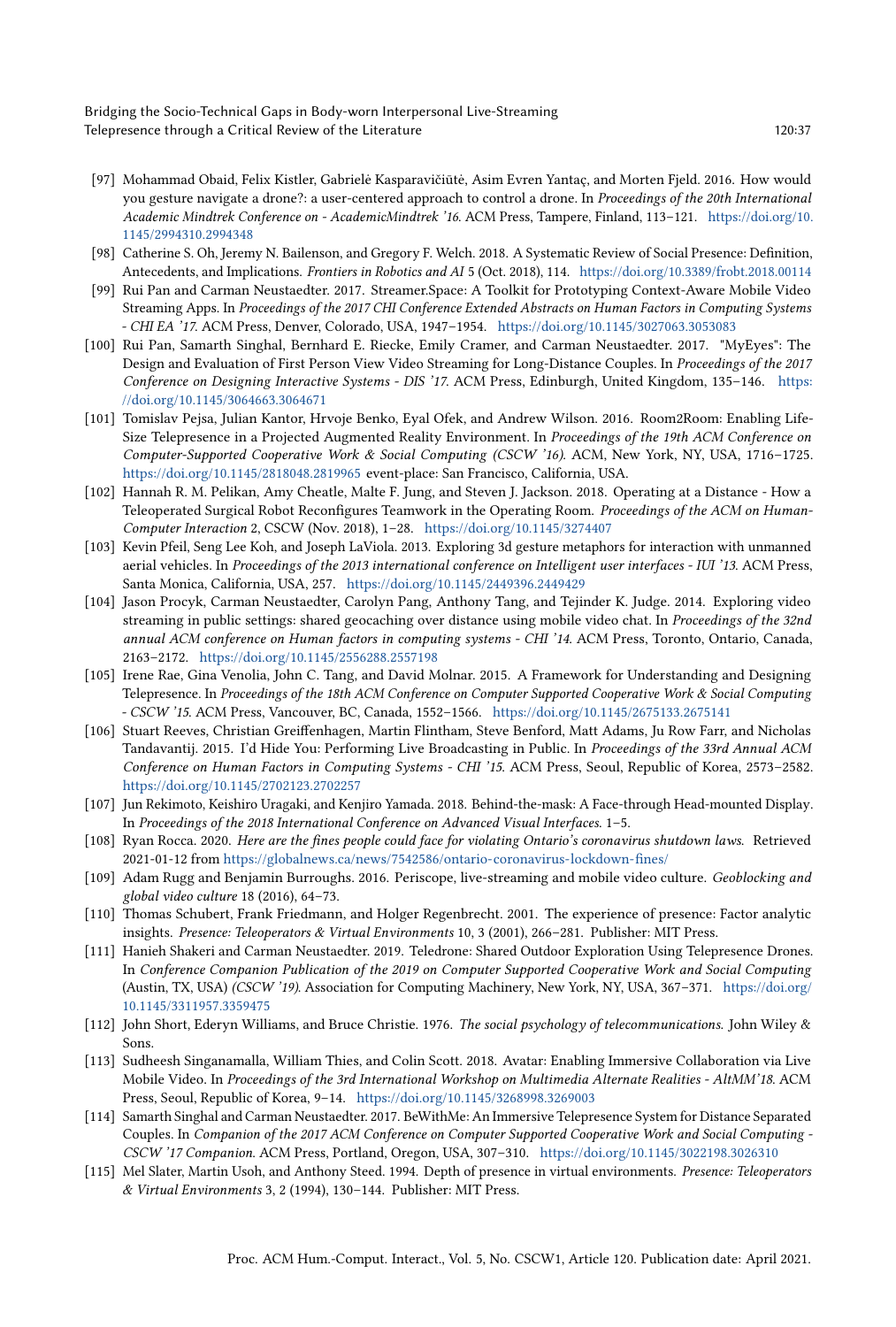- <span id="page-37-17"></span>[116] Daxton R. "Chip" Stewart and Jeremy Littau. 2016. Up, Periscope: Mobile Streaming Video Technologies, Privacy in Public, and the Right to Record. Journalism & Mass Communication Quarterly 93, 2 (June 2016), 312-331. [https:](https://doi.org/10.1177/1077699016637106) [//doi.org/10.1177/1077699016637106](https://doi.org/10.1177/1077699016637106)
- <span id="page-37-5"></span>[117] Brett Stoll, Samantha Reig, Lucy He, Ian Kaplan, Malte F. Jung, and Susan R. Fussell. 2018. Wait, Can You Move the Robot?: Examining Telepresence Robot Use in Collaborative Teams. In Proceedings of the 2018 ACM/IEEE International Conference on Human-Robot Interaction (HRI '18). ACM, New York, NY, USA, 14–22. [https://doi.org/10.1145/3171221.](https://doi.org/10.1145/3171221.3171243) [3171243](https://doi.org/10.1145/3171221.3171243) event-place: Chicago, IL, USA.
- <span id="page-37-10"></span>[118] Anthony Tang, Omid Fakourfar, Carman Neustaedter, and Scott Bateman. 2017. Collaboration with 360° Videochat: Challenges and Opportunities. In Proceedings of the 2017 Conference on Designing Interactive Systems - DIS '17. ACM Press, Edinburgh, United Kingdom, 1327–1339. <https://doi.org/10.1145/3064663.3064707>
- <span id="page-37-0"></span>[119] John Tang, Gina Venolia, Kori Inkpen, Charles Parker, Robert Gruen, and Alicia Pelton. 2017. Crowdcasting: Remotely Participating in Live Events Through Multiple Live Streams. Proceedings of the ACM on Human-Computer Interaction 1, CSCW (Dec. 2017), 1–18. <https://doi.org/10.1145/3134733>
- <span id="page-37-9"></span>[120] Franco Tecchia, Leila Alem, and Weidong Huang. 2012. 3D helping hands: a gesture based MR system for remote collaboration. In Proceedings of the 11th ACM SIGGRAPH International Conference on Virtual-Reality Continuum and its Applications in Industry - VRCAI '12. ACM Press, Singapore, Singapore, 323. <https://doi.org/10.1145/2407516.2407590>
- <span id="page-37-3"></span>[121] Ashutosh Tewari, James Peabody, Richard Sarle, Guruswami Balakrishnan, Ashok Hemal, Alok Shrivastava, and Mani Menon. 2002. Technique of da vinci robot-assisted anatomic radical prostatectomy. Urology 60, 4 (Oct. 2002), 569–572. [https://doi.org/10.1016/S0090-4295\(02\)01852-6](https://doi.org/10.1016/S0090-4295(02)01852-6)
- <span id="page-37-1"></span>[122] Balasaravanan Thoravi Kumaravel, Fraser Anderson, George Fitzmaurice, Bjoern Hartmann, and Tovi Grossman. 2019. Loki: Facilitating Remote Instruction of Physical Tasks Using Bi-Directional Mixed-Reality Telepresence. In Proceedings of the 32nd Annual ACM Symposium on User Interface Software and Technology. ACM, New Orleans LA USA, 161–174. <https://doi.org/10.1145/3332165.3347872>
- <span id="page-37-12"></span>[123] Hiroaki Tobita. 2017. Gutsy-Avatar: Computational Assimilation for Advanced Communication and Collaboration. In 2017 First IEEE International Conference on Robotic Computing (IRC). IEEE, Taichung, Taiwan, 8–13. [https:](https://doi.org/10.1109/IRC.2017.82) [//doi.org/10.1109/IRC.2017.82](https://doi.org/10.1109/IRC.2017.82)
- <span id="page-37-4"></span>[124] K Tsui, Adam Norton, David Brooks, H Yanco, and Daniel Kontak. 2011. Designing telepresence robot systems for use by people with special needs. In Int. Symposium on Quality of Life Technologies: Intelligent Systems for Better Living.
- <span id="page-37-13"></span>[125] Yuichi Tsumaki, Fumiaki Ono, and Taisuke Tsukuda. 2012. The 20-DOF miniature humanoid MH-2: A wearable communication system. In 2012 IEEE International Conference on Robotics and Automation. IEEE, St Paul, MN, USA, 3930–3935. <https://doi.org/10.1109/ICRA.2012.6224810>
- <span id="page-37-2"></span>[126] Francine Uenuma. [n.d.]. Video Chat Is Helping Us Stay Connected in Lockdown. But the Tech Was Once a 'Spectacular Flop'. <https://time.com/5834516/video-chat-zoom-history/>
- <span id="page-37-16"></span>[127] Joy Van Baren. 2004. Measuring presence: A guide to current measurement approaches. Deliverable of the OmniPres project IST-2001-39237 (2004).
- <span id="page-37-6"></span>[128] Tim van Oosterhout and Arnoud Visser. 2008. A visual method for robot proxemics measurements. In Proceedings of Metrics for Human-Robot Interaction: A Workshop at the Third ACM/IEEE International Conference on Human-Robot Interaction (HRI 2008). Citeseer. 61–68.
- <span id="page-37-11"></span>[129] Gina Venolia, John C. Tang, Kori Inkpen, and Baris Unver. 2018. Wish you were here: being together through composite video and digital keepsakes. In Proceedings of the 20th International Conference on Human-Computer Interaction with Mobile Devices and Services. ACM, Barcelona Spain, 1–11. <https://doi.org/10.1145/3229434.3229476>
- <span id="page-37-14"></span>[130] Samantha Vu, Mikko J. Rissanen, Natalie Pang, and Schubert Foo. 2012. Towards evaluating social telepresence in mobile context. In Proceedings of the 11th ACM SIGGRAPH International Conference on Virtual-Reality Continuum and its Applications in Industry - VRCAI '12. ACM Press, Singapore, Singapore, 75. <https://doi.org/10.1145/2407516.2407539>
- <span id="page-37-15"></span>[131] Vanissa Wanick, Guilherme Xavier, and Erhan Ekmekcioglu. 2018. Virtual Transcendence Experiences: Exploring Technical and Design Challenges in Multi-Sensory Environments. In Proceedings of the 10th International Workshop on Immersive Mixed and Virtual Environment Systems - MMVE '18. ACM Press, Amsterdam, Netherlands, 7–12. <https://doi.org/10.1145/3210438.3210444>
- <span id="page-37-7"></span>[132] Sabine Webel, Uli Bockholt, Timo Engelke, Nirit Gavish, Manuel Olbrich, and Carsten Preusche. 2013. An augmented reality training platform for assembly and maintenance skills. Robotics and Autonomous Systems 61, 4 (April 2013), 398–403. <https://doi.org/10.1016/j.robot.2012.09.013>
- <span id="page-37-8"></span>[133] Nadir Weibel, Danilo Gasques, Janet Johnson, Thomas Sharkey, Zhuoqun Robin Xu, Xinming Zhang, Enrique Zavala, Michael Yip, and Konrad Davis. 2020. ARTEMIS: Mixed-Reality Environment for Immersive Surgical Telementoring. In Extended Abstracts of the 2020 CHI Conference on Human Factors in Computing Systems. ACM, Honolulu HI USA, 1–4. <https://doi.org/10.1145/3334480.3383169>
- <span id="page-37-18"></span>[134] Alexander Wilberz, Dominik Leschtschow, Christina Trepkowski, Jens Maiero, Ernst Kruijff, and Bernhard Riecke. 2020. FaceHaptics: Robot Arm based Versatile Facial Haptics for Immersive Environments. In Proceedings of the 2020